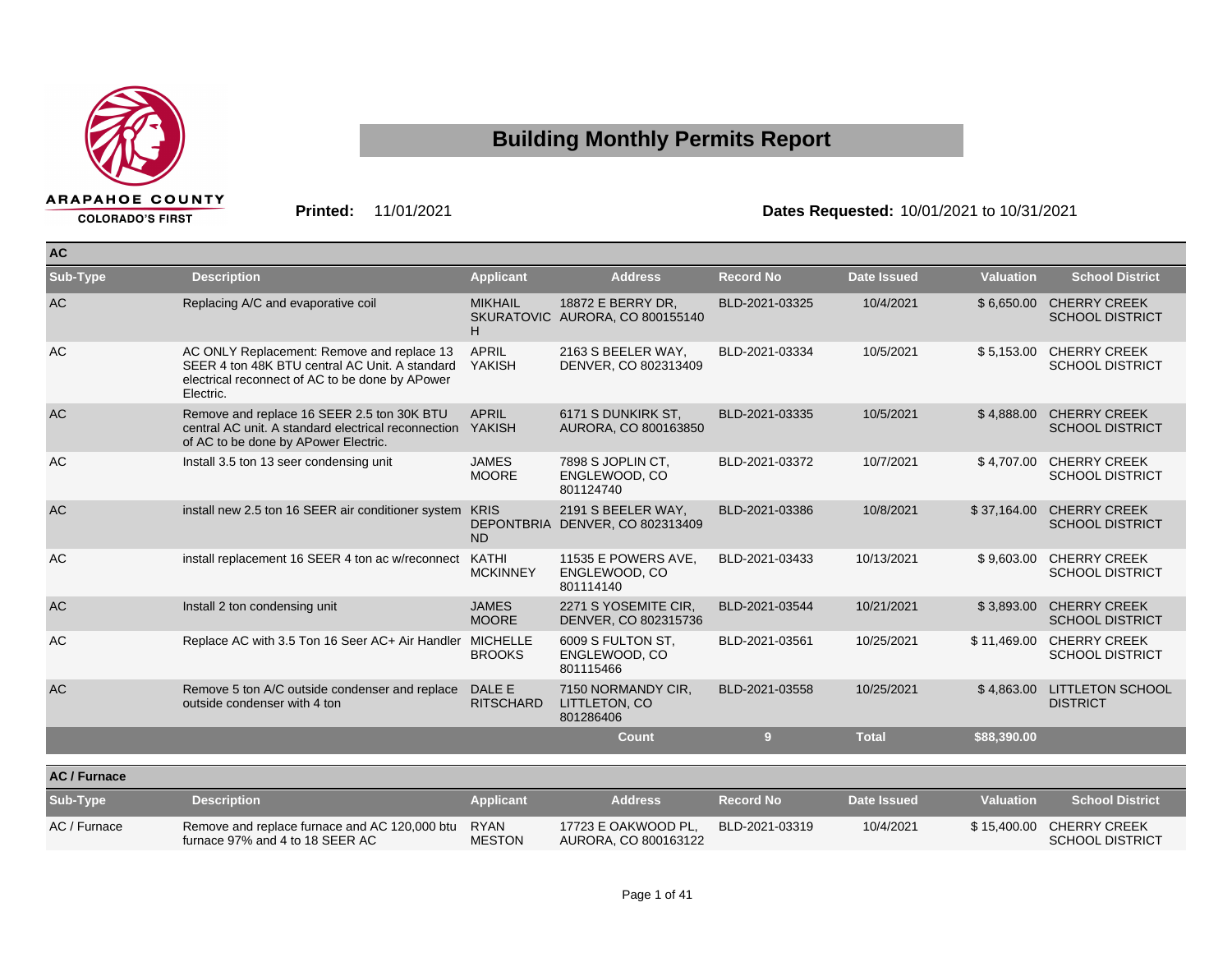| AC / Furnace | Replace Ac 2 ton 13 seer Replace furnace 50K<br>BTU 80% eff                                                                                                               | <b>LAUREN</b><br><b>EWING</b>   | 3564 S JEBEL CIR.<br>AURORA, CO 800136625                  | BLD-2021-03323 | 10/4/2021  |            | \$5.750.00 CHERRY CREEK<br><b>SCHOOL DISTRICT</b>  |
|--------------|---------------------------------------------------------------------------------------------------------------------------------------------------------------------------|---------------------------------|------------------------------------------------------------|----------------|------------|------------|----------------------------------------------------|
| AC / Furnace | replace ac with 2 ton ac 14.5 seer and replace<br>furnace with 60000 BTU furnace                                                                                          | <b>LINDY</b><br><b>JOHNSON</b>  | 16145 E GEDDES DR 82,<br>AURORA, CO 800161404              | BLD-2021-03345 | 10/5/2021  |            | \$9,200.00 CHERRY CREEK<br><b>SCHOOL DISTRICT</b>  |
| AC / Furnace | replace furnace and AC systems<br>2 stage 80% eff 90k btu gas furnace: located in<br>basement<br>AC: 3.5 ton 13 seer condenser<br>**electrical rehook**                   | <b>CHAD</b><br><b>CARUSO</b>    | 7457 S NORFOLK ST.<br>AURORA, CO 800161472                 | BLD-2021-03341 | 10/5/2021  |            | \$11,400.00 CHERRY CREEK<br><b>SCHOOL DISTRICT</b> |
| AC / Furnace | swap out furnace and AC units<br>2 stage variable 80% eff 110k btu gas furnace:<br>located in basement<br>AC: 4 ton coil, 13 seer condenser<br>**electrical rehook**      | <b>CHAD</b><br><b>CARUSO</b>    | 19649 E IDA CIR,<br>AURORA, CO 800155178                   | BLD-2021-03333 | 10/5/2021  |            | \$11,600.00 CHERRY CREEK<br><b>SCHOOL DISTRICT</b> |
| AC / Furnace | Replace 80K btu furnace and 2 ton A/C                                                                                                                                     | <b>GARRETT</b><br><b>WEILER</b> | 4432 W PONDVIEW DR.<br>LITTLETON, CO<br>801236552          | BLD-2021-03347 | 10/6/2021  |            | \$13,309.00 LITTLETON SCHOOL<br><b>DISTRICT</b>    |
| AC / Furnace | 13 SEER 2.5 TON AC, 80% 60K BTU FURNACE,<br>RECONNECT + GFCI                                                                                                              | CAROLYN<br>LARSON               | 9573 E KANSAS CIR 57,<br>DENVER, CO 802472324              | BLD-2021-03350 | 10/6/2021  |            | \$12,395.00 CHERRY CREEK<br><b>SCHOOL DISTRICT</b> |
| AC / Furnace | Installed a 16 seer 3 1/2 ton Lenix system with a<br>two-stage variable speed 110 thousand BTU<br>furnace both items were existing we are just<br>replacing what is there | <b>STEVE J</b><br><b>MAJOR</b>  | 22410 E FAIR PL,<br>AURORA, CO 800156637                   | BLD-2021-03370 | 10/7/2021  |            | \$9,250.00 CHERRY CREEK<br><b>SCHOOL DISTRICT</b>  |
| AC / Furnace | Replace and install new 120k btu high efficiency<br>furnace and replace and install new 4 ton, 16 seer<br>air conditioner.                                                | <b>STEPHEN</b><br><b>MARTIN</b> | 11431 E MAPLEWOOD<br>AVE, ENGLEWOOD, CO<br>801115807       | BLD-2021-03366 | 10/7/2021  |            | \$12,886.00 CHERRY CREEK<br><b>SCHOOL DISTRICT</b> |
| AC / Furnace | Replacing existing furnace and ac to a 3 ton 16<br>seer AC and two stage variable speed furnace.<br>80%                                                                   | <b>STEVE J</b><br><b>MAJOR</b>  | 5532 S VALDAI WAY.<br>AURORA, CO 800156518                 | BLD-2021-03380 | 10/8/2021  | \$9,000,00 | <b>CHERRY CREEK</b><br><b>SCHOOL DISTRICT</b>      |
| AC / Furnace | Install Furnace and evaporator coil                                                                                                                                       | <b>FRANK</b><br><b>WERNLEIN</b> | 8300 E YALE AVE, APT# 7 BLD-2021-03462<br>-103, Denver, CO |                | 10/15/2021 | \$2,300.00 |                                                    |
| AC / Furnace | Replace furnace (96%, 80k) and AC (13 seer 3<br>ton), reconnect to existing                                                                                               | <b>KIMBERLY</b><br><b>NEAL</b>  | 6186 S PONDS WAY,<br>LITTLETON, CO<br>801236544            | BLD-2021-03465 | 10/18/2021 |            | \$11,106.00 LITTLETON SCHOOL<br><b>DISTRICT</b>    |
| AC / Furnace | Replace AC 3.5 ton 13 seer replace furnace 100K<br>BTU 80% eff                                                                                                            | LAUREN<br><b>EWING</b>          | 4027 S ODESSA CIR.<br>AURORA, CO 800137479                 | BLD-2021-03530 | 10/20/2021 |            | \$6,250.00 CHERRY CREEK<br><b>SCHOOL DISTRICT</b>  |
| AC / Furnace | install replacement 96% 90k btu furnace adn 14<br>SEER 3.5 ton ac w/reconnect                                                                                             | <b>KATHI</b><br><b>MCKINNEY</b> | 4536 S HIMALAYA CIR,<br>AURORA, CO 800155474               | BLD-2021-03522 | 10/20/2021 |            | \$10,359.00 CHERRY CREEK<br><b>SCHOOL DISTRICT</b> |
| AC / Furnace | Replace furnace and AC                                                                                                                                                    | <b>CASSIE</b><br><b>TERRY</b>   | 5380 S QUATAR CIR.<br>AURORA, CO 800156023                 | BLD-2021-03547 | 10/22/2021 |            | \$9,500.00 CHERRY CREEK<br><b>SCHOOL DISTRICT</b>  |
| AC / Furnace | install replacement 80% 90k btu furnace and 14<br>SEER 3 ton ac w/reconnect                                                                                               | <b>KATHI</b><br><b>MCKINNEY</b> | 7928 E VASSAR DR.<br>DENVER, CO 802317631                  | BLD-2021-03566 | 10/25/2021 |            | \$10,257.00 CHERRY CREEK<br><b>SCHOOL DISTRICT</b> |
| AC / Furnace | Remove and install 60K BTU 92% Furnace<br>Install a 2 Ton 13 SEER AC                                                                                                      | <b>JERRY</b><br><b>VANDRE</b>   | 3091 S KRAMERIA ST.<br>DENVER, CO 802227032                | BLD-2021-03562 | 10/25/2021 |            | \$11,500.00 CHERRY CREEK<br><b>SCHOOL DISTRICT</b> |
| AC / Furnace | Install forced air furnace and air conditioner                                                                                                                            | <b>DEAN</b><br><b>PETERSON</b>  | 16461 E GEDDES PL,<br>AURORA, CO 800161486                 | BLD-2021-03555 | 10/25/2021 |            | \$5,926.63 CHERRY CREEK<br><b>SCHOOL DISTRICT</b>  |
| AC / Furnace | Replacement of furnace and AC                                                                                                                                             | <b>JEREMY</b><br><b>ADAMS</b>   | 7980 S JOPLIN CT,<br>ENGLEWOOD, CO<br>801124750            | BLD-2021-03590 | 10/27/2021 |            | \$6,000.00 CHERRY CREEK<br><b>SCHOOL DISTRICT</b>  |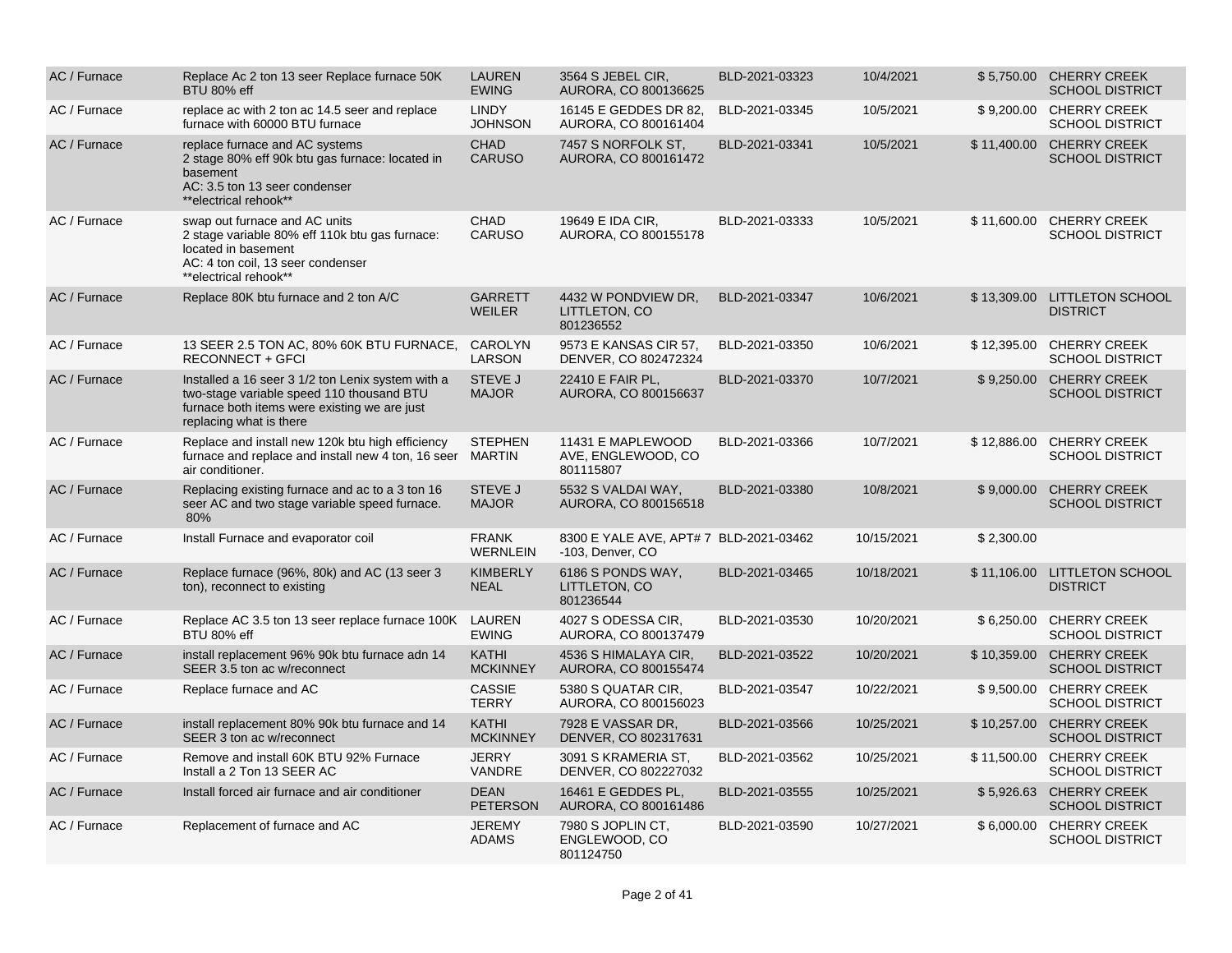| AC / Furnace | replacement of the gas furnace Goodman 96%<br>80,000 Btuh single stage.<br>replacement of the A/C Goodman 3 tons, 13<br>Seers.<br>replacement of the evap coil 3 tons upflow. | <b>JESUS</b><br><b>MORENO</b>                                        | 22872 E BELLEVIEW LN.<br>AURORA, CO 800156555   | BLD-2021-03634 | 10/29/2021   | \$6.850.00   | <b>CHERRY CREEK</b><br><b>SCHOOL DISTRICT</b> |
|--------------|-------------------------------------------------------------------------------------------------------------------------------------------------------------------------------|----------------------------------------------------------------------|-------------------------------------------------|----------------|--------------|--------------|-----------------------------------------------|
| AC / Furnace | 16 SEER 3 TON AC, 90% 80K BTU FURNACE,<br>RECONNECT + GFCI FOR AC                                                                                                             | CAROLYN<br>LARSON                                                    | 8735 E ILIFF DR.<br>DENVER, CO 802313812        | BLD-2021-03626 | 10/29/2021   | \$13.701.00  | <b>CHERRY CREEK</b><br><b>SCHOOL DISTRICT</b> |
| AC / Furnace | Remove and install 60K BTU furnace and 2 Ton<br>AC.                                                                                                                           | <b>AUTHORITY</b><br><b>BRANDS</b><br><b>SERVICE</b><br><b>RETAIL</b> | 4305 W PONDS CIR.<br>LITTLETON, CO<br>801236564 | BLD-2021-03631 | 10/29/2021   | \$12,300,00  | <b>LITTLETON SCHOOL</b><br><b>DISTRICT</b>    |
|              |                                                                                                                                                                               |                                                                      | Count                                           | 22             | <b>Total</b> | \$216,239.63 |                                               |

| <b>AC / Furnace / Waterheater Gas</b>    |                                                                                                                                               |                                     |                                                  |                  |                    |                  |                                               |
|------------------------------------------|-----------------------------------------------------------------------------------------------------------------------------------------------|-------------------------------------|--------------------------------------------------|------------------|--------------------|------------------|-----------------------------------------------|
| Sub-Type                                 | <b>Description</b>                                                                                                                            | <b>Applicant</b>                    | <b>Address</b>                                   | <b>Record No</b> | <b>Date Issued</b> | <b>Valuation</b> | <b>School District</b>                        |
| AC / Furnace /<br><b>Waterheater Gas</b> | Install 80,000 Btu's Furnace<br>Install 3 ton AC<br>Install 40 gallon water heater<br>Modelco Electric to do Furnace & AC Hookup, 2<br>GFCI's | <b>PATRICIA J</b><br><b>SCHMIDT</b> | 5162 W FREMONT DR.<br>LITTLETON, CO<br>801286437 | BLD-2021-03294   | 10/1/2021          | \$13,006.00      | <b>LITTLETON SCHOOL</b><br><b>DISTRICT</b>    |
| AC / Furnace /<br><b>Waterheater Gas</b> | REPLACE 50 GAL WATER HEATER<br>REPLACE 2 STAGE 80% 120K BTU FURNACE<br>REPLACE 15 SEER 5 TON AC                                               | <b>JOHN</b><br><b>JORDAN</b>        | 26029 E PHILLIPS PL,<br>AURORA, CO 800162072     | BLD-2021-03303   | 10/1/2021          | \$8,452.00       | <b>CHERRY CREEK</b><br><b>SCHOOL DISTRICT</b> |
| AC / Furnace /<br><b>Waterheater Gas</b> | Replacing A/C like for like 16 seer 3 ton<br>Replacing Furnace like for like 80% 100k btu<br>Replacing W/H like for like 50gallon             | <b>ALEX</b><br><b>BERNAL</b>        | 6088 S KENTON ST.<br>ENGLEWOOD, CO<br>801115724  | BLD-2021-03348   | 10/6/2021          | \$13,583.00      | <b>CHERRY CREEK</b><br><b>SCHOOL DISTRICT</b> |
|                                          |                                                                                                                                               |                                     | <b>Count</b>                                     | 3                | <b>Total</b>       | \$35,041.00      |                                               |
| <b>AC / Waterheater Gas</b>              |                                                                                                                                               |                                     |                                                  |                  |                    |                  |                                               |
| Sub-Type                                 | <b>Description</b>                                                                                                                            | <b>Applicant</b>                    | <b>Address</b>                                   | <b>Record No</b> | Date Issued        | Valuation        | <b>School District</b>                        |
| AC / Waterheater Gas                     | Replacement of 50 Gallon Water Heater                                                                                                         | <b>CODEE</b><br><b>JESSEN</b>       | 4210 S KILLARNEY ST,<br>AURORA, CO 800136070     | BLD-2021-03475   | 10/18/2021         | \$2,200.00       | <b>CHERRY CREEK</b><br><b>SCHOOL DISTRICT</b> |
|                                          |                                                                                                                                               |                                     | Count                                            |                  | <b>Total</b>       | \$2,200.00       |                                               |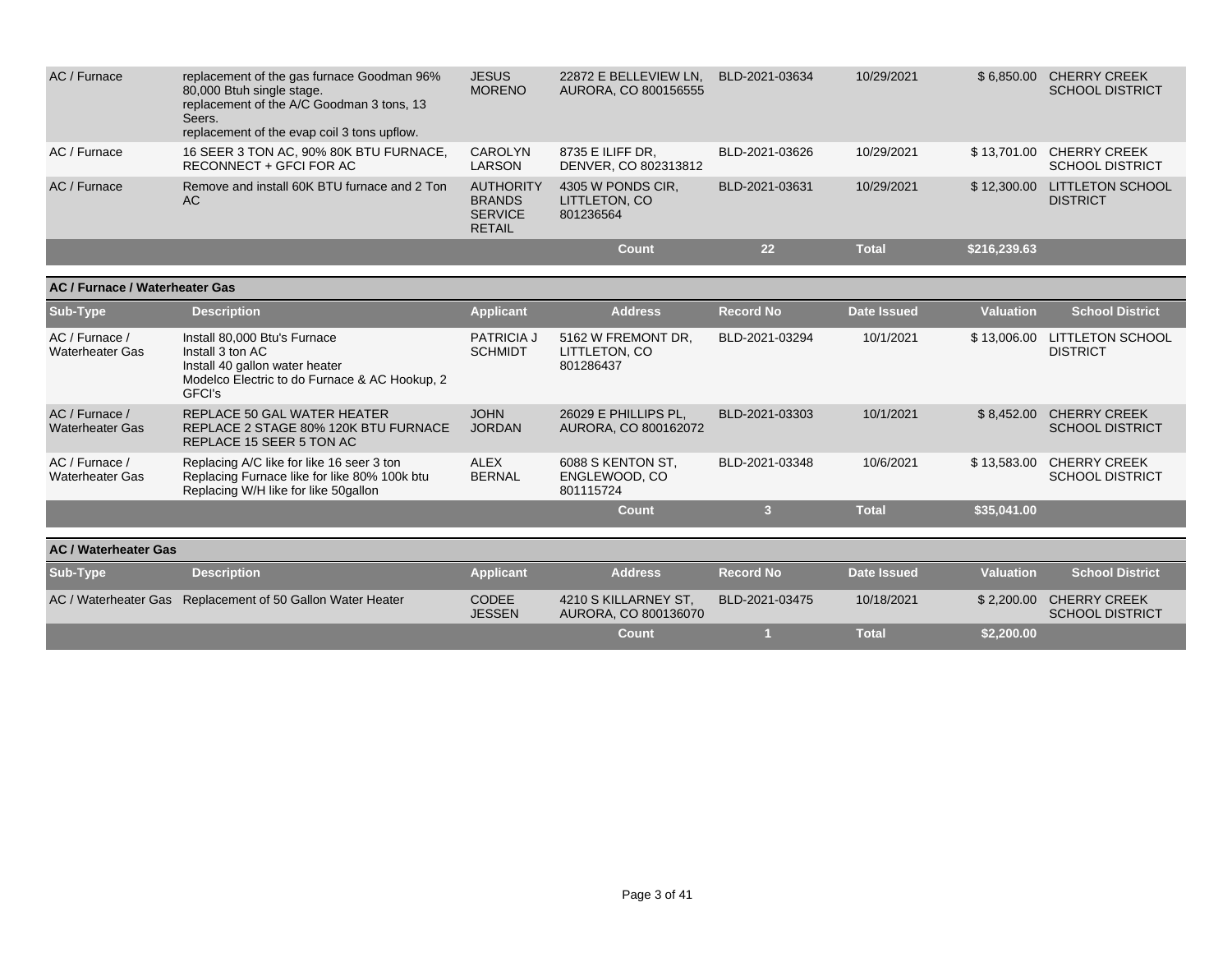| <b>Commercial New Construction - Addition</b>    |                                                                                                                                                                                                                                                                                                                                                                                                                                                                                                                                                                                                                                                                                  |                               |                                                   |                  |                    |                  |                                                     |
|--------------------------------------------------|----------------------------------------------------------------------------------------------------------------------------------------------------------------------------------------------------------------------------------------------------------------------------------------------------------------------------------------------------------------------------------------------------------------------------------------------------------------------------------------------------------------------------------------------------------------------------------------------------------------------------------------------------------------------------------|-------------------------------|---------------------------------------------------|------------------|--------------------|------------------|-----------------------------------------------------|
| Sub-Type                                         | <b>Description</b>                                                                                                                                                                                                                                                                                                                                                                                                                                                                                                                                                                                                                                                               | <b>Applicant</b>              | <b>Address</b>                                    | <b>Record No</b> | <b>Date Issued</b> | <b>Valuation</b> | <b>School District</b>                              |
| <b>Commercial New</b><br>Construction - Addition | This permit is being issued for the stabilization to<br>existing commercial Building foundation wall<br>system. 12 helical piers will be installed on the<br>North West side of the building at the footing level<br>to support the vault ceiling walls.<br>ACA Description of Work: "Foundation Repair -<br>Install helical piers to existing foundation footers<br>as building has settled over time on northwest<br>corner"<br>PERMIT CONDITIONS:<br>A. DIFFERED SUBMITTAL: #1: Prior to Final<br>inspection provide plans with the correct Design<br>criteria 2015 IRC. 115 MPH ultimate wind speed,<br>30 PSF un-reduced snow load, seismic category<br>B, 36" frost depth. | <b>ERIC</b><br><b>GREGORY</b> | 7055 E EVANS AVE,<br>DENVER, CO 802242403         | BLD-2021-03287   | 10/13/2021         |                  | \$31,000.00 CHERRY CREEK<br><b>SCHOOL DISTRICT</b>  |
|                                                  | B. Deferred Submittal #2 (FIELD INSPECTION):<br>Engineers Letter - Provide a Colorado licensed<br>stamped engineers letter indicating general<br>compliance of all work and recommendations from<br>the engineer's design documents. Design per<br>Arapahoe County Design criteria, and the 2015<br>IRC.<br>Foundation Repair - Install helical piers to existing<br>foundation footers as building has settled over<br>time on northwest corner                                                                                                                                                                                                                                 |                               |                                                   |                  |                    |                  |                                                     |
| <b>Commercial New</b>                            | Scope includes new detached canopy to support<br>Construction - Addition discharge at ASC Recovery tenant                                                                                                                                                                                                                                                                                                                                                                                                                                                                                                                                                                        | ABBY M<br><b>WALDO</b>        | 135 E INVERNESS DR.<br>ENGLEWOOD, CO<br>801125115 | BLD-2021-02368   | 10/26/2021         |                  | \$150,000.00 CHERRY CREEK<br><b>SCHOOL DISTRICT</b> |
|                                                  |                                                                                                                                                                                                                                                                                                                                                                                                                                                                                                                                                                                                                                                                                  |                               | <b>Count</b>                                      | $\overline{2}$   | <b>Total</b>       | \$181,000.00     |                                                     |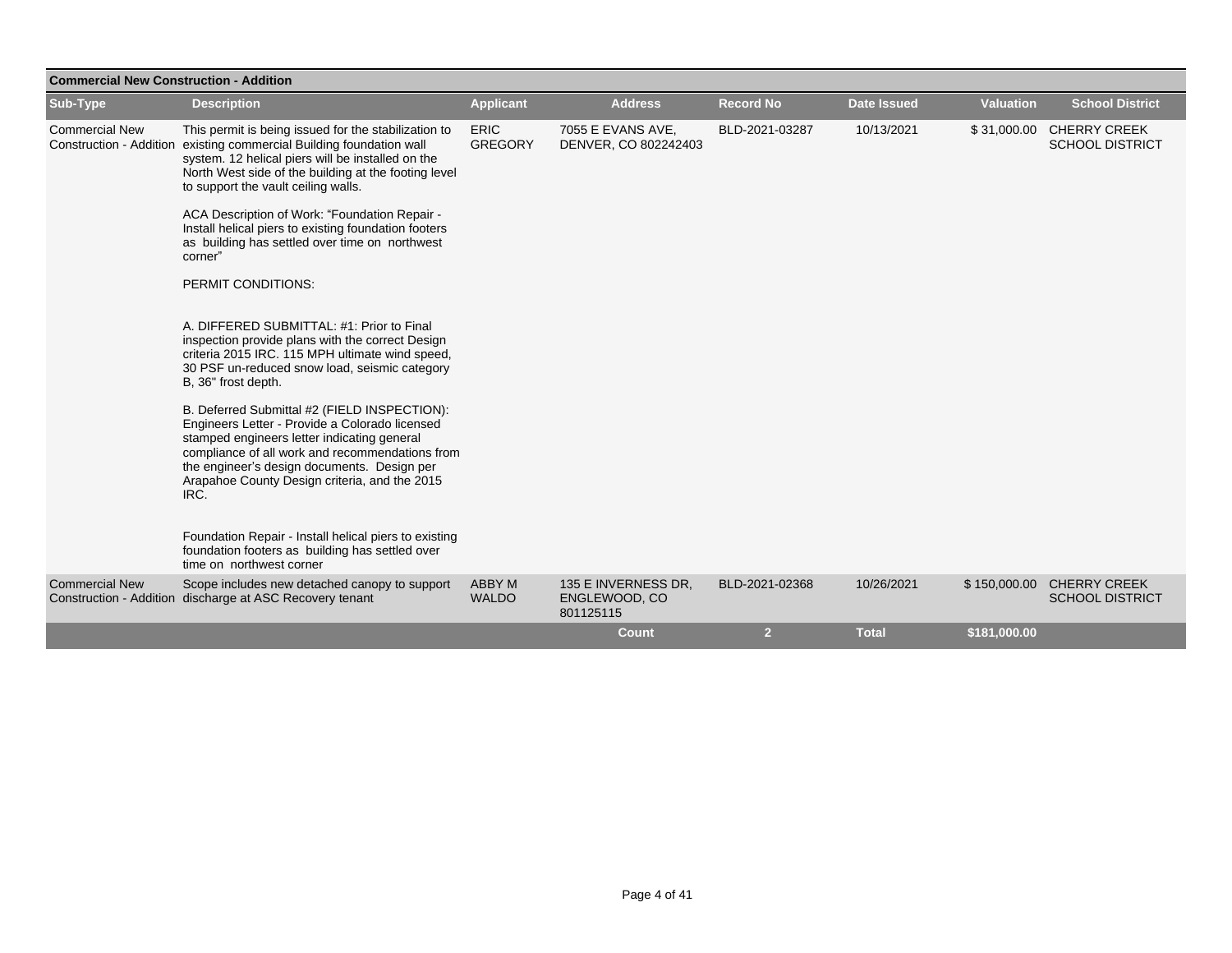| <b>Commercial New Construction - New Structure</b>                       |                                                                                                                                                                                                                                                                                                                                                                                                                                                                                             |                                  |                                                 |                  |                    |                  |                                               |  |  |  |
|--------------------------------------------------------------------------|---------------------------------------------------------------------------------------------------------------------------------------------------------------------------------------------------------------------------------------------------------------------------------------------------------------------------------------------------------------------------------------------------------------------------------------------------------------------------------------------|----------------------------------|-------------------------------------------------|------------------|--------------------|------------------|-----------------------------------------------|--|--|--|
| Sub-Type                                                                 | <b>Description</b>                                                                                                                                                                                                                                                                                                                                                                                                                                                                          | <b>Applicant</b>                 | <b>Address</b>                                  | <b>Record No</b> | <b>Date Issued</b> | <b>Valuation</b> | <b>School District</b>                        |  |  |  |
| <b>Commercial New</b><br>Construction - New<br>Structure                 | The project includes<br>1.272<br>acres<br>(square feet) and is currently<br>zoned                                                                                                                                                                                                                                                                                                                                                                                                           | <b>ZEKE</b><br><b>FREEMAN</b>    | 7154 S DILLON CT.<br>ENGLEWOOD, CO<br>801124371 | BLD-2021-02500   | 10/6/2021          | \$1,500,000.00   | <b>CHERRY CREEK</b><br><b>SCHOOL DISTRICT</b> |  |  |  |
|                                                                          | $\overline{M}$ .U.<br>P.U.D.<br>The proposed project is for a 6,000 sf storage and<br>office building.<br>The lot size is 1.272 acres (55,435 sf).                                                                                                                                                                                                                                                                                                                                          |                                  |                                                 |                  |                    |                  |                                               |  |  |  |
| <b>Commercial New</b><br><b>Construction - New</b><br>Structure          | A NEW 4770 SQUARE FOOT FUEL CANOPY<br>FOR MURPHY EXPRESS                                                                                                                                                                                                                                                                                                                                                                                                                                    | <b>JEFF</b><br><b>WEEDER</b>     | 21500 E QUINCY AVE,<br><b>AURORA, CO 80015</b>  | BLD-2021-00249   | 10/14/2021         | \$0.00           |                                               |  |  |  |
| <b>Commercial New</b><br><b>Construction - New</b><br>Structure          | Electrical Substation for the Hunter Solar Field<br>Project for Hunter Solar LLC. We believe that<br>Primoris' Building Application covered the full<br>jobsite for the permitting application fees, however,<br>wanted to submit a building permit for the<br>substation scope of work. If our assumption is<br>incorrect, please advise.<br>Engineering Substation Road Design Approval -<br>Case No. EE21-053<br>Fence Permit Application - Provided to Arapahoe<br>County on 8/12/2021. | <b>ALLISON</b><br><b>HOCKETT</b> | 4988 S COUNTY ROAD<br>129 RD, Bennett, CO       | BLD-2021-02733   | 10/25/2021         | \$2,000,000.00   | <b>BENNETT SCHOOL</b><br><b>DISTRICT</b>      |  |  |  |
| <b>Commercial New</b><br><b>Construction - New</b><br><b>Structure</b>   | Installing new 60-amp electrical service to feed the BEN<br>Comcast power supply cabinet.                                                                                                                                                                                                                                                                                                                                                                                                   | <b>PACHELLO</b>                  | 905 N UNDERGROVE<br>WAY, AURORA, CO 80018       | BLD-2021-03279   | 10/26/2021         | \$4,000.00       | <b>AURORA SCHOOL</b><br><b>DISTRICT</b>       |  |  |  |
|                                                                          |                                                                                                                                                                                                                                                                                                                                                                                                                                                                                             |                                  | <b>Count</b>                                    | $\overline{4}$   | <b>Total</b>       | \$3,504,000.00   |                                               |  |  |  |
|                                                                          | <b>Commercial New Construction - Oil and Gas Production</b>                                                                                                                                                                                                                                                                                                                                                                                                                                 |                                  |                                                 |                  |                    |                  |                                               |  |  |  |
| Sub-Type                                                                 | <b>Description</b>                                                                                                                                                                                                                                                                                                                                                                                                                                                                          | <b>Applicant</b>                 | <b>Address</b>                                  | <b>Record No</b> | <b>Date Issued</b> | <b>Valuation</b> | <b>School District</b>                        |  |  |  |
| <b>Commercial New</b><br>Construction - Oil and<br><b>Gas Production</b> | Construction of the well connect for the Tebo 33-1<br>well pad, which will be a 4" steel pipeline that is<br>281 feet long.                                                                                                                                                                                                                                                                                                                                                                 | <b>NANCY</b><br><b>FLOYD</b>     | 1901 S Kio ST, UNIT# D,<br>Watkins, CO          | BLD-2021-03549   | 10/26/2021         | \$96,000.00      |                                               |  |  |  |
|                                                                          |                                                                                                                                                                                                                                                                                                                                                                                                                                                                                             |                                  | <b>Count</b>                                    | и                | <b>Total</b>       | \$96,000.00      |                                               |  |  |  |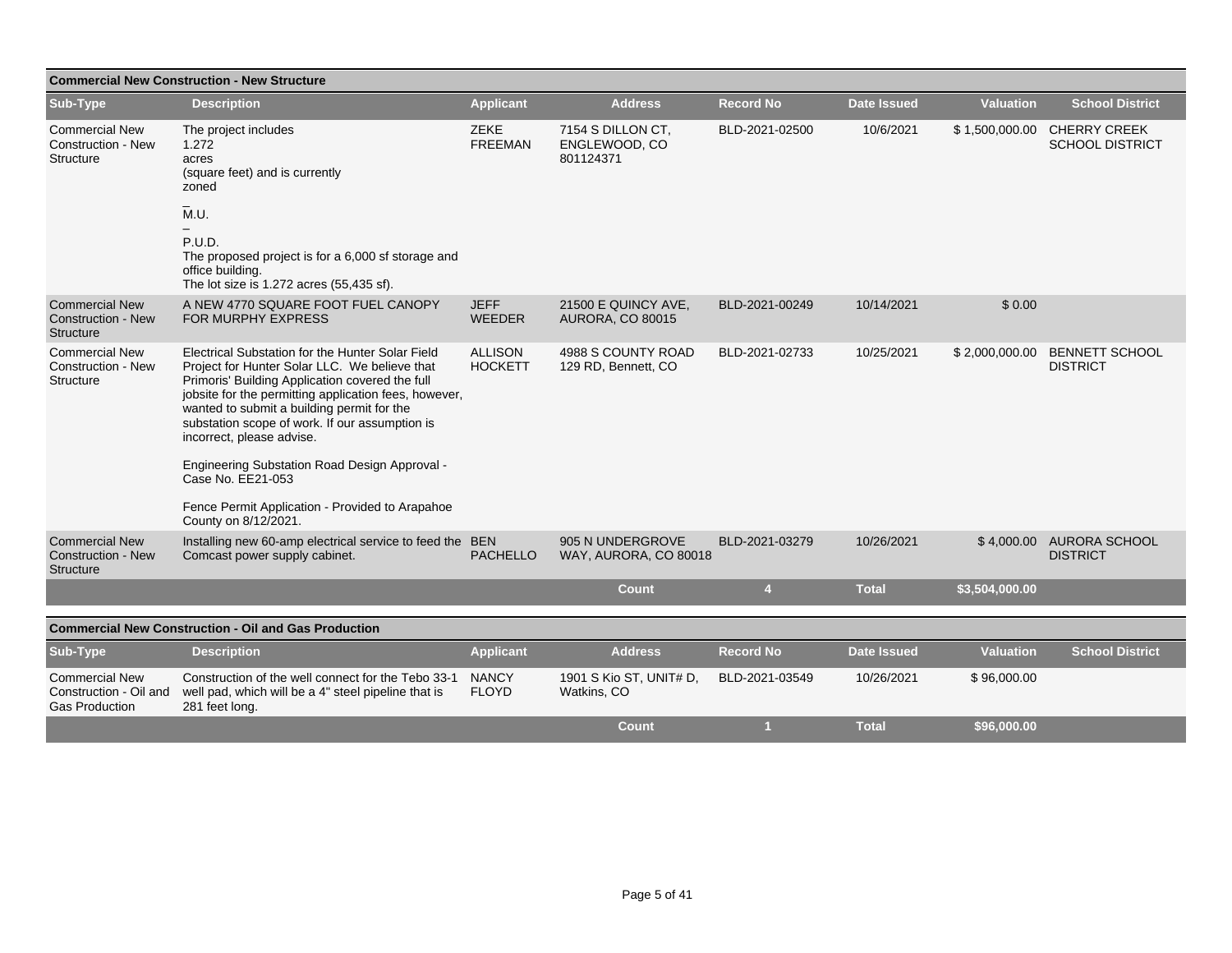| <b>Commercial Remodel-Renovation - Demo Only</b>        |                                                                                                                                                                                                                                                                                                                                                                                                                                                                                                                                                                                                                                                                                                                            |                                  |                                                             |                  |                    |                  |                                                    |  |  |  |
|---------------------------------------------------------|----------------------------------------------------------------------------------------------------------------------------------------------------------------------------------------------------------------------------------------------------------------------------------------------------------------------------------------------------------------------------------------------------------------------------------------------------------------------------------------------------------------------------------------------------------------------------------------------------------------------------------------------------------------------------------------------------------------------------|----------------------------------|-------------------------------------------------------------|------------------|--------------------|------------------|----------------------------------------------------|--|--|--|
| Sub-Type                                                | <b>Description</b>                                                                                                                                                                                                                                                                                                                                                                                                                                                                                                                                                                                                                                                                                                         | <b>Applicant</b>                 | <b>Address</b>                                              | <b>Record No</b> | <b>Date Issued</b> | <b>Valuation</b> | <b>School District</b>                             |  |  |  |
| Renovation - Demo<br>Only                               | Commercial Remodel- This permit is for the partial INTERIOR<br>DEMOLITION ONLY of EXISTING INDUSTRIAL<br>STRUCTURE, UNITS "F" & "G" per the<br>DEMOLITION DOCUMENTS as submitted for<br>future tenant improvements. Refer to approved<br>demolition documents for elements removed; see<br>also response to review comments.                                                                                                                                                                                                                                                                                                                                                                                               | <b>DREW</b><br><b>MILLER</b>     | 82 E Inverness DR, UNIT# BLD-2021-02974<br>F, Englewood, CO |                  | 10/12/2021         | \$50,000.00      |                                                    |  |  |  |
| <b>Commercial Remodel-</b><br>Renovation - Demo<br>Only | This permit is for the complete DEMOLITION<br>ONLY of SITE ELEMENTS & STRUCTURES as<br>indicated on the DEMOLITION DOCUMENTS as<br>submitted. Refer to approved Demolition Site Map<br>documents for structures & site elements removed.<br>Full removal and disposal of the existing "Barn<br>Store" building at 2281 South Parker Road. The<br>building removal will consist of the complete<br>removal of all portions of the structure to at least 3-<br>ft below grade. This work also consists of<br>coordination with Xcel to remove the electric lines<br>attached to the structure prior to beginning the<br>work, coordination with any other utility company<br>to disconnect utility services to the building. | <b>DEREK</b><br><b>ROWLAND</b>   | 2281 S PARKER RD,<br>DENVER, CO 802315709                   | BLD-2021-02601   | 10/21/2021         |                  | \$0.00 CHERRY CREEK<br><b>SCHOOL DISTRICT</b>      |  |  |  |
| <b>Commercial Remodel-</b><br>Renovation - Demo<br>Only | This permit is for the complete DEMOLITION<br>ONLY of SITE ELEMENTS & STRUCTURE<br>(809qsf) a.k.a "Ding and Dent" as indicated on the<br>DEMOLITION DOCUMENTS as submitted. Refer<br>to approved Demolition Site Map documents for<br>structures & site elements removed.                                                                                                                                                                                                                                                                                                                                                                                                                                                  | <b>DEREK</b><br><b>ROWLAND</b>   | 2281 S PARKER RD,<br>DENVER, CO 802315709                   | BLD-2021-03532   | 10/25/2021         |                  | \$23,000.00 CHERRY CREEK<br><b>SCHOOL DISTRICT</b> |  |  |  |
|                                                         |                                                                                                                                                                                                                                                                                                                                                                                                                                                                                                                                                                                                                                                                                                                            |                                  | <b>Count</b>                                                | $\overline{3}$   | <b>Total</b>       | \$73,000.00      |                                                    |  |  |  |
|                                                         | <b>Commercial Remodel-Renovation - Re-Roof</b>                                                                                                                                                                                                                                                                                                                                                                                                                                                                                                                                                                                                                                                                             |                                  |                                                             |                  |                    |                  |                                                    |  |  |  |
| Sub-Type                                                | <b>Description</b>                                                                                                                                                                                                                                                                                                                                                                                                                                                                                                                                                                                                                                                                                                         | <b>Applicant</b>                 | <b>Address</b>                                              | <b>Record No</b> | <b>Date Issued</b> | <b>Valuation</b> | <b>School District</b>                             |  |  |  |
| Renovation - Re-Roof                                    | Commercial Remodel- Re-Roof existing building                                                                                                                                                                                                                                                                                                                                                                                                                                                                                                                                                                                                                                                                              | <b>ROGER</b><br><b>HAMACHER</b>  | 97 N Main ST, BLDG#,<br>BYERS, CO 801038305                 | BLD-2021-03000   | 10/18/2021         |                  | \$5,000.00 BYERS SCHOOL<br><b>DISTRICT</b>         |  |  |  |
|                                                         | Commercial Remodel- Created under commercial application per<br>Renovation - Re-Roof conversation with (inspector) Tim 9/3/2021                                                                                                                                                                                                                                                                                                                                                                                                                                                                                                                                                                                            | <b>JENNIFER</b><br><b>FLOREA</b> | 146 N WATKINS RD,<br>WATKINS, CO 801378701                  | BLD-2021-02973   | 10/25/2021         | \$19,625.00      | <b>BENNETT SCHOOL</b><br><b>DISTRICT</b>           |  |  |  |
|                                                         | RESIDENTIAL PROPERTY QUANSA HUT ONLY                                                                                                                                                                                                                                                                                                                                                                                                                                                                                                                                                                                                                                                                                       |                                  |                                                             |                  |                    |                  |                                                    |  |  |  |
|                                                         | 55SQ ASC 1 Elastomeric coating over ASC F1<br>Polyester Fabric. Applied with spray rig. Installed<br>as per ASC Roof Renewal System ASC 12 (1.5)<br>gallons/100sq.ft.).<br>Data sheets provided.                                                                                                                                                                                                                                                                                                                                                                                                                                                                                                                           |                                  |                                                             |                  |                    |                  |                                                    |  |  |  |
|                                                         |                                                                                                                                                                                                                                                                                                                                                                                                                                                                                                                                                                                                                                                                                                                            |                                  | <b>Count</b>                                                | 2 <sup>1</sup>   | <b>Total</b>       | \$24,625.00      |                                                    |  |  |  |
|                                                         | <b>Commercial Remodel-Renovation - Tenant Improvement</b>                                                                                                                                                                                                                                                                                                                                                                                                                                                                                                                                                                                                                                                                  |                                  |                                                             |                  |                    |                  |                                                    |  |  |  |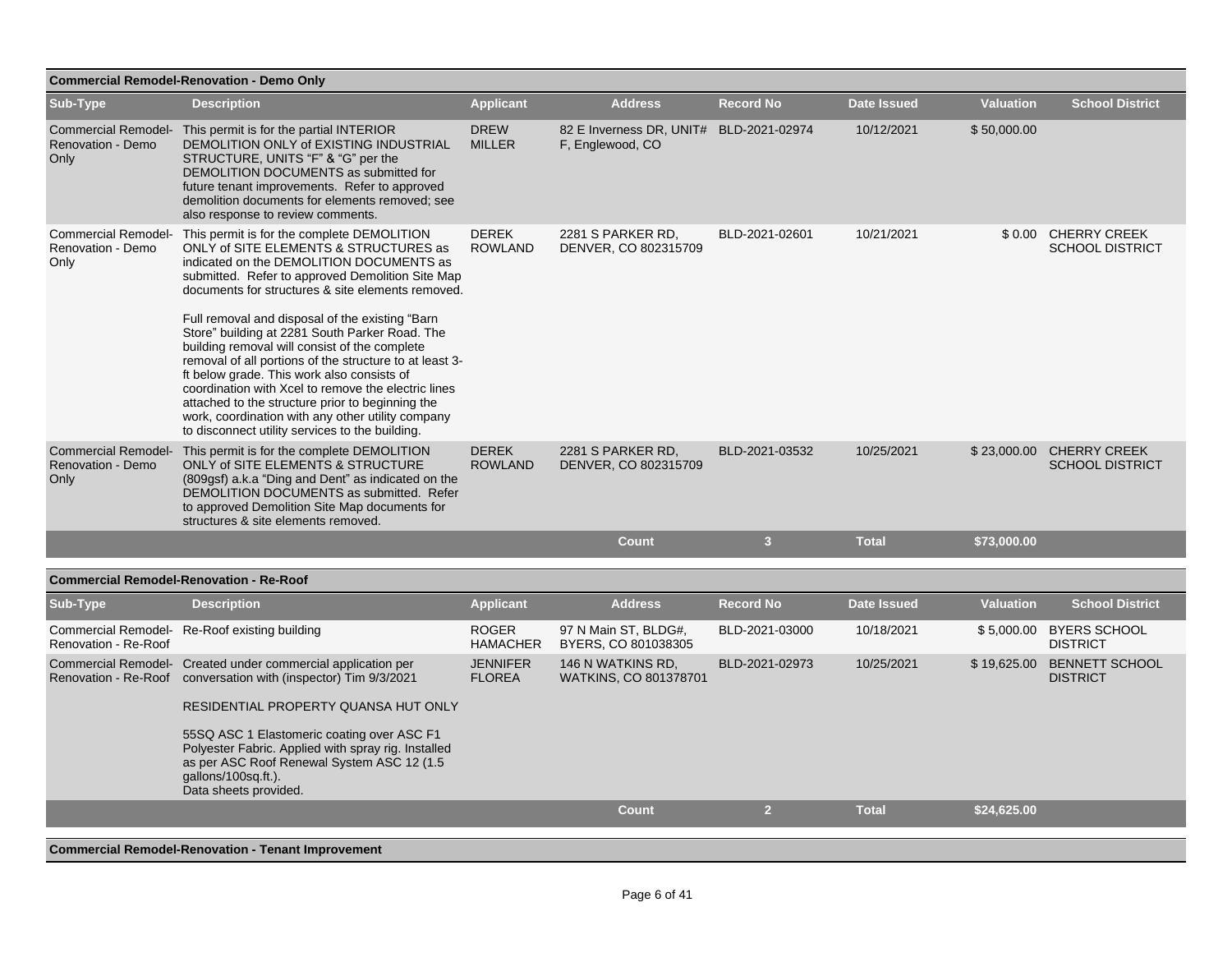| Sub-Type                                                                | <b>Description</b>                                                                                                                                                                                                                                                                                                                                                                                                                                   | <b>Applicant</b>              | <b>Address</b>                                                       | <b>Record No</b> | <b>Date Issued</b> | <b>Valuation</b> | <b>School District</b>                          |
|-------------------------------------------------------------------------|------------------------------------------------------------------------------------------------------------------------------------------------------------------------------------------------------------------------------------------------------------------------------------------------------------------------------------------------------------------------------------------------------------------------------------------------------|-------------------------------|----------------------------------------------------------------------|------------------|--------------------|------------------|-------------------------------------------------|
| Renovation - Tenant<br>Improvement                                      | Commercial Remodel- Install (1) new 80 kW Emergency Backup<br>Generator at existing wireless communication<br>facility.                                                                                                                                                                                                                                                                                                                              | <b>TANNER</b><br><b>YOUNG</b> | 58455 E COUNTY ROAD<br>14, STRASBURG, CO<br>80136                    | BLD-2021-01072   | 10/1/2021          |                  | \$55,000.00 STRASBURG SCHOOL<br><b>DISTRICT</b> |
| <b>Commercial Remodel-</b><br><b>Renovation - Tenant</b><br>Improvement | Permit issued for LEVEL-4 NEW COMMERCIAL<br>TENANT SUITE SPACE WITHIN EXISTING<br>BUILDING. NEW 1,7300sf TENANT SPACE<br>WITH A "B" OCCUPANCY, FULLY SPRINKLED.<br>The general scope of work includes architectural,<br>mechanical, plumbing (fire protection), and<br>electrical interior alterations. Refer to approved<br>Construction Documents for requirements.<br>REFER TO PERMIT #BLD-2021-0501 FOR<br><b>BUILDING CORE REQUIREMENTS.</b>    | <b>RACHEL</b><br><b>MASON</b> | 116 INVERNESS DR,<br>UNIT# 460,<br>ENGLEWOOD, CO<br>801125112        | BLD-2021-02420   | 10/4/2021          | \$82,081.00      | <b>CHERRY CREEK</b><br><b>SCHOOL DISTRICT</b>   |
| <b>Commercial Remodel-</b><br><b>Renovation - Tenant</b><br>Improvement | Permit issued for LEVEL-4 NEW COMMERCIAL<br>TENANT SUITE SPACE WITHIN EXISTING<br>BUILDING. NEW 2,550sf TENANT SPACE WITH<br>A "B" OCCUPANCY, FULLY SPRINKLED. The<br>general scope of work includes architectural,<br>mechanical, plumbing (fire protection), and<br>electrical interior alterations. Refer to approved<br>Construction Documents for requirements.<br>REFER TO PERMIT #BLD-2021-0501 FOR<br><b>BUILDING CORE REQUIREMENTS.</b>     | <b>RACHEL</b><br><b>MASON</b> | 116 INVERNESS DR,<br><b>UNIT# 430,</b><br>ENGLEWOOD, CO<br>801125112 | BLD-2021-02414   | 10/4/2021          | \$130,775.00     | <b>CHERRY CREEK</b><br><b>SCHOOL DISTRICT</b>   |
| <b>Commercial Remodel-</b><br><b>Renovation - Tenant</b><br>Improvement | Permit issued for LEVEL-4 NEW COMMERCIAL<br>TENANT SUITE SPACE WITHIN EXISTING<br>BUILDING. NEW 2,917sf TENANT SPACE WITH<br>A "B" OCCUPANCY, FULLY SPRINKLED. The<br>general scope of work includes architectural,<br>mechanical, plumbing (including fire protection),<br>and electrical interior alterations. Refer to<br>approved Construction Documents for<br>requirements. REFER TO PERMIT #BLD-2021-<br>0501 FOR BUILDING CORE REQUIREMENTS. | <b>RACHEL</b><br><b>MASON</b> | 116 INVERNESS DR,<br>UNIT# 475,<br>ENGLEWOOD, CO<br>801125112        | BLD-2021-02421   | 10/4/2021          | \$92,262.00      | <b>CHERRY CREEK</b><br><b>SCHOOL DISTRICT</b>   |
| <b>Commercial Remodel-</b><br><b>Renovation - Tenant</b><br>Improvement | Permit issued for LEVEL-4 NEW COMMERCIAL<br>TENANT SUITE SPACE WITHIN EXISTING<br>BUILDING. NEW 4,028sf TENANT SPACE WITH<br>A "B" OCCUPANCY, FULLY SPRINKLED. The<br>general scope of work includes architectural,<br>mechanical, plumbing (including fire protection),<br>and electrical interior alterations. Refer to<br>approved Construction Documents for<br>requirements. REFER TO PERMIT #BLD-2021-<br>0501 FOR BUILDING CORE REQUIREMENTS. | <b>RACHEL</b><br><b>MASON</b> | 116 INVERNESS DR.<br>UNIT# 450,<br>ENGLEWOOD, CO<br>801125112        | BLD-2021-02419   | 10/4/2021          | \$134,627.00     | <b>CHERRY CREEK</b><br><b>SCHOOL DISTRICT</b>   |
| <b>Commercial Remodel-</b><br><b>Renovation - Tenant</b><br>Improvement | Permit issued for LEVEL-4 NEW COMMERCIAL<br>TENANT SUITE SPACE WITHIN EXISTING<br>BUILDING. NEW 6,150sf TENANT SPACE WITH<br>A "B" OCCUPANCY, FULLY SPRINKLED. The<br>general scope of work includes architectural,<br>mechanical, plumbing (including fire protection),<br>and electrical interior alterations. Refer to<br>approved Construction Documents for<br>requirements. REFER TO PERMIT #BLD-2021-<br>0501 FOR BUILDING CORE REQUIREMENTS. | <b>RACHEL</b><br><b>MASON</b> | 116 INVERNESS DR.<br>ENGLEWOOD, CO<br>801125112                      | BLD-2021-02417   | 10/4/2021          | \$200,116.00     | <b>CHERRY CREEK</b><br><b>SCHOOL DISTRICT</b>   |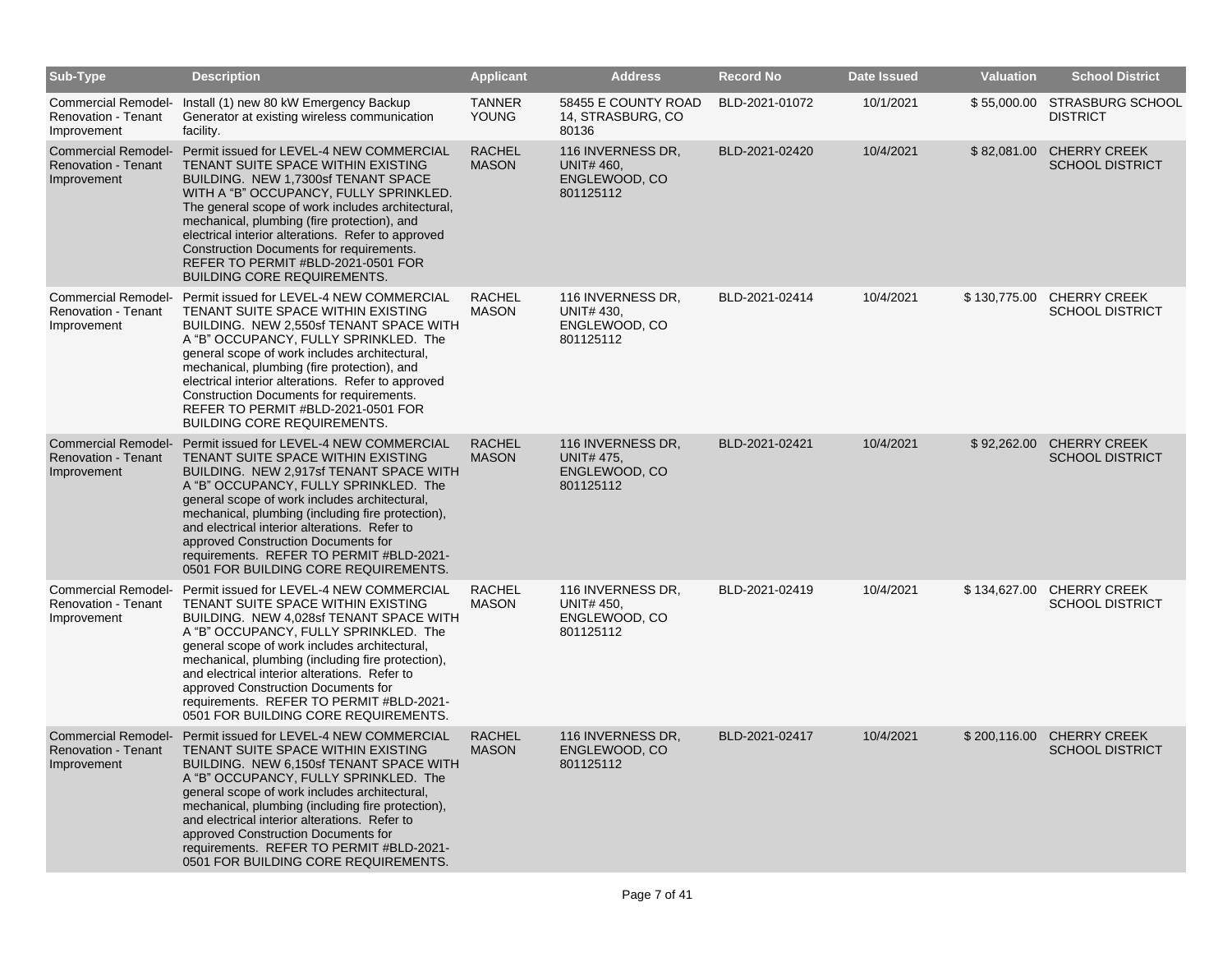| <b>Renovation - Tenant</b><br>Improvement                                     | Commercial Remodel- This permit is being reviewed for the replacement<br>the existing Northwest deteriorated trash<br>enclosure stairs and platform, and the existing<br>deteriorated North center entry stairs to the<br>commercial building.<br>ACA Description of Work:" Replace like for like<br>metal entry stairs and platform".<br>DIFFERED SUBMITTAL #1 Provide a state of<br>Colorado licensed engineer stamped letter of<br>general compliance for all work completed.<br>Replace like for like metal entry stairs and platform | GREG                                 | 64 INVERNESS DR,<br>DAVISCOURT ENGLEWOOD, CO<br>801125114 | BLD-2021-02494   | 10/18/2021         |                  | \$20,000.00 CHERRY CREEK<br><b>SCHOOL DISTRICT</b> |
|-------------------------------------------------------------------------------|-------------------------------------------------------------------------------------------------------------------------------------------------------------------------------------------------------------------------------------------------------------------------------------------------------------------------------------------------------------------------------------------------------------------------------------------------------------------------------------------------------------------------------------------|--------------------------------------|-----------------------------------------------------------|------------------|--------------------|------------------|----------------------------------------------------|
| <b>Commercial Remodel-</b><br><b>Renovation - Tenant</b><br>Improvement       | Permit issued for HANGER #9 DOOR ENTRY<br>ADDITION (~4' x 205'-4") TO FRONT OF<br>EXISTING OCCUPIED AIRCRAFT HANGER<br><b>BUILDING FOR NEW REPLACEMENT HANGER</b><br>DOORS. Existing electrical to remain & reconnect<br>to existing circuit. The general scope of work<br>includes architectural and structural alterations.<br>Refer to approved Construction Documents for<br>requirements.                                                                                                                                            | <b>DANIEL</b><br><b>PIPES</b>        | 7425 S PEORIA CIR.<br>ENGLEWOOD, CO<br>801124168          | BLD-2021-01391   | 10/19/2021         | \$500,000.00     | <b>CHERRY CREEK</b><br><b>SCHOOL DISTRICT</b>      |
| Renovation - Tenant<br>Improvement                                            | Commercial Remodel- Commercial Tenant Improvement to include new<br>interior partition wall for office demise. Rebalance<br>HVAC and relocation of one light fixture.                                                                                                                                                                                                                                                                                                                                                                     | <b>CORRIE L</b><br><b>KOWALINSKI</b> | 6924 S LIMA ST,<br>CENTENNIAL, CO 80112                   | BLD-2021-03195   | 10/19/2021         | \$39,111.00      | <b>CHERRY CREEK</b><br><b>SCHOOL DISTRICT</b>      |
| <b>Commercial Remodel-</b><br><b>Renovation - Tenant</b><br>Improvement       | Buildout of a new office space for a tenant in<br>existing vacant suite. New partition walls, doors,<br>glass sidelights, millwork, and finishes.                                                                                                                                                                                                                                                                                                                                                                                         | <b>YOSUKE</b><br><b>MICHISHITA</b>   | 188 INVERNESS DR,<br>ENGLEWOOD, CO<br>801125205           | BLD-2021-02995   | 10/28/2021         | \$150,000.00     | <b>CHERRY CREEK</b><br><b>SCHOOL DISTRICT</b>      |
|                                                                               |                                                                                                                                                                                                                                                                                                                                                                                                                                                                                                                                           |                                      | <b>Count</b>                                              | 10 <sup>°</sup>  | <b>Total</b>       | \$1,403,972.00   |                                                    |
|                                                                               | <b>Commercial Systems Repair-Replace-Modify - Electrical Wiring</b>                                                                                                                                                                                                                                                                                                                                                                                                                                                                       |                                      |                                                           |                  |                    |                  |                                                    |
| Sub-Type                                                                      | <b>Description</b>                                                                                                                                                                                                                                                                                                                                                                                                                                                                                                                        | <b>Applicant</b>                     | <b>Address</b>                                            | <b>Record No</b> | <b>Date Issued</b> | <b>Valuation</b> | <b>School District</b>                             |
| <b>Commercial Systems</b><br>Repair-Replace-<br>Modify - Electrical<br>Wiring | Installing one dual level two EV charger                                                                                                                                                                                                                                                                                                                                                                                                                                                                                                  | <b>JAMES RIO</b>                     | 8375 E YALE AVE,<br>DENVER, CO 802314113                  | BLD-2021-03315   | 10/28/2021         | \$1,000.00       | <b>CHERRY CREEK</b><br><b>SCHOOL DISTRICT</b>      |
|                                                                               |                                                                                                                                                                                                                                                                                                                                                                                                                                                                                                                                           |                                      | <b>Count</b>                                              | $\overline{1}$   | <b>Total</b>       | \$1,000.00       |                                                    |
|                                                                               | <b>Commercial Systems Repair-Replace-Modify - RTU</b>                                                                                                                                                                                                                                                                                                                                                                                                                                                                                     |                                      |                                                           |                  |                    |                  |                                                    |
| Sub-Type                                                                      | <b>Description</b>                                                                                                                                                                                                                                                                                                                                                                                                                                                                                                                        | <b>Applicant</b>                     | <b>Address</b>                                            | <b>Record No</b> | <b>Date Issued</b> | <b>Valuation</b> | <b>School District</b>                             |
| <b>Commercial Systems</b><br>Repair-Replace-<br>Modify - RTU                  | All Like-for-like replacement of (1) 60-Ton RTU<br>and (2) Boilers                                                                                                                                                                                                                                                                                                                                                                                                                                                                        | LANE<br><b>SPENCER</b>               | 24 INVERNESS PL,<br>ENGLEWOOD, CO<br>801125663            | BLD-2021-02600   | 10/13/2021         | \$317,924.00     | <b>CHERRY CREEK</b><br><b>SCHOOL DISTRICT</b>      |
|                                                                               |                                                                                                                                                                                                                                                                                                                                                                                                                                                                                                                                           |                                      | <b>Count</b>                                              | $\mathbf{1}$     | <b>Total</b>       | \$317,924.00     |                                                    |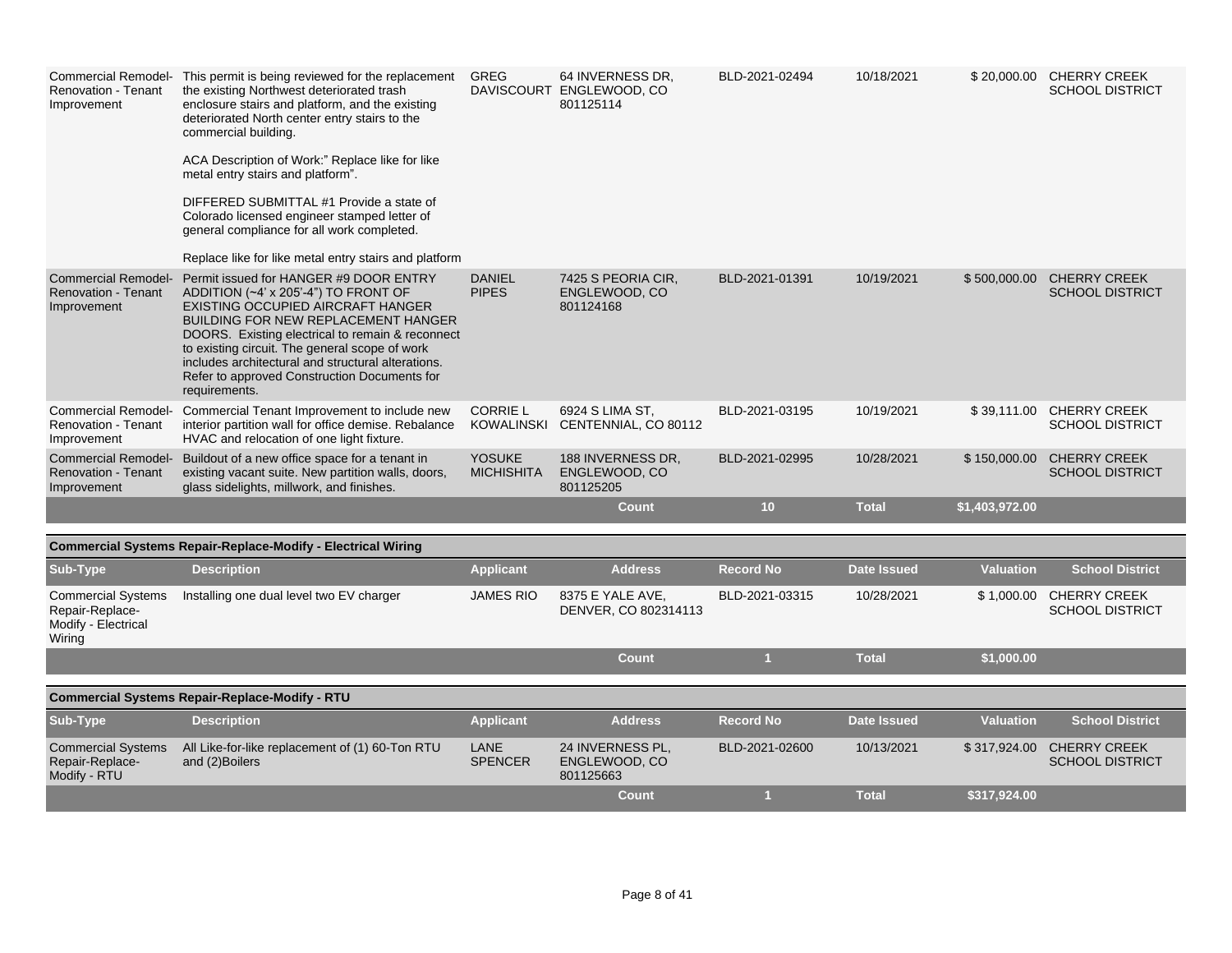| <b>Commercial Temporary Structure - Construction Trailer</b>       |                                                                                                                                                                       |                                    |                                                         |                  |                    |                  |                                               |  |  |  |
|--------------------------------------------------------------------|-----------------------------------------------------------------------------------------------------------------------------------------------------------------------|------------------------------------|---------------------------------------------------------|------------------|--------------------|------------------|-----------------------------------------------|--|--|--|
| Sub-Type                                                           | <b>Description</b>                                                                                                                                                    | <b>Applicant</b>                   | <b>Address</b>                                          | <b>Record No</b> | <b>Date Issued</b> | <b>Valuation</b> | <b>School District</b>                        |  |  |  |
| Commercial<br>Temporary Structure -<br><b>Construction Trailer</b> | temporary sales trailer                                                                                                                                               | <b>LUKE</b>                        | 28560 E COLFAX AVE,<br>HUNTINGTON WATKINS, CO 801378500 | BLD-2021-03258   | 10/28/2021         | \$20,000.00      | <b>BENNETT SCHOOL</b><br><b>DISTRICT</b>      |  |  |  |
|                                                                    |                                                                                                                                                                       |                                    | <b>Count</b>                                            | $\mathbf{1}$     | <b>Total</b>       | \$20,000.00      |                                               |  |  |  |
| <b>Electrical Service Upgrade</b>                                  |                                                                                                                                                                       |                                    |                                                         |                  |                    |                  |                                               |  |  |  |
| Sub-Type                                                           | <b>Description</b>                                                                                                                                                    | <b>Applicant</b>                   | <b>Address</b>                                          | <b>Record No</b> | <b>Date Issued</b> | <b>Valuation</b> | <b>School District</b>                        |  |  |  |
| <b>Electrical Service</b><br>Upgrade                               | MAIN BREAKER DOWNSIZED TO 175A FOR PV<br><b>BACKFEED.</b>                                                                                                             | <b>BRS</b><br><b>PERMITTING</b>    | 21151 E 9TH PL,<br>AURORA, CO 800184504                 | BLD-2021-03324   | 10/4/2021          | \$1,500.00       | <b>AURORA SCHOOL</b><br><b>DISTRICT</b>       |  |  |  |
| <b>Electrical Service</b><br>Upgrade                               | 200 amp. Service Upgrade Underground. Replace<br>subpanel. Run EV car charger to garage.                                                                              | ALEJANDRO<br><b>GUERRERO</b>       | 2507 S KEARNEY ST,<br>DENVER, CO 802226325              | BLD-2021-03357   | 10/6/2021          | \$4,650.00       | <b>CHERRY CREEK</b><br><b>SCHOOL DISTRICT</b> |  |  |  |
| <b>Electrical Service</b><br>Upgrade                               | Need to replace breaker in panel<br>from 50amp 240, to 15 amp 110v.<br>Change range plug to standard<br>15amp receptical. Converting<br>from electrical range to gas. | <b>ERIN</b><br><b>EASTWOOD</b>     | 6073 S TELLURIDE CIR.<br>AURORA, CO 800163201           | BLD-2021-03360   | 10/6/2021          | \$400.00         | <b>CHERRY CREEK</b><br><b>SCHOOL DISTRICT</b> |  |  |  |
| <b>Electrical Service</b><br>Upgrade                               | 200 AMP Underground Service Panel upgrade                                                                                                                             | <b>CAROLYN</b><br><b>LARSON</b>    | 9573 E KANSAS CIR 57,<br>DENVER, CO 802472324           | BLD-2021-03389   | 10/8/2021          | \$4,700.00       | <b>CHERRY CREEK</b><br><b>SCHOOL DISTRICT</b> |  |  |  |
| <b>Electrical Service</b><br>Upgrade                               | UPGRADING 150 MAIN PANEL TO 200 AMP<br>FOR PV SOLAR INSTALL                                                                                                           | <b>NAMASTE</b><br><b>SOLAR</b>     | 5981 S IRONTON CT.<br>ENGLEWOOD, CO<br>801115708        | BLD-2021-03456   | 10/15/2021         | \$3,000.00       | <b>CHERRY CREEK</b><br><b>SCHOOL DISTRICT</b> |  |  |  |
| <b>Electrical Service</b><br>Upgrade                               | Removal of existing Panel and meter. Installation<br>of new 200 amp panel and new 200 amp lever<br>bypass meter.                                                      | <b>LANCE</b><br><b>CHABARRIA</b>   | 6102 S JAMAICA CIR,<br>ENGLEWOOD, CO<br>801115750       | BLD-2021-03489   | 10/19/2021         | \$3,800.00       | <b>CHERRY CREEK</b><br><b>SCHOOL DISTRICT</b> |  |  |  |
| <b>Electrical Service</b><br>Upgrade                               | Service upgrade from 150A to 200A. IREA new<br>run of 200A service conductors from pedistal to<br>New 200A panel.<br>Reconnect all existing loads.                    | <b>WADE</b><br><b>HARSHMAN</b>     | 26334 E PHILLIPS PL,<br>AURORA, CO 800162073            | BLD-2021-03524   | 10/20/2021         | \$5,150.00       | <b>CHERRY CREEK</b><br><b>SCHOOL DISTRICT</b> |  |  |  |
| <b>Electrical Service</b><br>Upgrade                               | Main panel upgrade to a 200A service with a 225A MICHAEL<br>bus.                                                                                                      | PENSABENE                          | 21902 E LAYTON DR.<br>AURORA, CO 800154702              | BLD-2021-03541   | 10/21/2021         | \$2.000.00       | <b>CHERRY CREEK</b><br><b>SCHOOL DISTRICT</b> |  |  |  |
| <b>Electrical Service</b><br>Upgrade                               | De-rate the main breaker to 175A                                                                                                                                      | <b>PERMIT</b><br>T.                | 18680 E POWERS DR.<br>DEPARTMEN AURORA, CO 800155125    | BLD-2021-03552   | 10/22/2021         |                  | \$0.00 CHERRY CREEK<br><b>SCHOOL DISTRICT</b> |  |  |  |
| <b>Electrical Service</b><br>Upgrade                               | main panel upgrade to 150A                                                                                                                                            | <b>TYLER</b><br><b>CONDIE</b>      | 11113 E FAIR CIR,<br>ENGLEWOOD, CO<br>801115758         | BLD-2021-03568   | 10/25/2021         | \$4,000.00       | <b>CHERRY CREEK</b><br><b>SCHOOL DISTRICT</b> |  |  |  |
| <b>Electrical Service</b><br>Upgrade                               | Electrical Service Panel upgrade, 150 to 200 amps KAREN                                                                                                               | <b>ZUKOWSKI</b>                    | 5780 S KENTON WAY,<br>ENGLEWOOD, CO<br>801113949        | BLD-2021-03620   | 10/28/2021         | \$2,000.00       | <b>CHERRY CREEK</b><br><b>SCHOOL DISTRICT</b> |  |  |  |
| <b>Electrical Service</b><br>Upgrade                               | panel upgrade to 200 amp service                                                                                                                                      | <b>CHARLES</b><br><b>THERMIDOR</b> | 10091 E ABE AVE,<br>ENGLEWOOD, CO<br>801115411          | BLD-2021-03636   | 10/31/2021         | \$3,500.00       | <b>CHERRY CREEK</b><br><b>SCHOOL DISTRICT</b> |  |  |  |
|                                                                    |                                                                                                                                                                       |                                    | <b>Count</b>                                            | 12               | <b>Total</b>       | \$34,700.00      |                                               |  |  |  |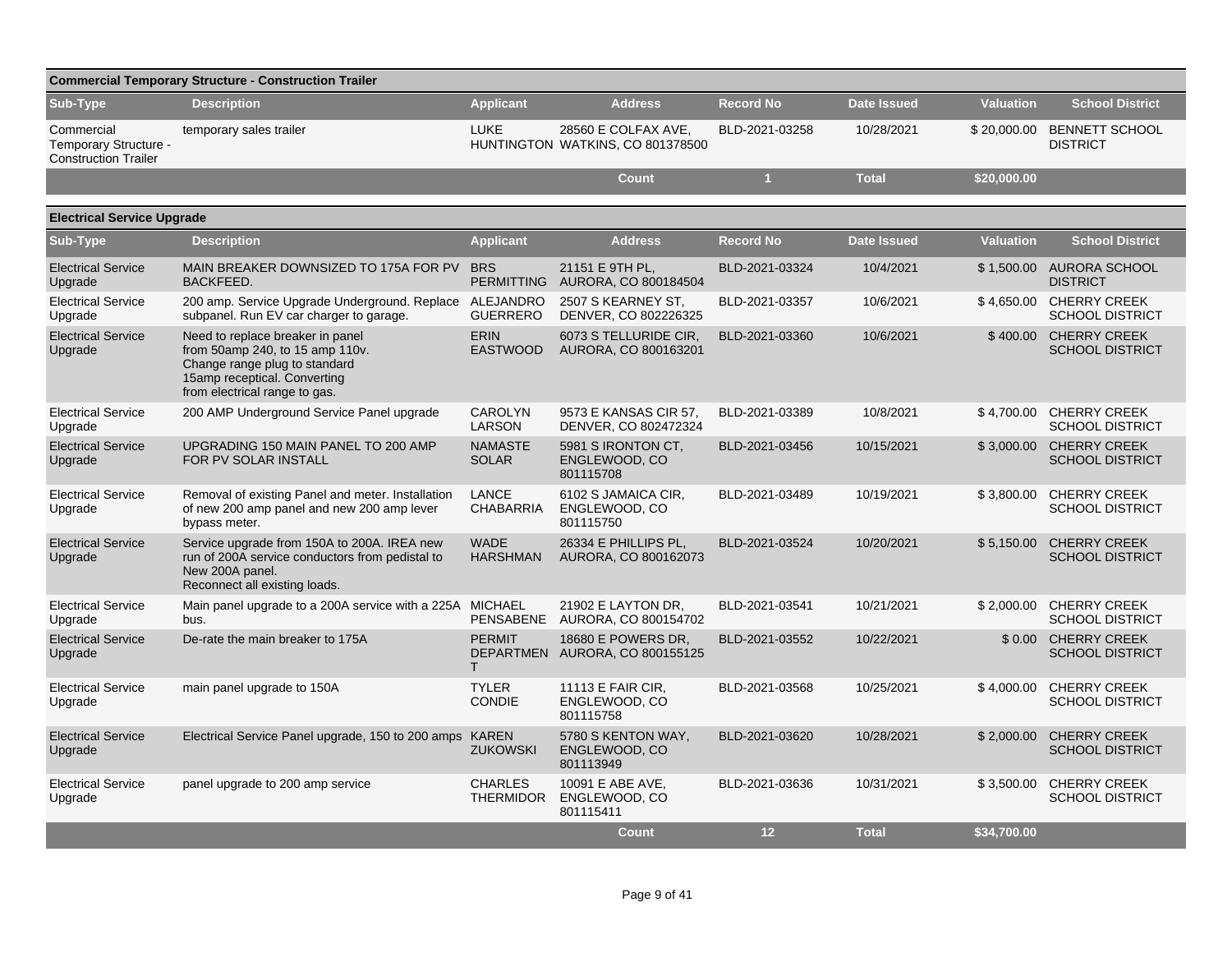| <b>Furnace</b>                   |                                                                                                                                                                             |                                        |                                                                    |                      |                    |                  |                                                   |
|----------------------------------|-----------------------------------------------------------------------------------------------------------------------------------------------------------------------------|----------------------------------------|--------------------------------------------------------------------|----------------------|--------------------|------------------|---------------------------------------------------|
| Sub-Type                         | <b>Description</b>                                                                                                                                                          | Applicant                              | <b>Address</b>                                                     | <b>Record No</b>     | <b>Date Issued</b> | <b>Valuation</b> | <b>School District</b>                            |
| Furnace                          | LIKE FOR LIKE REPLACEMENT OF 2<br>FURNACES: Remove and replace 2-80% efficient YAKISH<br>110k BTU gas forces air furnaces.                                                  | <b>APRIL</b>                           | 17441 E CALEY LN,<br>AURORA, CO 800163187                          | BLD-2021-03297       | 10/1/2021          |                  | \$9,022.00 CHERRY CREEK<br><b>SCHOOL DISTRICT</b> |
| Furnace                          | install Bryant Furnace model 820T 80% efficiency<br>2 stage 110k BTU unit                                                                                                   | <b>CHRIS</b><br><b>SHONROCK</b>        | 16426 E PHILLIPS PL.<br>ENGLEWOOD, CO<br>801124617                 | BLD-2021-03308       | 10/2/2021          | \$5.947.00       | <b>CHERRY CREEK</b><br><b>SCHOOL DISTRICT</b>     |
| Furnace                          | Furnace installation.                                                                                                                                                       | <b>FRANK</b><br><b>WERNLEIN</b>        | 8300 E YALE AVE, APT# 1 BLD-2021-03403<br>-201, Denver, CO         |                      | 10/11/2021         | \$2,300.00       |                                                   |
| Furnace                          | INSTALL REPLACEMENT 80% 80K BTU<br><b>FURNACE</b>                                                                                                                           | <b>CHERYL</b><br><b>MCLELLAN</b>       | 5421 S VALDAI WAY,<br>AURORA, CO 800156521                         | BLD-2021-03409       | 10/11/2021         | \$7,329.00       | <b>CHERRY CREEK</b><br><b>SCHOOL DISTRICT</b>     |
| Furnace                          | Replace furnace & coil - 45K BTU 80%                                                                                                                                        | <b>KRISTEN</b><br><b>KELLEY</b>        | 9262 E ARBOR CIR I.<br>ENGLEWOOD, CO<br>801115281                  | BLD-2021-03407       | 10/11/2021         | \$4,526.00       | <b>CHERRY CREEK</b><br><b>SCHOOL DISTRICT</b>     |
| Furnace                          | Replace furnace (80% 120k), reconnect to existing                                                                                                                           | KIMBERLY<br><b>NEAL</b>                | 5725 S ZANTE CIR,<br>AURORA, CO 800156680                          | BLD-2021-03466       | 10/18/2021         | \$6,883.00       | <b>CHERRY CREEK</b><br><b>SCHOOL DISTRICT</b>     |
| Furnace                          | Replace existing furnace with new 120k BTU 96%<br>efficient furnace with standard electrical<br>connections.                                                                | <b>KRYSTAL</b><br><b>NILES</b>         | 10466 E PINEWOOD AVE, BLD-2021-03521<br>ENGLEWOOD, CO<br>801115472 |                      | 10/20/2021         | \$5,465.00       | <b>CHERRY CREEK</b><br><b>SCHOOL DISTRICT</b>     |
| Furnace                          | Install replacement furnace 97% 80,000 BTU                                                                                                                                  | <b>RICHARD</b><br>ANDERSON             | 6471 S DALLAS CT,<br>ENGLEWOOD, CO<br>801115346                    | BLD-2021-03574       | 10/26/2021         | \$5,204.40       | <b>CHERRY CREEK</b><br><b>SCHOOL DISTRICT</b>     |
| Furnace                          | Like for like furnace replacement: Remove and<br>replace 80% efficient 110,000 BTU gas forced air<br>furnace.                                                               | <b>APRIL</b><br><b>YAKISH</b>          | 20489 E BELLEWOOD PL, BLD-2021-03580<br>AURORA, CO 800156626       |                      | 10/26/2021         | \$4,834.00       | <b>CHERRY CREEK</b><br><b>SCHOOL DISTRICT</b>     |
| Furnace                          | Replace existing furnace with 80% 2 stage<br>100,000 btu furnace                                                                                                            | <b>KEVIN</b><br><b>EDDINGFIEL</b><br>D | 18711 E IDA AVE.<br>AURORA, CO 800155118                           | BLD-2021-03576       | 10/26/2021         | \$2,898.00       | <b>CHERRY CREEK</b><br><b>SCHOOL DISTRICT</b>     |
| Furnace                          | Replace furnace 85K BTU 95% eff                                                                                                                                             | <b>LAUREN</b><br><b>EWING</b>          | 4838 S PICADILLY CT.<br>AURORA, CO 800152576                       | BLD-2021-03585       | 10/27/2021         | \$3.597.50       | <b>CHERRY CREEK</b><br><b>SCHOOL DISTRICT</b>     |
| Furnace                          | Install Magic Chef All in one Closet Unit                                                                                                                                   | <b>CARRIE</b><br><b>SMITH</b>          | 2575 S SYRACUSE WAY<br>M-101, DENVER, CO<br>802313842              | BLD-2021-03618       | 10/28/2021         | \$8,749.00       | <b>CHERRY CREEK</b><br><b>SCHOOL DISTRICT</b>     |
|                                  |                                                                                                                                                                             |                                        | <b>Count</b>                                                       | 12                   | <b>Total</b>       | \$66,754.90      |                                                   |
| <b>Furnace / Waterheater Gas</b> |                                                                                                                                                                             |                                        |                                                                    |                      |                    |                  |                                                   |
| Sub-Type                         | <b>Description</b>                                                                                                                                                          | <b>Applicant</b>                       | <b>Address</b>                                                     | <b>Record No</b>     | <b>Date Issued</b> | <b>Valuation</b> | <b>School District</b>                            |
| Gas                              | Furnace / Waterheater UNIT #253: Remove and replace 80% efficient<br>90K BTU gas forced air furnace. Also, remove and YAKISH<br>replace 50 gallon 40K BTU gas water heater. | <b>APRIL</b>                           | 9400 E ILIFF AVE 253,<br>DENVER, CO 802313488                      | BLD-2021-03537       | 10/21/2021         | \$5,402.00       | <b>CHERRY CREEK</b><br><b>SCHOOL DISTRICT</b>     |
|                                  |                                                                                                                                                                             |                                        | <b>Count</b>                                                       | $\blacktriangleleft$ | <b>Total</b>       | \$5,402.00       |                                                   |
| Reroof                           |                                                                                                                                                                             |                                        |                                                                    |                      |                    |                  |                                                   |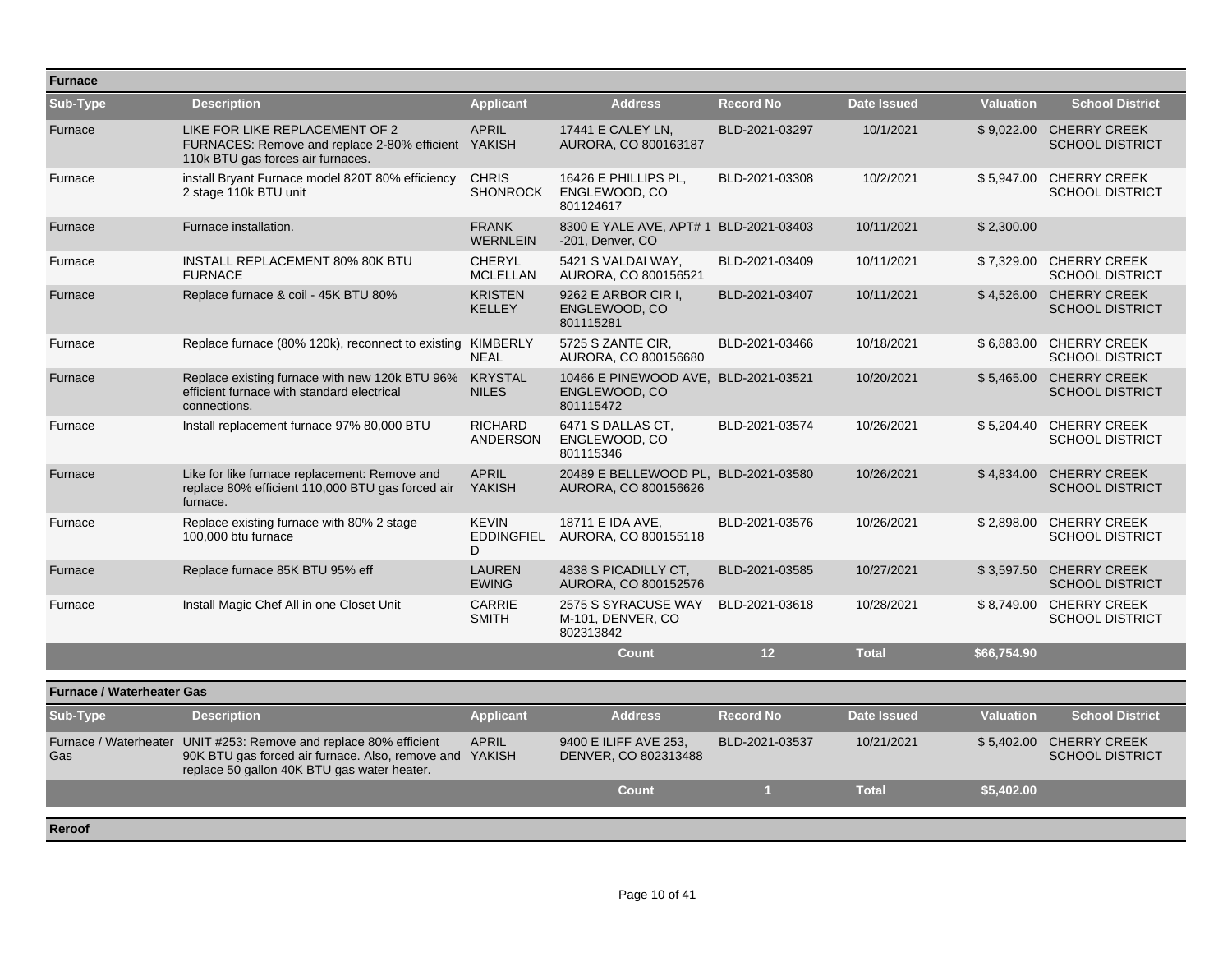| Sub-Type | <b>Description</b>                                                                                                                                                                                                                                                                                                                                        | <b>Applicant</b>                   | <b>Address</b>                                        | <b>Record No</b> | <b>Date Issued</b> | <b>Valuation</b> | <b>School District</b>                             |
|----------|-----------------------------------------------------------------------------------------------------------------------------------------------------------------------------------------------------------------------------------------------------------------------------------------------------------------------------------------------------------|------------------------------------|-------------------------------------------------------|------------------|--------------------|------------------|----------------------------------------------------|
| Reroof   | Remove and replace asphalt roof like for like<br>30 sqs of asphalt shingle - 4/12 pitch- Owens<br>Corning - Duration Flex<br>8 sqs of modified bitumen - 1/12 pitch-Polyglass                                                                                                                                                                             | <b>THOMAS</b><br><b>BOUCKAERT</b>  | 2323 S FAIRFAX DR,<br>DENVER, CO 802226207            | BLD-2021-03302   | 10/1/2021          |                  | \$10,488.00 CHERRY CREEK<br><b>SCHOOL DISTRICT</b> |
| Reroof   | tear off existing roofing and underlayment. add<br>7/16" OSB nailing 6" on edge and 12" in center.<br>add 2"x4" drip edge to eaves. add 1 line ice and<br>water to eaves. add synthetic underlayment. add<br>drip edge to rakes. add starter to entire perimeter.<br>Add GAF armor shield 2 impact resistant shingles<br>6 nailed. add ridge cap venting. | <b>JESSE</b><br><b>VOGEL</b>       | 2424 S JASMINE ST.<br>DENVER, CO 802226313            | BLD-2021-03326   | 10/4/2021          | \$18,000.00      | <b>CHERRY CREEK</b><br><b>SCHOOL DISTRICT</b>      |
| Reroof   | Tear off one layer of roofing<br>Re-roof with new dimensional shingles.<br>20 squares                                                                                                                                                                                                                                                                     | JEFF REGAN                         | 60200 E County Road 30,<br>STRASBURG, CO<br>801368018 | BLD-2021-03336   | 10/5/2021          |                  | \$8,845.00 BYERS SCHOOL<br><b>DISTRICT</b>         |
| Reroof   | remove and replace comp shingles and Install<br>Atlas pinnacle - total sqs =17 - total Sheds =6<br>Metal roof - total sqs=2.50 - Sheds<br>Remove and replace metal roof on Garage- metal<br>roof total sqs =30 - and install Tufrib panels 26<br>gauge                                                                                                    | <b>BRIAN TO</b>                    | 203 SCHUMAKER RD,<br>BENNETT, CO 801028703            | BLD-2021-03337   | 10/5/2021          | \$11,750.00      |                                                    |
| Reroof   | Complete re-roof shingles only removed and<br>replaced with 28 SQ owens corning duration<br>storm. Color Desert Tan                                                                                                                                                                                                                                       | <b>PAM</b><br><b>MANNING</b>       | 810 S DUTCH VALLEY<br>RD, BENNETT, CO<br>801028764    | BLD-2021-03330   | 10/5/2021          | \$16,366.00      | <b>BENNETT SCHOOL</b><br><b>DISTRICT</b>           |
| Reroof   | Tear off existing shingles, and replace with<br>CertainTeed Presidential Shake in Autumn Blend.<br>New underlayment, ice and water, and flashing.                                                                                                                                                                                                         | <b>PAUL</b><br><b>KOSTYO</b>       | 5829 S Ken WAY,<br>ENGLEWOOD, CO<br>801113950         | BLD-2021-03358   | 10/6/2021          | \$10,100.00      | <b>CHERRY CREEK</b><br><b>SCHOOL DISTRICT</b>      |
| Reroof   | To remove and replace the existing shingle with<br>Owens Corning Duration Storm Driftwood                                                                                                                                                                                                                                                                 | <b>NICOLE</b><br><b>BOMSKI</b>     | 8372 E AMHERST CIR,<br>DENVER, CO 802313870           | BLD-2021-03374   | 10/7/2021          | \$6,500.00       | <b>CHERRY CREEK</b><br><b>SCHOOL DISTRICT</b>      |
| Reroof   | Remove and Replace Out Building Only with 24<br>gauge, pre-finished metal building roof panels (up<br>to $1"$ rib),<br>for wood or metal frames Per manufacture<br>specifications.                                                                                                                                                                        | <b>MARIA R</b><br><b>CROSBY</b>    | 1171 ECLIPSE ST,<br>WATKINS, CO 801377100             | BLD-2021-03392   | 10/9/2021          | \$26,000.00      | <b>BENNETT SCHOOL</b><br><b>DISTRICT</b>           |
| Reroof   | Remove existing roof and replace with a Owens<br>Corning Duration Shingle 23sq 7/12pitch                                                                                                                                                                                                                                                                  | <b>NORMAL</b><br><b>NAVARRO</b>    | 5915 S VALDAI WAY,<br>AURORA, CO 800156661            | BLD-2021-03408   | 10/11/2021         | \$11,050.00      | <b>CHERRY CREEK</b><br><b>SCHOOL DISTRICT</b>      |
| Reroof   | tear off shingles and replace 21sq on 5/12 install<br>owens corning                                                                                                                                                                                                                                                                                       | <b>ALEJANDRO</b><br><b>MORALES</b> | 5087 S VERSAILLES CIR.<br>AURORA, CO 800156804        | BLD-2021-03402   | 10/11/2021         | \$5,900.00       | <b>CHERRY CREEK</b><br><b>SCHOOL DISTRICT</b>      |
| Reroof   | Tearing off one layer, Installing 28 sqs of 30 year<br>shingles. Owens Corning Duration Estate Gray.                                                                                                                                                                                                                                                      | <b>EBER</b><br><b>DOMINGUEZ</b>    | 2531 S IVANHOE PL,<br>DENVER, CO 802226225            | BLD-2021-03406   | 10/11/2021         |                  | \$15,000.00 CHERRY CREEK<br><b>SCHOOL DISTRICT</b> |
| Reroof   | Re-roof 25 Sq. single family residence with new<br>GAF Timberline dimensional asphalt shingles.                                                                                                                                                                                                                                                           | <b>DANIEL</b><br><b>PREISLER</b>   | 3020 S KRAMERIA ST,<br>DENVER, CO 802227033           | BLD-2021-03405   | 10/11/2021         | \$11,875.00      | <b>CHERRY CREEK</b><br><b>SCHOOL DISTRICT</b>      |
| Reroof   | Remove existing roofing material and replace with<br>new asphalt shingles.                                                                                                                                                                                                                                                                                | <b>VENESSA</b><br><b>VITELLO</b>   | 2860 S HOLLY PL,<br>DENVER, CO 802227007              | BLD-2021-03428   | 10/13/2021         |                  | \$8,422.84 CHERRY CREEK<br><b>SCHOOL DISTRICT</b>  |
| Reroof   | Standard reroof, upgrading to impact resistant<br>laminate shingles                                                                                                                                                                                                                                                                                       | <b>RYAN</b><br><b>GRAHAM</b>       | 22727 E PRENTICE AVE,<br>AURORA, CO 800156550         | BLD-2021-03437   | 10/13/2021         |                  | \$7,000.00 CHERRY CREEK<br><b>SCHOOL DISTRICT</b>  |
| Reroof   | composition to composition                                                                                                                                                                                                                                                                                                                                | <b>SHANE</b><br>KNACKSTED<br>т     | 4875 S IRELAND CT.<br>AURORA, CO 800156605            | BLD-2021-03438   | 10/14/2021         | \$26,816.00      | <b>CHERRY CREEK</b><br><b>SCHOOL DISTRICT</b>      |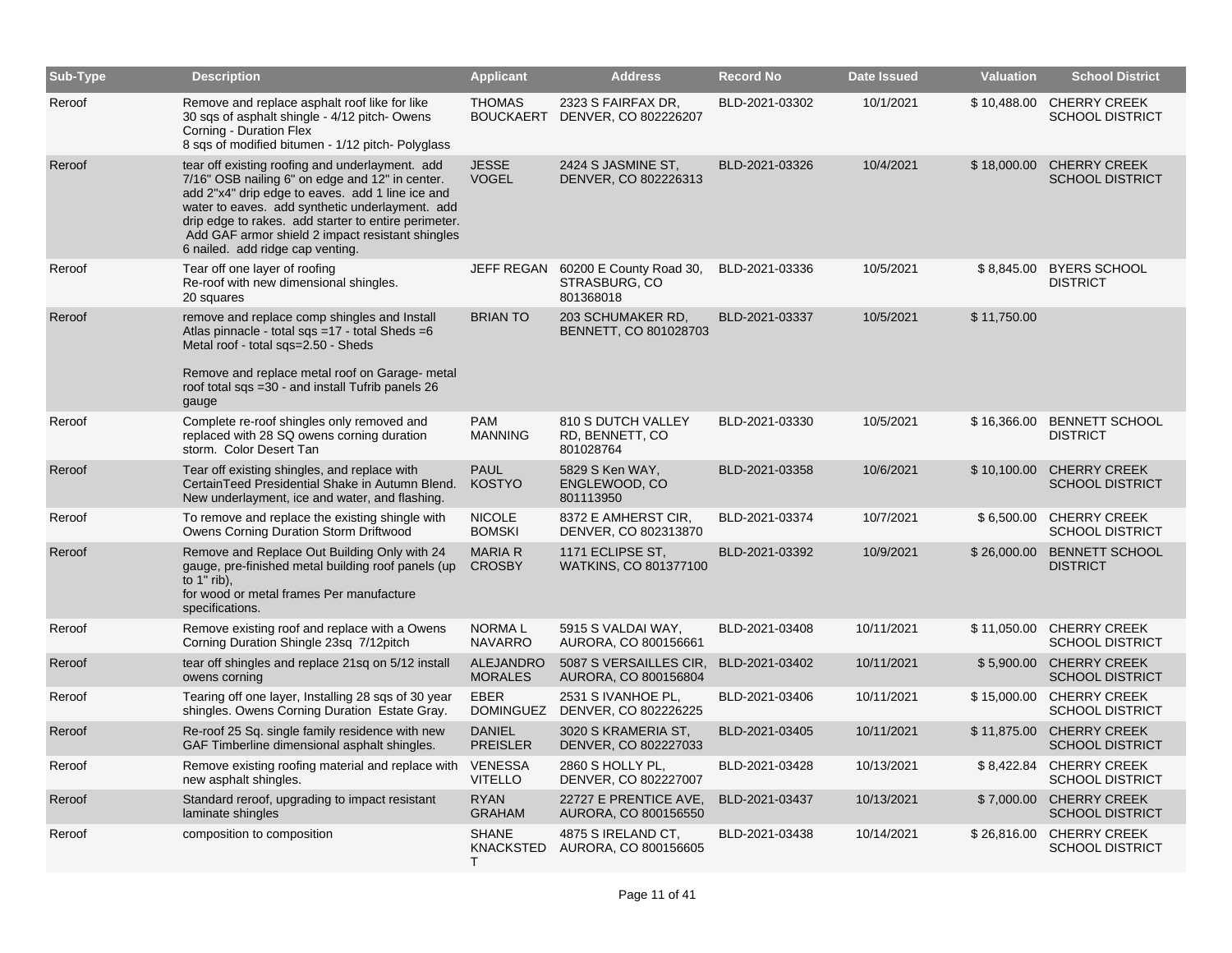| Reroof | R&R Laminated shingle roof. Install new drip edge TOM A<br>flashing, I/W barrier, synthetic underlayment and<br>ventilation. Malarkey Vista Class III I.R. Single<br>story access, 6:12-9:12 pitch. | <b>KRAUSE</b>                   | 7921 E HARVARD CIR,<br>DENVER, CO 802317622                                   | BLD-2021-03460 | 10/15/2021 |             | \$15,966.91 CHERRY CREEK<br><b>SCHOOL DISTRICT</b> |
|--------|-----------------------------------------------------------------------------------------------------------------------------------------------------------------------------------------------------|---------------------------------|-------------------------------------------------------------------------------|----------------|------------|-------------|----------------------------------------------------|
| Reroof | Remove and replace Laminated shingle roofing<br>system                                                                                                                                              | <b>WESTON</b><br><b>KAZMER</b>  | 22882 E BELLEVIEW LN.<br>AURORA, CO 800156555                                 | BLD-2021-03454 | 10/15/2021 |             | \$12,876.00 CHERRY CREEK<br><b>SCHOOL DISTRICT</b> |
| Reroof | Remove existing roof and replace with a Owens<br>Corning Duration Storm shingle 26sq 6/12pitch                                                                                                      | <b>NORMAL</b><br><b>NAVARRO</b> | 4228 S JERICHO ST.<br>AURORA, CO 800136084                                    | BLD-2021-03458 | 10/15/2021 |             | \$10,339.00 CHERRY CREEK<br><b>SCHOOL DISTRICT</b> |
| Reroof | R&R 46 SQ's of laminated comp shingles. Install<br>new flashing pipes and vents. Ice water valleys. 3<br>tab ridge                                                                                  | <b>KAYLEN</b><br><b>ECHOLS</b>  | 44753 E ILIFF TRL,<br>BENNETT, CO 801028400                                   | BLD-2021-03464 | 10/17/2021 |             | \$18,500.00 BENNETT SCHOOL<br><b>DISTRICT</b>      |
| Reroof | 12 SQ to the main, remove composition shingles<br>and replace with GAF HDZ                                                                                                                          | <b>SCOTT</b><br><b>SWAUGER</b>  | 10085 E PEAKVIEW AVE,<br>ENGLEWOOD, CO<br>801116105                           | BLD-2021-03470 | 10/18/2021 |             | \$5,555.00 CHERRY CREEK<br><b>SCHOOL DISTRICT</b>  |
| Reroof | Removing 1 layer of existing roof and installing 1<br>layer with Owens corning duration asphalt<br>shingles.                                                                                        |                                 | KATIE YOUNT 5620 E CORNELL AVE,<br>DENVER, CO 802227029                       | BLD-2021-03477 | 10/18/2021 |             | \$9,000.00 CHERRY CREEK<br><b>SCHOOL DISTRICT</b>  |
| Reroof | Remove existing roofing. Install new ice and<br>water, synthetic felt and metal flashing. Roof with<br>Malarkey Vista shingles.                                                                     | <b>TONY</b><br><b>BRANNEN</b>   | 2491 S IVANHOE PL,<br>DENVER, CO 802226223                                    | BLD-2021-03478 | 10/18/2021 | \$9,250.00  | <b>CHERRY CREEK</b><br><b>SCHOOL DISTRICT</b>      |
| Reroof | tear off and reroof                                                                                                                                                                                 | <b>PAM</b><br><b>LOUSBERG</b>   | 3060 S KRAMERIA ST,<br>DENVER, CO 802227033                                   | BLD-2021-03468 | 10/18/2021 |             | \$9,145.74 CHERRY CREEK<br><b>SCHOOL DISTRICT</b>  |
| Reroof | Tear off existing roof to deck. Install GAF<br>Timberline HDZ. Wind rating - 130 MPH. No<br>decking to be replaced                                                                                  | <b>CHAD</b><br><b>THOMPSON</b>  | 1145 S BOSTON ST.<br>DENVER, CO 802472362                                     | BLD-2021-03474 | 10/18/2021 |             | \$5,547.00 CHERRY CREEK<br><b>SCHOOL DISTRICT</b>  |
| Reroof | removed and replace shingles                                                                                                                                                                        | <b>JED</b>                      | 9959 E PEAKVIEW AVE K, BLD-2021-03484<br>SYBROWSKY ENGLEWOOD, CO<br>801116108 |                | 10/19/2021 | \$25,000.00 | <b>CHERRY CREEK</b><br><b>SCHOOL DISTRICT</b>      |
| Reroof | remove and replace shingles                                                                                                                                                                         | <b>JED</b>                      | 9959 E PEAKVIEW AVE A, BLD-2021-03485<br>SYBROWSKY ENGLEWOOD, CO<br>801116108 |                | 10/19/2021 |             | \$25,000.00 CHERRY CREEK<br><b>SCHOOL DISTRICT</b> |
| Reroof | Remove and Replace Shingles                                                                                                                                                                         | <b>JED</b>                      | 9959 E PEAKVIEW AVE C, BLD-2021-03487<br>SYBROWSKY ENGLEWOOD, CO<br>801116108 |                | 10/19/2021 |             | \$25,000.00 CHERRY CREEK<br><b>SCHOOL DISTRICT</b> |
| Reroof | remove and replace shingles                                                                                                                                                                         | <b>JED</b>                      | 9959 E PEAKVIEW AVE<br>SYBROWSKY CLUBHOUSE,<br>ENGLEWOOD, CO<br>801116108     | BLD-2021-03513 | 10/19/2021 | \$25,000.00 | <b>CHERRY CREEK</b><br><b>SCHOOL DISTRICT</b>      |
| Reroof | Remove and replace shingles                                                                                                                                                                         | <b>JED</b>                      | 9959 E PEAKVIEW AVE D, BLD-2021-03491<br>SYBROWSKY ENGLEWOOD, CO<br>801116108 |                | 10/19/2021 |             | \$25,000.00 CHERRY CREEK<br><b>SCHOOL DISTRICT</b> |
| Reroof | Remove and replace shingles                                                                                                                                                                         | <b>JED</b>                      | 9959 E PEAKVIEW AVE E, BLD-2021-03492<br>SYBROWSKY ENGLEWOOD, CO<br>801116108 |                | 10/19/2021 | \$25,000.00 | <b>CHERRY CREEK</b><br><b>SCHOOL DISTRICT</b>      |
| Reroof | Remove and replace shingles                                                                                                                                                                         | <b>JED</b>                      | 9959 E PEAKVIEW AVE F, BLD-2021-03493<br>SYBROWSKY ENGLEWOOD, CO<br>801116108 |                | 10/19/2021 | \$25,000.00 | <b>CHERRY CREEK</b><br><b>SCHOOL DISTRICT</b>      |
| Reroof | Remove and replace shingles                                                                                                                                                                         | <b>JED</b>                      | 9959 E PEAKVIEW AVE<br>SYBROWSKY G, ENGLEWOOD, CO<br>801116108                | BLD-2021-03497 | 10/19/2021 | \$25,000.00 | <b>CHERRY CREEK</b><br><b>SCHOOL DISTRICT</b>      |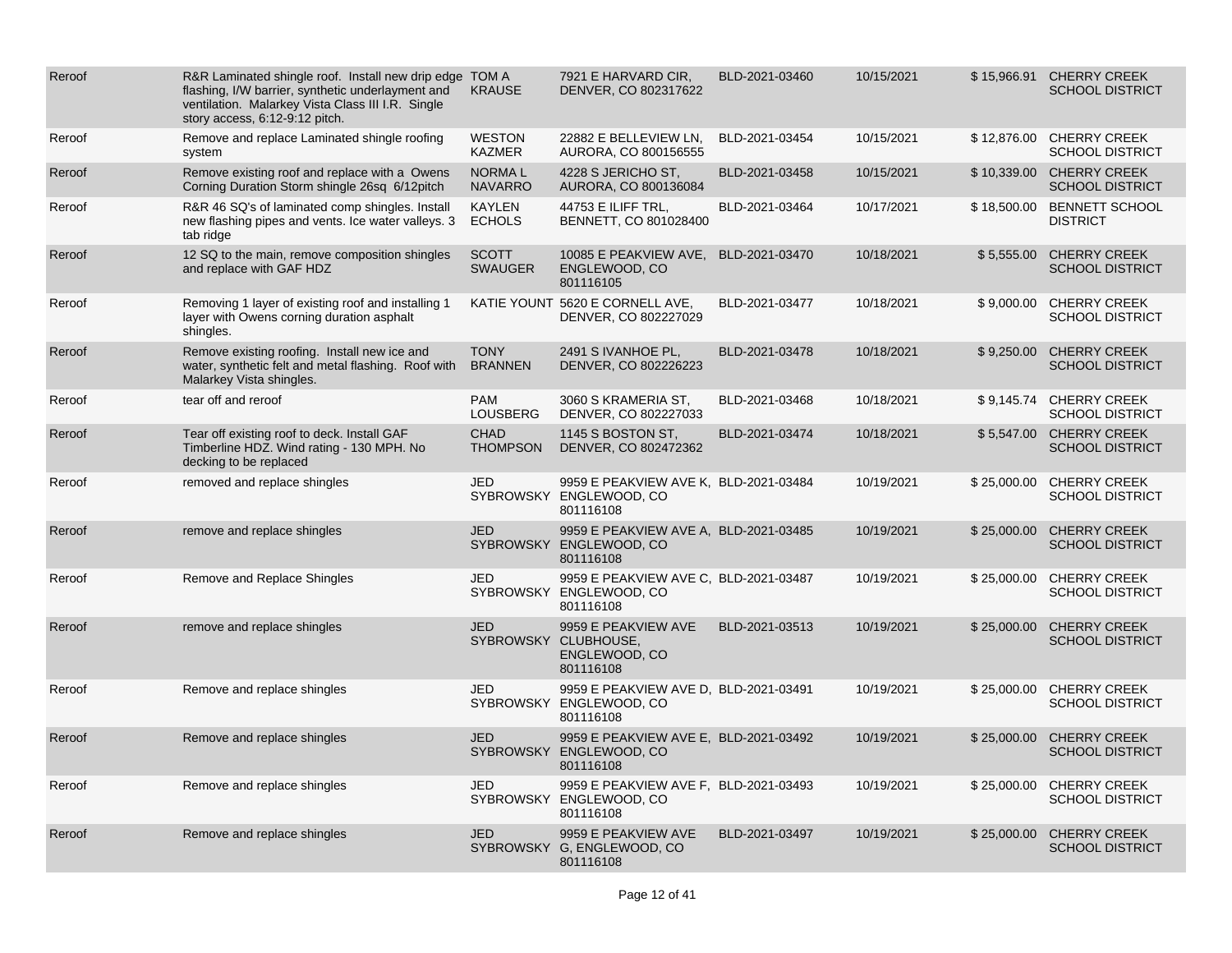| Reroof | Remove and replace shingles  | JED        | 9959 E PEAKVIEW AVE H, BLD-2021-03498<br>SYBROWSKY ENGLEWOOD, CO<br>801116108 |                | 10/19/2021 |             | \$25,000.00 CHERRY CREEK<br><b>SCHOOL DISTRICT</b> |
|--------|------------------------------|------------|-------------------------------------------------------------------------------|----------------|------------|-------------|----------------------------------------------------|
| Reroof | Remove and replace shingles  | <b>JED</b> | 9959 E PEAKVIEW AVE J. BLD-2021-03499<br>SYBROWSKY ENGLEWOOD, CO<br>801116108 |                | 10/19/2021 | \$25,000.00 | <b>CHERRY CREEK</b><br><b>SCHOOL DISTRICT</b>      |
| Reroof | Remove and replace shingles  | <b>JED</b> | 9959 E PEAKVIEW AVE J, BLD-2021-03509<br>SYBROWSKY ENGLEWOOD, CO<br>801116108 |                | 10/19/2021 |             | \$25,000.00 CHERRY CREEK<br><b>SCHOOL DISTRICT</b> |
| Reroof | Remove and replace shingles  | <b>JED</b> | 9959 E PEAKVIEW AVE L, BLD-2021-03500<br>SYBROWSKY ENGLEWOOD, CO<br>801116108 |                | 10/19/2021 |             | \$25,000.00 CHERRY CREEK<br><b>SCHOOL DISTRICT</b> |
| Reroof | Remove and replace shingles  | JED        | 9959 E PEAKVIEW AVE<br>SYBROWSKY M, ENGLEWOOD, CO<br>801116108                | BLD-2021-03501 | 10/19/2021 |             | \$25,000.00 CHERRY CREEK<br><b>SCHOOL DISTRICT</b> |
| Reroof | Remove and replace shingles  | <b>JED</b> | 9959 E PEAKVIEW AVE N. BLD-2021-03502<br>SYBROWSKY ENGLEWOOD, CO<br>801116108 |                | 10/19/2021 | \$25,000.00 | <b>CHERRY CREEK</b><br><b>SCHOOL DISTRICT</b>      |
| Reroof | Remove and replace shingles  | JED        | 9959 E PEAKVIEW AVE P, BLD-2021-03503<br>SYBROWSKY ENGLEWOOD, CO<br>801116108 |                | 10/19/2021 |             | \$25,000.00 CHERRY CREEK<br><b>SCHOOL DISTRICT</b> |
| Reroof | Remove and replace shingles  | <b>JED</b> | 9959 E PEAKVIEW AVE R, BLD-2021-03504<br>SYBROWSKY ENGLEWOOD, CO<br>801116108 |                | 10/19/2021 | \$25,000.00 | <b>CHERRY CREEK</b><br><b>SCHOOL DISTRICT</b>      |
| Reroof | Remove and replace shingles  | <b>JED</b> | 9959 E PEAKVIEW AVE S, BLD-2021-03505<br>SYBROWSKY ENGLEWOOD, CO<br>801116108 |                | 10/19/2021 | \$25,000.00 | <b>CHERRY CREEK</b><br><b>SCHOOL DISTRICT</b>      |
| Reroof | Remove and replace shingles  | <b>JED</b> | 9959 E PEAKVIEW AVE T, BLD-2021-03506<br>SYBROWSKY ENGLEWOOD, CO<br>801116108 |                | 10/19/2021 | \$25,000.00 | <b>CHERRY CREEK</b><br><b>SCHOOL DISTRICT</b>      |
| Reroof | Remove and replace shingles  | JED        | 9959 E PEAKVIEW AVE U, BLD-2021-03507<br>SYBROWSKY ENGLEWOOD, CO<br>801116108 |                | 10/19/2021 | \$25,000.00 | <b>CHERRY CREEK</b><br><b>SCHOOL DISTRICT</b>      |
| Reroof | Remove and replace shingles  | <b>JED</b> | 9959 E PEAKVIEW AVE V, BLD-2021-03508<br>SYBROWSKY ENGLEWOOD, CO<br>801116108 |                | 10/19/2021 | \$25,000.00 | <b>CHERRY CREEK</b><br><b>SCHOOL DISTRICT</b>      |
| Reroof | Remove and replace shingles  | JED        | 9959 E PEAKVIEW AVE X, BLD-2021-03510<br>SYBROWSKY ENGLEWOOD, CO<br>801116108 |                | 10/19/2021 | \$25,000.00 | <b>CHERRY CREEK</b><br><b>SCHOOL DISTRICT</b>      |
| Reroof | Remove and replace shingles  | <b>JED</b> | 9959 E PEAKVIEW AVE Y, BLD-2021-03511<br>SYBROWSKY ENGLEWOOD, CO<br>801116108 |                | 10/19/2021 | \$25,000.00 | <b>CHERRY CREEK</b><br><b>SCHOOL DISTRICT</b>      |
| Reroof | Remove and replace shingles  | JED        | 9959 E PEAKVIEW AVE Z, BLD-2021-03512<br>SYBROWSKY ENGLEWOOD, CO<br>801116108 |                | 10/19/2021 | \$25,000.00 | <b>CHERRY CREEK</b><br><b>SCHOOL DISTRICT</b>      |
| Reroof | Remove and replace shingles. | <b>JED</b> | 9959 E PEAKVIEW AVE B. BLD-2021-03486<br>SYBROWSKY ENGLEWOOD, CO<br>801116108 |                | 10/19/2021 | \$25,000.00 | <b>CHERRY CREEK</b><br><b>SCHOOL DISTRICT</b>      |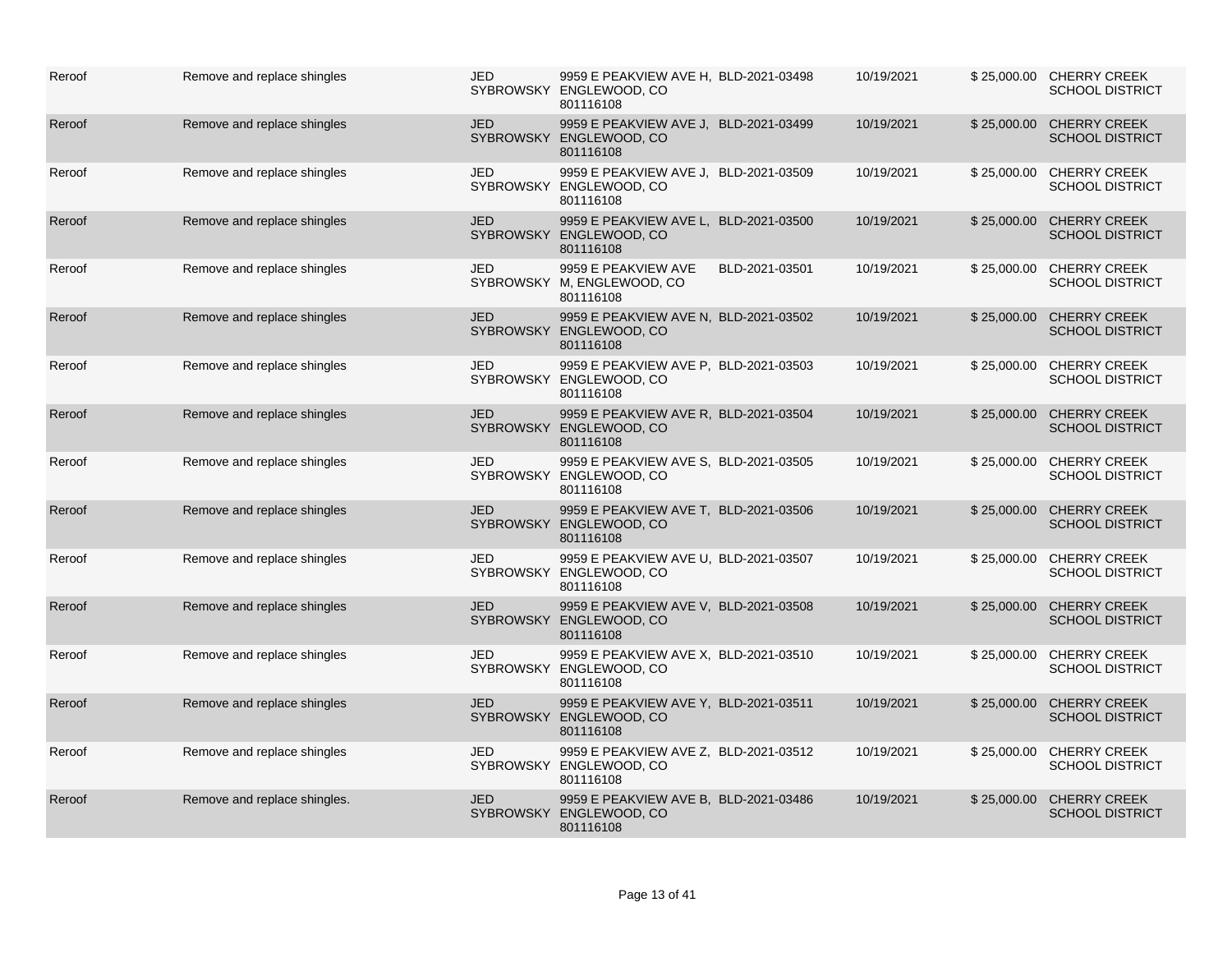| Reroof | Tear off 1 layer of Existing Shingles Reroof with 30 MARTIN<br>Year Class "A" Laminated Glass Shingles laid as<br>per Manufacturers Specifications for roof<br>application. Furnish and install Sheet Metal as<br>necessary to complete roof. Includes Edge metal,<br>Valley Flashing, Flashing at Pipe Penetrations,<br>Etc. Flashing at Pipe Penetrations to be Properly<br>Sealed. | STOUT                                            | 5115 S WASHINGTON ST, BLD-2021-03529<br>LITTLETON, CO<br>801211041 |                | 10/20/2021   |                | \$13,000.00 LITTLETON SCHOOL<br><b>DISTRICT</b>    |
|--------|---------------------------------------------------------------------------------------------------------------------------------------------------------------------------------------------------------------------------------------------------------------------------------------------------------------------------------------------------------------------------------------|--------------------------------------------------|--------------------------------------------------------------------|----------------|--------------|----------------|----------------------------------------------------|
| Reroof | Reroof. Strip all materials pipe Jack's and<br>flashing. Redeck. Add 7/16 osb with 3" nails 6"<br>on edge and 12" in center. 2"x4" drip edge. 1 line<br>ice and water shield. Synthetic underlayment with<br>plastic caps. 6 nail impact resistant duration storm<br>estate grey color.                                                                                               | <b>JESSE</b><br><b>VOGEL</b>                     | 2620 S JASMINE ST,<br>DENVER, CO 802226317                         | BLD-2021-03525 | 10/20/2021   | \$18,000.00    | <b>CHERRY CREEK</b><br><b>SCHOOL DISTRICT</b>      |
| Reroof | <b>Residential Reroof OC Duration</b>                                                                                                                                                                                                                                                                                                                                                 | <b>CHARLES</b><br><b>RILEY</b>                   | 5521 E DICKENSON PL.<br>DENVER, CO 802226203                       | BLD-2021-03527 | 10/20/2021   |                | \$20,006.28 CHERRY CREEK<br><b>SCHOOL DISTRICT</b> |
| Reroof | 22 squares of Duration Storm Teak<br>Re-Roof                                                                                                                                                                                                                                                                                                                                          |                                                  | GREG JONES 3739 S NEPAL CT.<br>AURORA, CO 800137436                | BLD-2021-03540 | 10/21/2021   |                | \$6,500.00 CHERRY CREEK<br><b>SCHOOL DISTRICT</b>  |
| Reroof | 25 SQ To main house and 8sq of modifi bitumen<br>total sq 33sq replacing with a OC Duration and all<br>new felt, flashing                                                                                                                                                                                                                                                             | <b>MICHAEL</b><br><b>LINDBERG</b>                | 2421 S LEYDEN ST,<br>DENVER, CO 802226333                          | BLD-2021-03534 | 10/21/2021   |                | \$13,200.00 CHERRY CREEK<br><b>SCHOOL DISTRICT</b> |
| Reroof | Re-roof House. Install 32sq of pewter gray GAF<br>Timberline shingles on an 8/12 pitch                                                                                                                                                                                                                                                                                                | <b>ROBERT</b><br><b>DALLAS</b><br><b>GREEN</b>   | 4575 W PONDS DR,<br>LITTLETON, CO<br>801236559                     | BLD-2021-03535 | 10/21/2021   | \$8,162.00     | LITTLETON SCHOOL<br><b>DISTRICT</b>                |
| Reroof | remove and replace entire roof                                                                                                                                                                                                                                                                                                                                                        | <b>MICHAEL</b><br><b>JOHN</b><br><b>MCCARTHY</b> | 21393 E NASSAU AVE.<br>AURORA, CO 800137453                        | BLD-2021-03543 | 10/21/2021   | \$18,000.00    | <b>CHERRY CREEK</b><br><b>SCHOOL DISTRICT</b>      |
| Reroof | reroof                                                                                                                                                                                                                                                                                                                                                                                | <b>CJ</b><br><b>RESTORATIO</b><br>N.             | 7710 S JOPLIN WAY,<br>ENGLEWOOD, CO<br>801124743                   | BLD-2021-03557 | 10/25/2021   |                | \$6,250.00 CHERRY CREEK<br><b>SCHOOL DISTRICT</b>  |
| Reroof | Reroof 25 SQ on dwelling with GAF Timberline<br>HDZ. 4/12 pitch.                                                                                                                                                                                                                                                                                                                      | <b>JESSICA</b><br><b>EDGAR</b>                   | 2444 S LEYDEN ST,<br>DENVER, CO 802226334                          | BLD-2021-03560 | 10/25/2021   |                | \$14,000.00 CHERRY CREEK<br><b>SCHOOL DISTRICT</b> |
| Reroof | Tear off existing shingles down to deck<br>Replace with new                                                                                                                                                                                                                                                                                                                           | <b>RANDY</b><br><b>HOWARD</b>                    | <b>1407 MAIN ST.</b><br>STRASBURG, CO                              | BLD-2021-03605 | 10/27/2021   | \$12,250.00    | <b>STRASBURG SCHOOL</b><br><b>DISTRICT</b>         |
| Reroof | Asphalt Shingle re-roof 21 sq                                                                                                                                                                                                                                                                                                                                                         | R REFFALT                                        | CHRISTOPHE 22855 E PRENTICE AVE.<br>AURORA, CO 800156550           | BLD-2021-03594 | 10/27/2021   |                | \$5,000.00 CHERRY CREEK<br><b>SCHOOL DISTRICT</b>  |
| Reroof | Re-roof shingles only 70 sq house and garage                                                                                                                                                                                                                                                                                                                                          | <b>DEREK</b><br><b>LINDSEY</b>                   | 40650 E LOUISIANA DR.<br>BENNETT, CO 801028438                     | BLD-2021-03607 | 10/28/2021   | \$32,154.00    | <b>BENNETT SCHOOL</b><br><b>DISTRICT</b>           |
| Reroof | TEAR OFF AND INSTALL NEW ROOF, 15#<br>SYNTHETIC UNDERLAYMENT. 41.67 SQ. 5:12<br>PITCH. GAF ARMORSHIELD SHINGLES                                                                                                                                                                                                                                                                       | <b>KEN</b><br><b>BALDWIN</b>                     | 9000 E JEWELL CIR,<br>DENVER, CO 802313450                         | BLD-2021-03628 | 10/29/2021   | \$10,200.00    | <b>CHERRY CREEK</b><br><b>SCHOOL DISTRICT</b>      |
|        |                                                                                                                                                                                                                                                                                                                                                                                       |                                                  | <b>Count</b>                                                       | 61             | <b>Total</b> | \$1,067,014.77 |                                                    |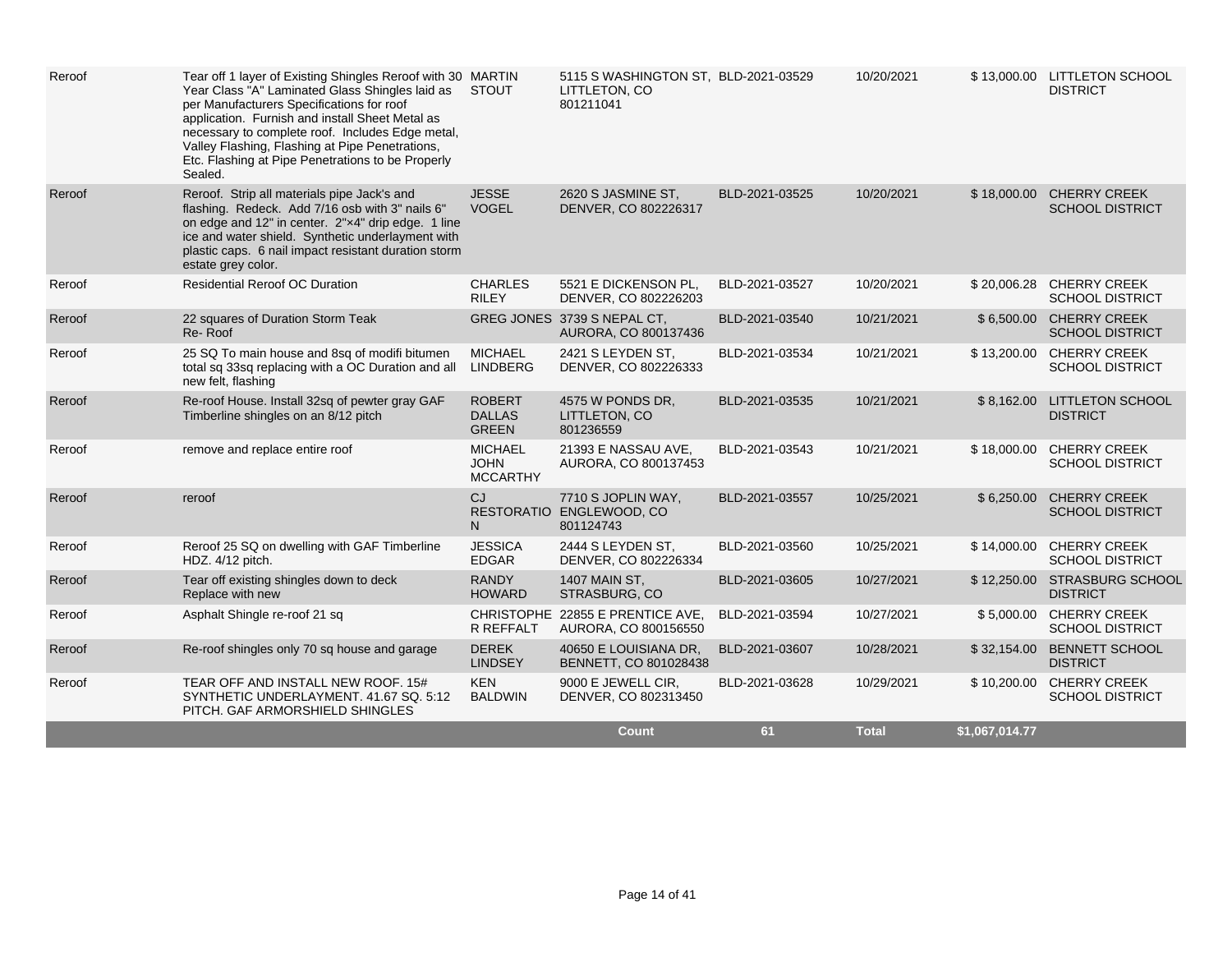|                                                                        | <b>Residential New Construction - Accessory Structure</b>                                                                  |                                 |                                                   |                  |                    |                  |                                               |
|------------------------------------------------------------------------|----------------------------------------------------------------------------------------------------------------------------|---------------------------------|---------------------------------------------------|------------------|--------------------|------------------|-----------------------------------------------|
| Sub-Type                                                               | <b>Description</b>                                                                                                         | <b>Applicant</b>                | <b>Address</b>                                    | <b>Record No</b> | <b>Date Issued</b> | <b>Valuation</b> | <b>School District</b>                        |
| <b>Residential New</b><br>Construction -<br><b>Accessory Structure</b> | Building a non heated, non attached outbuilding 22'<br>geodome greenhouse 22' diameter and 11' tall                        | <b>DUMITRU</b><br><b>SOARE</b>  | 21376 E NICHOLS PL.<br>AURORA, CO 800161928       | BLD-2021-03061   | 10/11/2021         | \$16,000.00      | <b>CHERRY CREEK</b><br><b>SCHOOL DISTRICT</b> |
| <b>Residential New</b><br>Construction -<br><b>Accessory Structure</b> | 80'x120' shop                                                                                                              | <b>JAMESN</b><br><b>DAVIS</b>   | 2490 S QUAIL HOLLOW<br><b>RD, BYERS, CO 80103</b> | BLD-2021-02092   | 10/16/2021         | \$100,000.00     | <b>BYERS SCHOOL</b><br><b>DISTRICT</b>        |
| <b>Residential New</b><br>Construction -<br><b>Accessory Structure</b> | Install 24kW backup generator with natural gas<br>connection. Two 200 amp transfer switches on<br>load side of disconnects | <b>WILLIAM</b><br><b>JUDY</b>   | 9156 E WESLEY AVE.<br>DENVER, CO 802317654        | BLD-2021-03093   | 10/18/2021         | \$14,500.00      | <b>CHERRY CREEK</b><br><b>SCHOOL DISTRICT</b> |
|                                                                        |                                                                                                                            |                                 | <b>Count</b>                                      | 3                | <b>Total</b>       | \$130,500.00     |                                               |
| <b>Residential New Construction - Barn</b>                             |                                                                                                                            |                                 |                                                   |                  |                    |                  |                                               |
| <b>Sub-Type</b>                                                        | <b>Description</b>                                                                                                         | <b>Applicant</b>                | <b>Address</b>                                    | <b>Record No</b> | <b>Date Issued</b> | <b>Valuation</b> | <b>School District</b>                        |
| <b>Residential New</b><br>Construction - Barn                          | New barn being built by Cleary Buildings. 42'x72'<br>wood framed structure with steel siding.                              | <b>NICHOLAS</b><br><b>JAMES</b> | 49494 E MAPLEWOOD<br>PL. BENNETT, CO              | BLD-2021-03002   | 10/24/2021         | \$49,305.00      |                                               |
|                                                                        |                                                                                                                            |                                 | Count                                             |                  | <b>Total</b>       | \$49,305.00      |                                               |
|                                                                        | <b>Residential New Construction - Basement Finish</b>                                                                      |                                 |                                                   |                  |                    |                  |                                               |
| <b>Sub-Type</b>                                                        | <b>Description</b>                                                                                                         | <b>Applicant</b>                | <b>Address</b>                                    | <b>Record No</b> | <b>Date Issued</b> | <b>Valuation</b> | <b>School District</b>                        |
| <b>Residential New</b><br>Construction -<br><b>Basement Finish</b>     | living room, office, bathroom, unfinished area                                                                             | <b>SCOTT</b><br><b>SCHWEGEL</b> | 22224 E IDA PL.<br>AURORA, CO 800154587           | BLD-2021-02895   | 10/7/2021          | \$52,000.00      | <b>CHERRY CREEK</b><br><b>SCHOOL DISTRICT</b> |
| <b>Residential New</b><br>Construction -<br><b>Basement Finish</b>     | <b>Small Basement Finish</b><br>one bedroom, one bath, one living room                                                     | <b>JAKE DAVIS</b>               | 4072 S LISBON WAY.<br>AURORA, CO 800136037        | BLD-2021-03396   | 10/15/2021         | \$55,000.00      | <b>CHERRY CREEK</b><br><b>SCHOOL DISTRICT</b> |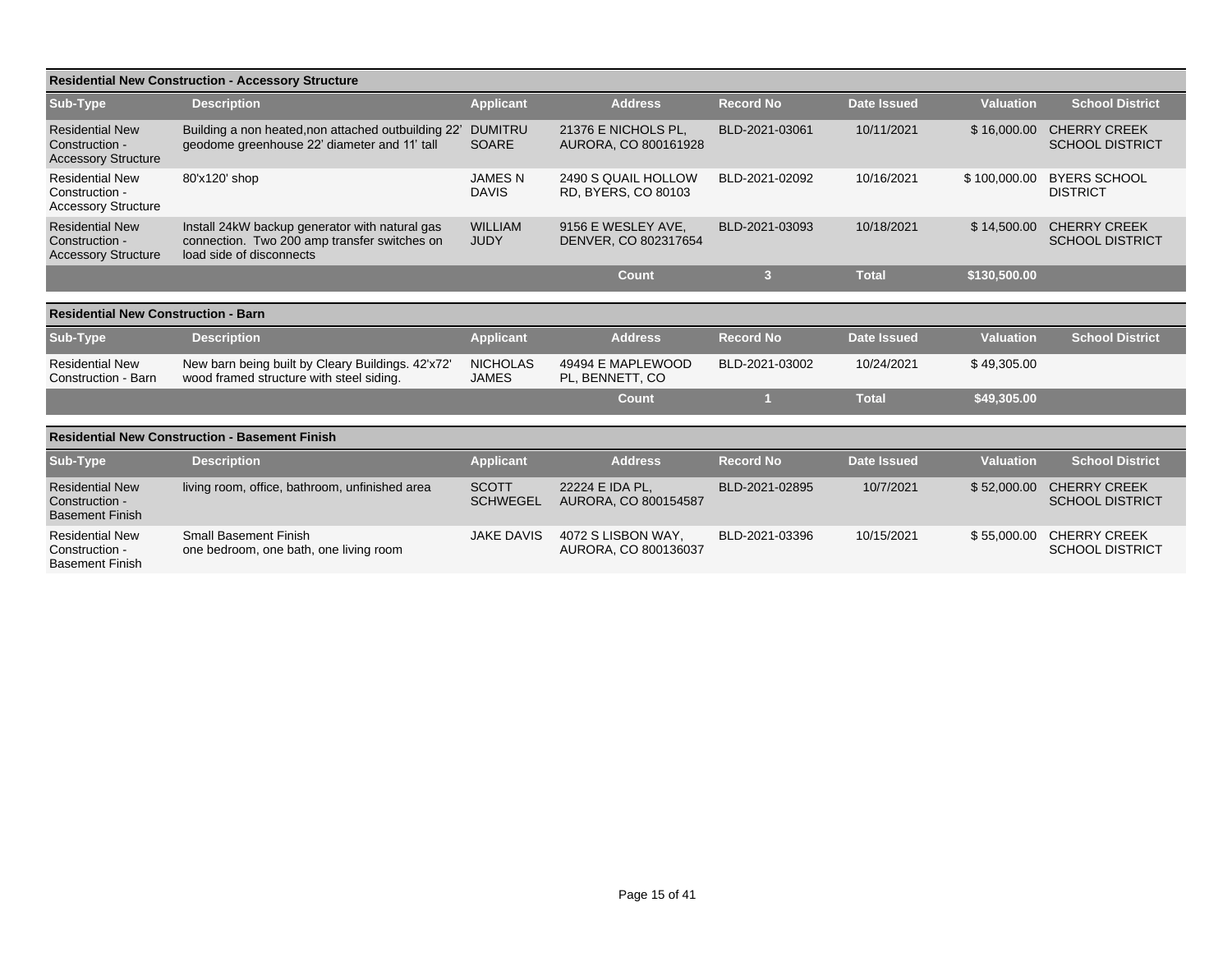| <b>Residential New</b><br>Construction -<br><b>Basement Finish</b> | This permit is being issued for an existing 453sf<br>basement level finish build-out (Finished 425sf, 28<br>sf Unfinished sf) over slab-on-grade concrete floor.<br>The scope of work includes (1) Bedroom (1), $\frac{3}{4}$<br>Bathroom with a prefabricated shower pan,<br>Mechanical/Utility (unfinished), The existing<br>furnace and water-heater to remain. No structural<br>alterations per application. No new gas<br>appliances. New electrical power and lighting<br>throughout per application.                          |                  | DAVID SLATE 6090 S YAMPA ST,<br>AURORA, CO 800161185        | BLD-2021-03397 | 10/19/2021 | \$21,000.00 | <b>CHERRY CREEK</b><br><b>SCHOOL DISTRICT</b> |
|--------------------------------------------------------------------|--------------------------------------------------------------------------------------------------------------------------------------------------------------------------------------------------------------------------------------------------------------------------------------------------------------------------------------------------------------------------------------------------------------------------------------------------------------------------------------------------------------------------------------|------------------|-------------------------------------------------------------|----------------|------------|-------------|-----------------------------------------------|
|                                                                    | ACA Description of Work: "Finishing the half of the<br>basement that is currently unfinished, roughly 200<br>sf. Should end with 425sf finished out of 453 total<br>basement sf<br>Build unfinished room around furnace & water<br>heater with fireproof door to seal off from the rest<br>of the basement.<br>Finish the rough-in to add 3/4 bathroom (shower,<br>toilet, vanity), bathroom vent, and build closet in<br>the bathroom.<br>Replace two egress windows.<br>Carpet the bedroom floor and tile the bathroom<br>floor.". |                  |                                                             |                |            |             |                                               |
| <b>Residential New</b><br>Construction -<br><b>Basement Finish</b> | residential basement finish 925 S.F. full bath-<br>laundry room- family area                                                                                                                                                                                                                                                                                                                                                                                                                                                         | <b>MORRIS</b>    | 20434 E LAYTON AVE.<br>HERMOSILLO AURORA, CO 800155460      | BLD-2021-03346 | 10/20/2021 | \$48,700.00 | <b>CHERRY CREEK</b><br><b>SCHOOL DISTRICT</b> |
| <b>Residential New</b><br>Construction -<br><b>Basement Finish</b> | We are going to finish approximately half the<br>existing basement, and add a 3/4 bathroom and<br>bedroom. To do we will add an egress window per ROSE<br>code.                                                                                                                                                                                                                                                                                                                                                                      | <b>R MICHAEL</b> | CHRISTOPHE 6094 S IRONTON CT.<br>ENGLEWOOD, CO<br>801115711 | BLD-2021-03143 | 10/20/2021 | \$16,500.00 | <b>CHERRY CREEK</b><br><b>SCHOOL DISTRICT</b> |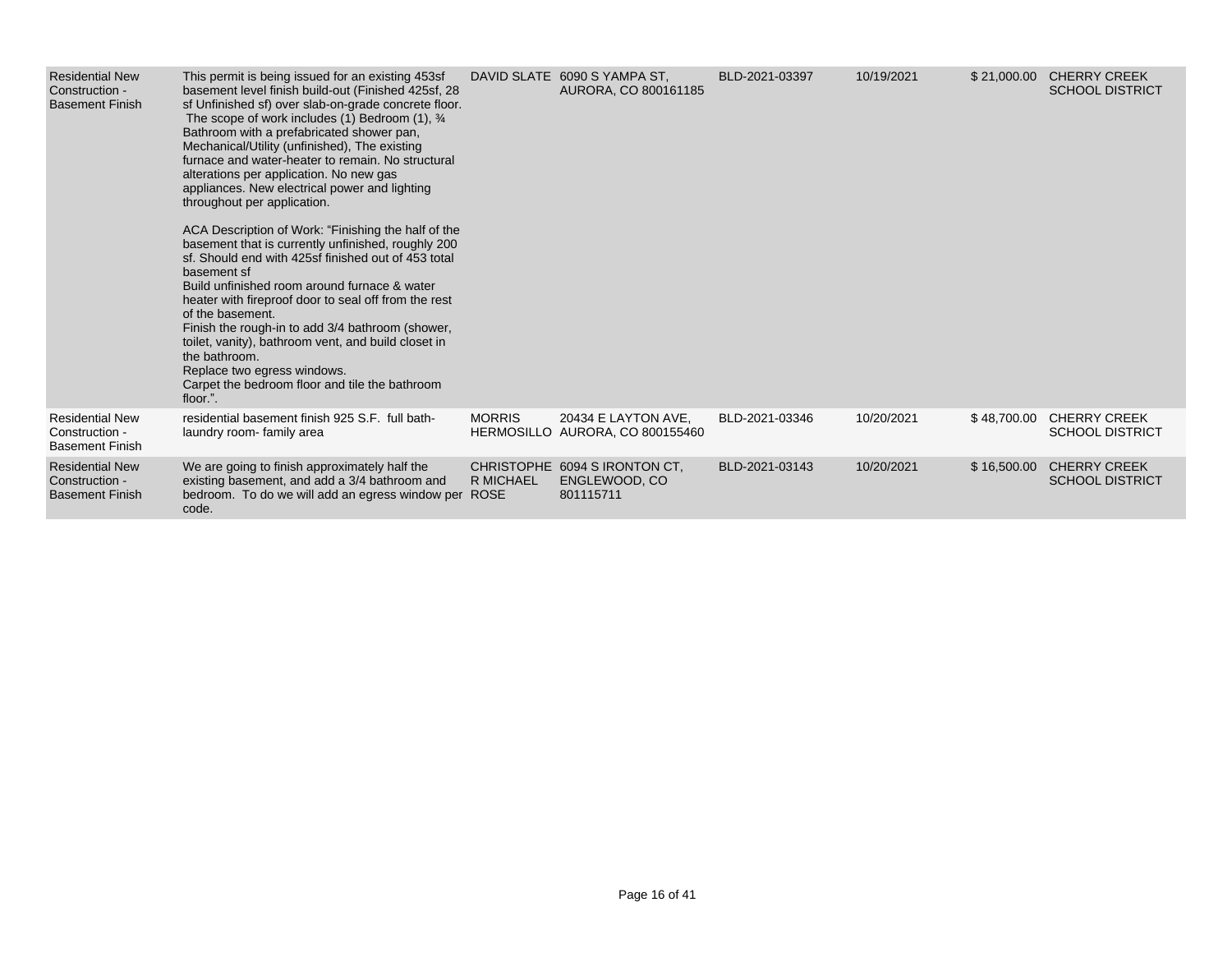| <b>Residential New</b><br>Construction -<br><b>Basement Finish</b> | This permit is being issued for an existing 905sf<br>basement level finish build-out (Finished 819.5sf,<br>85.5 sf Unfinished sf) over slab-on-grade concrete<br>floor. The scope of work includes (1) bedroom,<br>family Room, (1) 3⁄4 Bathroom with a prefabricated<br>shower pan, Mechanical/Utility (unfinished), and<br>(1) office/flex, wet bar, and upgraded Service<br>panel. The existing furnace and water-heater to<br>remain. No structural alterations per application.<br>No new gas appliances. New electrical power and<br>lighting throughout per application.<br>ACA Description of Work: "Basement Finish<br>project. We are adding a bedroom, family room,<br>bonus room and flex / office room and 1 full bath.<br>As the home owner, I am doing my own work and<br>hiring subs as needed for electrical, plumbing and<br>install services (Drywall tape/mud, Granite,<br>flooring)".<br>Basement Finish project. We are adding a<br>bedroom, family room, bonus room and flex / office<br>room and 1 full bath. As the home owner, I am<br>doing my own work and hiring subs as needed for<br>electrical, plumbing and install services (Drywall<br>tape/mud, Granite, flooring) | <b>DONAVAN</b><br>ANDERSON      | 4866 S RIVIERA WAY,<br>AURORA, CO 800154708        | BLD-2021-03519   | 10/27/2021         |                  | \$41,998.32 CHERRY CREEK<br><b>SCHOOL DISTRICT</b>  |
|--------------------------------------------------------------------|--------------------------------------------------------------------------------------------------------------------------------------------------------------------------------------------------------------------------------------------------------------------------------------------------------------------------------------------------------------------------------------------------------------------------------------------------------------------------------------------------------------------------------------------------------------------------------------------------------------------------------------------------------------------------------------------------------------------------------------------------------------------------------------------------------------------------------------------------------------------------------------------------------------------------------------------------------------------------------------------------------------------------------------------------------------------------------------------------------------------------------------------------------------------------------------------------------|---------------------------------|----------------------------------------------------|------------------|--------------------|------------------|-----------------------------------------------------|
| <b>Residential New</b><br>Construction -<br><b>Basement Finish</b> | Finishing basement- Will be adding a bedroom,<br>bathroom, and office and will have open finished<br>area while keeping an un-finished space for<br>storage.                                                                                                                                                                                                                                                                                                                                                                                                                                                                                                                                                                                                                                                                                                                                                                                                                                                                                                                                                                                                                                           | <b>CASON</b><br><b>COUSATTE</b> | 21364 E NASSAU AVE,<br>AURORA, CO 800137452        | BLD-2021-03490   | 10/27/2021         |                  | \$35,000.00 CHERRY CREEK<br><b>SCHOOL DISTRICT</b>  |
|                                                                    |                                                                                                                                                                                                                                                                                                                                                                                                                                                                                                                                                                                                                                                                                                                                                                                                                                                                                                                                                                                                                                                                                                                                                                                                        |                                 | <b>Count</b>                                       | $\overline{7}$   | <b>Total</b>       | \$270,198.32     |                                                     |
|                                                                    | <b>Residential New Construction - Single Family</b>                                                                                                                                                                                                                                                                                                                                                                                                                                                                                                                                                                                                                                                                                                                                                                                                                                                                                                                                                                                                                                                                                                                                                    |                                 |                                                    |                  |                    |                  |                                                     |
| Sub-Type                                                           | <b>Description</b>                                                                                                                                                                                                                                                                                                                                                                                                                                                                                                                                                                                                                                                                                                                                                                                                                                                                                                                                                                                                                                                                                                                                                                                     | <b>Applicant</b>                | <b>Address</b>                                     | <b>Record No</b> | <b>Date Issued</b> | <b>Valuation</b> | <b>School District</b>                              |
| <b>Residential New</b><br>Construction - Single<br>Family          | new home permit, repeat master, 237.2651,<br>elevation B, full unfinished basement<br>1st floor - 1265sf<br>2nd floor - 1415sf<br>basement - 1265sf<br>garage - 455sf<br>porch - 80sf<br>deck - 83sf                                                                                                                                                                                                                                                                                                                                                                                                                                                                                                                                                                                                                                                                                                                                                                                                                                                                                                                                                                                                   | <b>LUKE</b>                     | 4489 S PERTH CT,<br>HUNTINGTON AURORA, CO 80015    | BLD-2021-03156   | 10/1/2021          |                  | \$369,183.00 CHERRY CREEK<br><b>SCHOOL DISTRICT</b> |
| <b>Residential New</b><br><b>Construction - Single</b><br>Family   | This permit is for a 1 story 3600sf single-family<br>residence to include 3 bedrooms, 2 bathrooms, 0<br>car garage. Covered porch, and patio. The walkout S LLC<br>basement is to remain unfinished under this<br>permit. . This residence will have concrete slab on<br>grade, basement, and covered porch patio.<br>ACA description of work: New Single Family Home                                                                                                                                                                                                                                                                                                                                                                                                                                                                                                                                                                                                                                                                                                                                                                                                                                  | <b>SAWTOOTH</b>                 | 631 S COUNTY ROAD<br>ENTERPRISE 149, STRASBURG, CO | BLD-2021-03293   | 10/1/2021          |                  | \$0.00 STRASBURG SCHOOL<br><b>DISTRICT</b>          |

| <b>Residential New</b><br>Construction - Single crawlspace, ac | Plan 1, elevation c, covered outdoor living, | <b>KELLY</b> | 711 N WATERLOO CT.<br>JACOBSON AURORA, CO 80018 | BLD-2021-03116 | 10/4/2021 | \$214.877.40 AURORA SCHOOL<br><b>DISTRICT</b> |
|----------------------------------------------------------------|----------------------------------------------|--------------|-------------------------------------------------|----------------|-----------|-----------------------------------------------|
| $F_{\alpha}$ mail $\epsilon$                                   |                                              |              |                                                 |                |           |                                               |

Family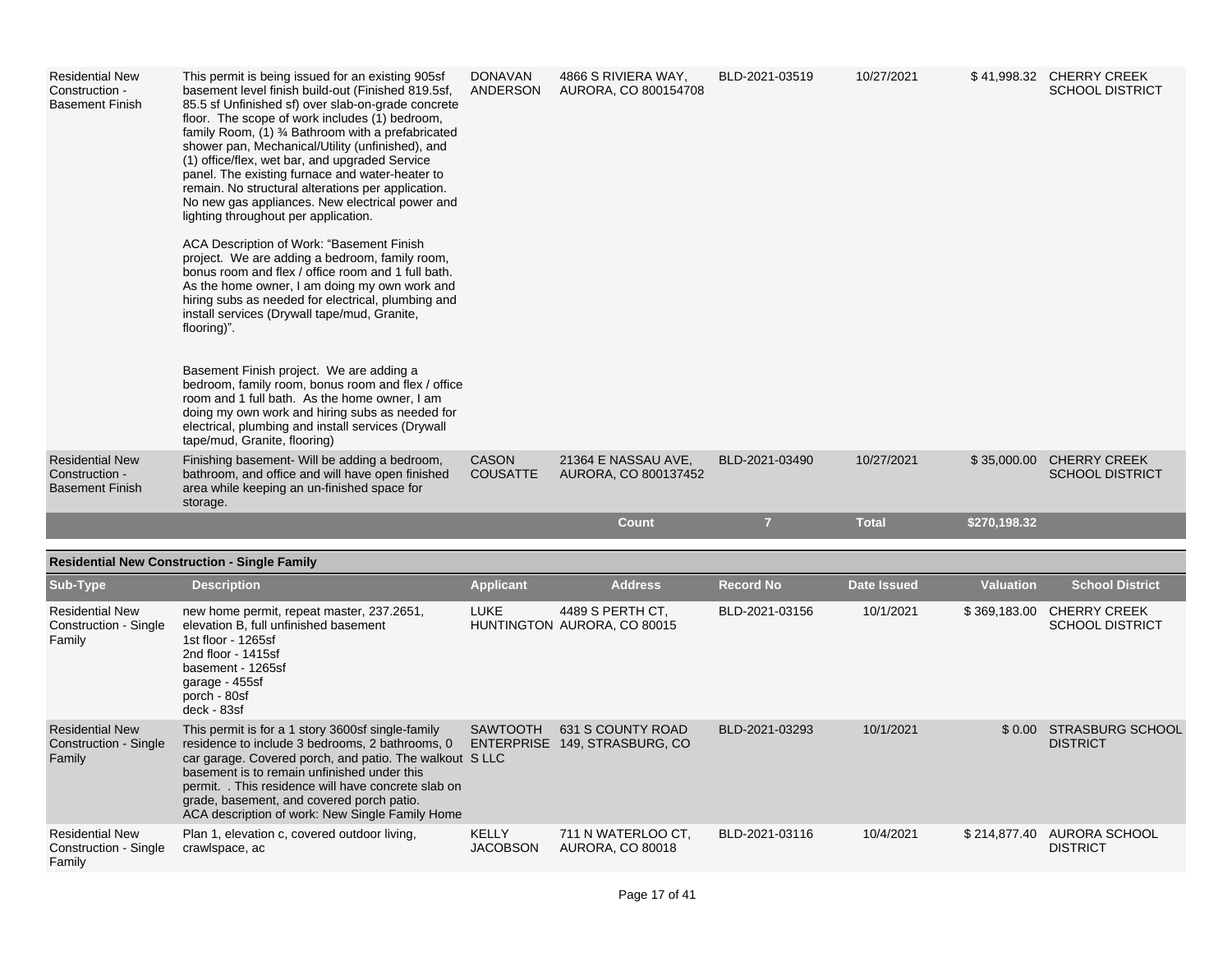| <b>Residential New</b><br>Construction - Single<br>Family        | Plan 4, elevation B, crawlspace                                                                                                                                       | <b>KELLY</b><br><b>JACOBSON</b>  | 746 N YANTLEY ST.<br><b>AURORA, CO 80018</b>     | BLD-2021-03141 | 10/4/2021  |              | \$289,764.45 AURORA SCHOOL<br><b>DISTRICT</b>       |
|------------------------------------------------------------------|-----------------------------------------------------------------------------------------------------------------------------------------------------------------------|----------------------------------|--------------------------------------------------|----------------|------------|--------------|-----------------------------------------------------|
| <b>Residential New</b><br>Construction - Single<br>Family        | CRAWL SPACE, 1ST 986, 2ND 1218, GAR 414,<br>FRT PO 90, CVD PAT 150 - D915 ELEV C                                                                                      | <b>ELENA</b><br><b>SPINKS</b>    | 27758 E 10TH DR,<br><b>AURORA, CO 80018</b>      | BLD-2021-02934 | 10/5/2021  |              | \$321,335.44 AURORA SCHOOL<br><b>DISTRICT</b>       |
| <b>Residential New</b><br><b>Construction - Single</b><br>Family | D721 Elev A: Unf Bsmt: 397 SQFT, Fin Bsmnt:<br>1427 SQFT, 1st Floor: 1886 SQFT, 2nd Floor: 0<br>SQFT, Garage: 462 SQFT, Porch: 50 SQFT,<br>Covered Patio: 354 SQFT    | <b>MARNI</b><br><b>GOLDSTEIN</b> | 21623 E STANFORD CIR,<br><b>AURORA, CO 80015</b> | BLD-2021-03207 | 10/7/2021  | \$409,990.05 | <b>CHERRY CREEK</b><br><b>SCHOOL DISTRICT</b>       |
|                                                                  | Full Fin Basement, GSD, 10' SGD, 2 car, AC,<br>Cover'd Patio #2                                                                                                       |                                  |                                                  |                |            |              |                                                     |
| <b>Residential New</b><br>Construction - Single<br>Family        | UNF 397, FIN 1427, 1ST 1886, POR 50, CVD PAT MARNI<br>160 - D721 Elev A                                                                                               | GOLDSTEIN                        | 21633 E STANFORD CIR,<br><b>AURORA, CO 80015</b> | BLD-2021-03099 | 10/8/2021  | \$363,121.00 | <b>CHERRY CREEK</b><br><b>SCHOOL DISTRICT</b>       |
| <b>Residential New</b><br><b>Construction - Single</b><br>Family | CRAWL SPACE, 1ST 949, 2ND 1410, GAR 470 -<br>E35202020A ELEV A                                                                                                        | <b>KELLY</b><br><b>JACOBSON</b>  | 27896 E 8TH PL,<br><b>AURORA, CO 80018</b>       | BLD-2021-02994 | 10/11/2021 | \$332,139.82 | AURORA SCHOOL<br><b>DISTRICT</b>                    |
| <b>Residential New</b><br><b>Construction - Single</b><br>Family | D29A Elev D: Unf Bsmt: 215 SQFT, Fin Bsmnt:<br>1281 SQFT, 1st Floor: 1613 SQFT, 2nd Floor:<br>1634 SQFT, Garage: 660 SQFT, Porch: 82 SQFT,<br>Covered Patio: 189 SQFT | <b>MARNI</b><br><b>GOLDSTEIN</b> | 21663 E STANFORD CIR,<br><b>AURORA, CO 80015</b> | BLD-2021-03419 | 10/15/2021 |              | \$552,502.80 CHERRY CREEK<br><b>SCHOOL DISTRICT</b> |
|                                                                  | Full Fin Bsmnt, Opt bed #5, Sunroom, 3 car, AC,<br>FP, Cver'd Patio                                                                                                   |                                  |                                                  |                |            |              |                                                     |
| <b>Residential New</b><br>Construction - Single<br>Family        | D698 Elev A: Unf Bsmt: 305 SQFT, Fin Bsmnt:<br>626 SQFT, 1st Floor: 966 SQFT, 2nd Floor: 1226<br>SQFT, Garage: 474 SQFT, Porch: 50 SQFT,<br>Covered Patio: 84 SQFT    | <b>MARNI</b><br><b>GOLDSTEIN</b> | 20923 E RADCLIFF PL,<br><b>AURORA, CO 80015</b>  | BLD-2021-03311 | 10/15/2021 | \$348,744.30 |                                                     |
|                                                                  | Full Fin Bsmnt, Covered Patio, 2 Car Gar, A/C                                                                                                                         |                                  |                                                  |                |            |              |                                                     |
| <b>Residential New</b><br>Construction - Single<br>Family        | UNF 132, FIN 785, 1ST 1010, 2ND 1396, GAR<br>493, FRT PO 59, DECK 56 - D846 ELEV A                                                                                    | <b>MARNI</b><br><b>GOLDSTEIN</b> | 21014 E QUINCY PL,<br><b>AURORA, CO 80015</b>    | BLD-2021-03122 | 10/15/2021 | \$388,670.92 |                                                     |
| <b>Residential New</b><br>Construction - Single<br>Family        | UNF 217, FIN 1281, 1ST 1613. 2ND 1634, GAR<br>660, FRT PO 82, CVD PAT 189 - D29A ELEV D                                                                               | <b>MARNI</b><br><b>GOLDSTEIN</b> | 22018 E TUFTS CIR.<br><b>AURORA, CO 80015</b>    | BLD-2021-02303 | 10/15/2021 |              | \$542,459.02 CHERRY CREEK<br><b>SCHOOL DISTRICT</b> |
| <b>Residential New</b><br>Construction - Single<br>Family        | D721 Elev C - 1st Floor: 1886 SQFT, Fin Bsmt:<br>1427 SQFT, Unfin Bsmt: 397 SQFT, Garage: 686<br>SQFT, Porch: 44 SQFT, Covered Patio: 160 SQFT                        | <b>MARNI</b><br><b>GOLDSTEIN</b> | 22047 E TUFTS CIR,<br>AURORA, CO 80015           | BLD-2021-01281 | 10/18/2021 | \$254,606.10 | <b>CHERRY CREEK</b><br><b>SCHOOL DISTRICT</b>       |
|                                                                  | Full Fin Bsmt, 10' SGD, FP, 3 car, AC, Covered<br>Patio                                                                                                               |                                  |                                                  |                |            |              |                                                     |
| <b>Residential New</b><br>Construction - Single<br>Family        | CRAWL SPACE, 1ST 949, 2ND 1410, GAR 470 -<br>E35205050A ELEV A                                                                                                        | KELLY<br><b>JACOBSON</b>         | 846 WHITE CROW ST.<br><b>AURORA, CO 80018</b>    | BLD-2021-03113 | 10/19/2021 |              | \$332,139.82 AURORA SCHOOL<br><b>DISTRICT</b>       |
| <b>Residential New</b><br>Construction - Single<br>Family        | D922 Elev D: 1st Floor: 2082 SQFT, Garage: 476<br>SQFT, Porch: 18 SQFT, Covered Patio: 260 SQFT GOLDSTEIN                                                             | <b>MARNI</b>                     | 22295 E STANFORD CIR,<br><b>AURORA, CO 80015</b> | BLD-2021-01656 | 10/20/2021 | \$262,625.70 | <b>CHERRY CREEK</b><br><b>SCHOOL DISTRICT</b>       |
|                                                                  | Crawlspace Level, 2 car, AC, Covered Patio #2                                                                                                                         |                                  |                                                  |                |            |              |                                                     |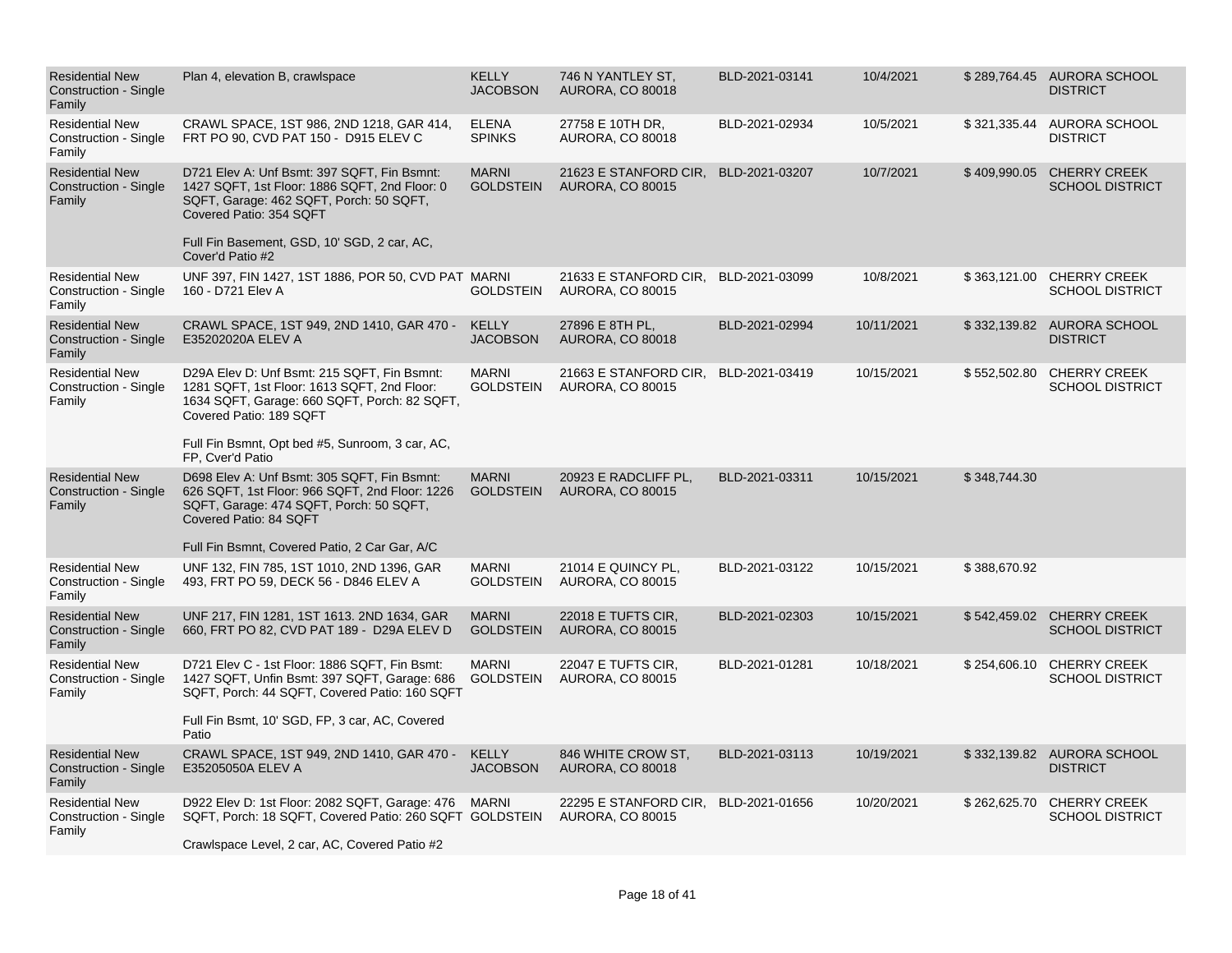|                                                                  |                                                                                                                                                                                                                                                                                      |                                 | <b>Count</b>                                    | 22             | <b>Total</b> | \$7,625,982.38 |                                               |
|------------------------------------------------------------------|--------------------------------------------------------------------------------------------------------------------------------------------------------------------------------------------------------------------------------------------------------------------------------------|---------------------------------|-------------------------------------------------|----------------|--------------|----------------|-----------------------------------------------|
| <b>Residential New</b><br>Construction - Single<br>Family        | UNF 223, FIN 557, 1ST 863, 2ND 1146, GAR 480, MARNI<br>FRT PO 48, CVD PAT 105 - D749 ELEV A                                                                                                                                                                                          | <b>GOLDSTEIN</b>                | 21038 E QUINCY PL,<br><b>AURORA, CO 80015</b>   | BLD-2021-03310 | 10/28/2021   | \$328,532.02   |                                               |
| <b>Residential New</b><br>Construction - Single<br>Family        | CRAWL SPACE, 1ST 936, 2ND 991, GAR 424 -<br>E35205030A ELEV A                                                                                                                                                                                                                        | <b>KELLY</b><br><b>JACOBSON</b> | 836 WHITE CROW ST.<br><b>AURORA, CO 80018</b>   | BLD-2021-03173 | 10/27/2021   |                | \$273,370.38 AURORA SCHOOL<br><b>DISTRICT</b> |
| <b>Residential New</b><br>Construction - Single<br>Family        | CRAWL SPACE, 1ST 1656, GAR 442 -<br>E35205020A ELEV A                                                                                                                                                                                                                                | <b>KELLY</b><br><b>JACOBSON</b> | 27876 E 8TH PL.<br><b>AURORA, CO 80018</b>      | BLD-2021-03181 | 10/27/2021   | \$238,906.24   | AURORA SCHOOL<br><b>DISTRICT</b>              |
| <b>Residential New</b><br>Construction - Single<br>Family        | CRAWL SPACE, 1ST 949, 2ND 1410, GAR 470 -<br>E35205050A ELEV A                                                                                                                                                                                                                       | KELLY<br><b>JACOBSON</b>        | 27897 E 8TH AVE.<br>AURORA, CO 80018            | BLD-2021-03140 | 10/26/2021   |                | \$332,139.82 AURORA SCHOOL<br><b>DISTRICT</b> |
|                                                                  | Laundry room, utility room. This residence will<br>have concrete slab on grade, basement, porch<br>and patio.<br>ACA description of work: "New Single Family<br>Home on 35 Acres in Rural Arapahoe County".<br>New Single Family Home on 35 Acres in Rural<br><b>Arapahoe County</b> |                                 |                                                 |                |              |                |                                               |
| <b>Residential New</b><br><b>Construction - Single</b><br>Family | This permit is for a 2-story 2618 sf single-family<br>residence to include 3 bedrooms, 4.5 bathrooms,<br>upper bonus room, unfinished walkout basement,<br>oversized 2 car garage, Covered porch and patio<br>and deck with stairs, a fireplace at the family room.                  | <b>KEVIND</b><br><b>KNIGGE</b>  | 40651 E COSTILLA AVE,<br>BENNETT, CO            | BLD-2021-02790 | 10/25/2021   | \$650,000.00   | <b>BENNETT SCHOOL</b><br><b>DISTRICT</b>      |
| <b>Residential New</b><br><b>Construction - Single</b><br>Family | new home permit, repeat master, 237.2651,<br>elevation C, full unfinished basement<br>1st floor - 1265sf<br>2nd floor - 1415sf<br>basement - 1265sf<br>garage - 455<br>porch - 80sf<br>deck - 83sf                                                                                   |                                 | 4439 S PERTH CT,<br>HUNTINGTON AURORA, CO 80015 | BLD-2021-03164 | 10/21/2021   | \$369,183.00   | <b>CHERRY CREEK</b><br><b>SCHOOL DISTRICT</b> |
| <b>Construction - Single</b><br>Family                           | 655. FRT PO 126, CVD PAT 228 - D250 ELEV C                                                                                                                                                                                                                                           | <b>GOLDSTEIN</b><br><b>LUKE</b> | <b>AURORA, CO 80015</b>                         |                |              |                | <b>SCHOOL DISTRICT</b>                        |
| <b>Residential New</b>                                           | UNF 298, FIN 751. 1ST 1326, 2ND 1389, GAR                                                                                                                                                                                                                                            | <b>MARNI</b>                    | 21653 E STANFORD CIR,                           | BLD-2021-03100 | 10/20/2021   |                | \$451,691.10 CHERRY CREEK                     |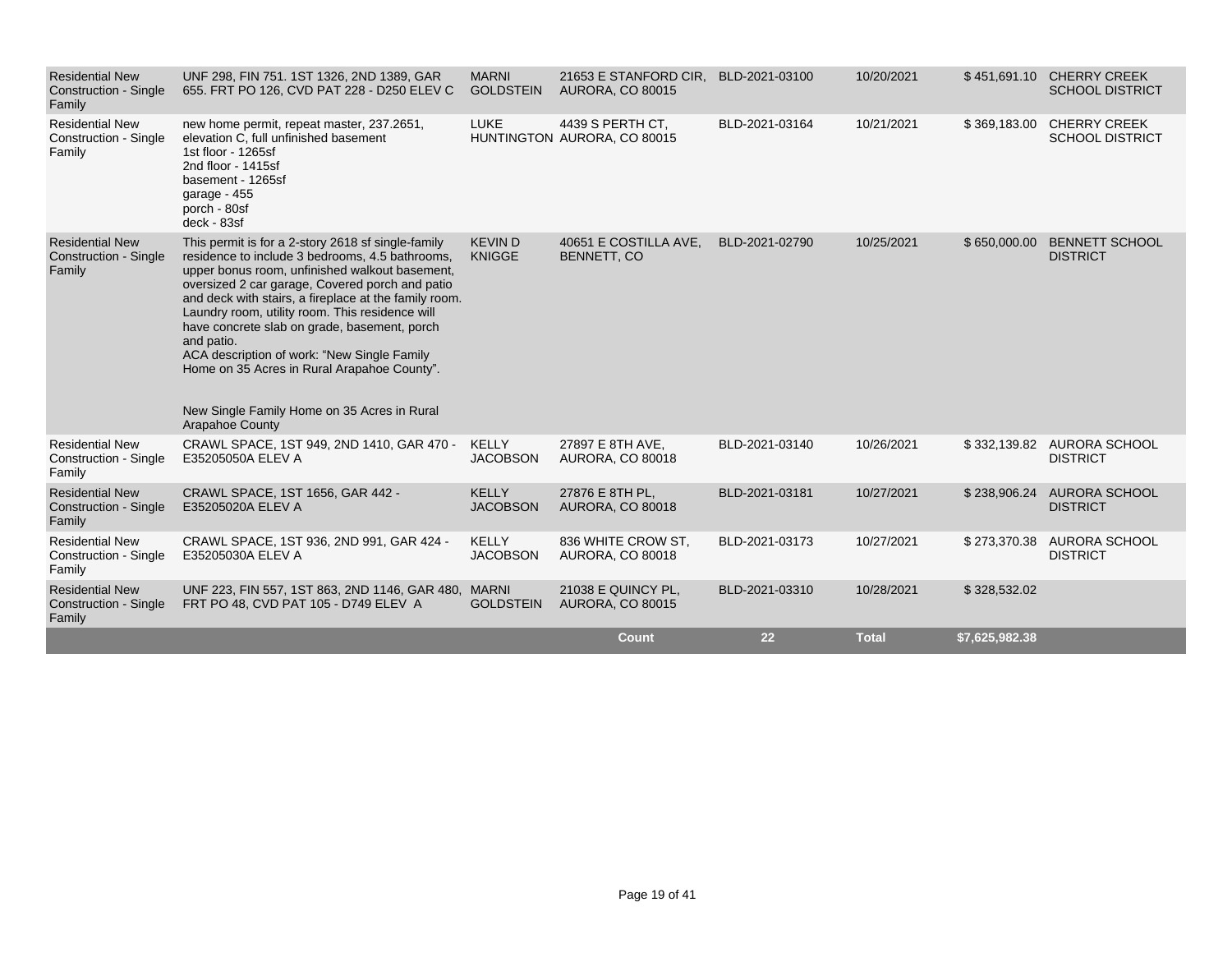|                                                                                 | <b>Residential New Construction - Single Family Modular</b>                                                                                                                                                                                                                                                                                                                                                                                                                                                                                                                                                                                                                                                                        |                                 |                                                               |                     |                    |                  |                                                   |  |  |  |  |
|---------------------------------------------------------------------------------|------------------------------------------------------------------------------------------------------------------------------------------------------------------------------------------------------------------------------------------------------------------------------------------------------------------------------------------------------------------------------------------------------------------------------------------------------------------------------------------------------------------------------------------------------------------------------------------------------------------------------------------------------------------------------------------------------------------------------------|---------------------------------|---------------------------------------------------------------|---------------------|--------------------|------------------|---------------------------------------------------|--|--|--|--|
| Sub-Type                                                                        | <b>Description</b>                                                                                                                                                                                                                                                                                                                                                                                                                                                                                                                                                                                                                                                                                                                 | <b>Applicant</b>                | <b>Address</b>                                                | <b>Record No</b>    | <b>Date Issued</b> | <b>Valuation</b> | <b>School District</b>                            |  |  |  |  |
| <b>Residential New</b><br><b>Construction - Single</b><br><b>Family Modular</b> | The review of this permit is for the set-up of a<br>modular home over a crawlspace on a permanent KOONIK<br>foundation. This dwelling will also have Slab on<br>grade porch and patio. This modular home will be<br>30'x 76' 4 bed 3 bath. The site plan shows a 30x40<br>Shop. A separate permit is required for this<br>installation.                                                                                                                                                                                                                                                                                                                                                                                            | <b>ELISA MAI</b>                | 4551 S County Road 185,<br>Byers, CO                          | MHIP-2021-<br>02778 | 10/7/2021          | \$150,000.00     |                                                   |  |  |  |  |
|                                                                                 | Installing a new MOD IRC home on permanent<br>engineered foundation on the property for<br>residential purposes. Access has been applied for                                                                                                                                                                                                                                                                                                                                                                                                                                                                                                                                                                                       |                                 |                                                               |                     |                    |                  |                                                   |  |  |  |  |
|                                                                                 |                                                                                                                                                                                                                                                                                                                                                                                                                                                                                                                                                                                                                                                                                                                                    |                                 | <b>Count</b>                                                  | $\mathbf{1}$        | <b>Total</b>       | \$150,000.00     |                                                   |  |  |  |  |
|                                                                                 | <b>Residential New Construction - Townhouse</b>                                                                                                                                                                                                                                                                                                                                                                                                                                                                                                                                                                                                                                                                                    |                                 |                                                               |                     |                    |                  |                                                   |  |  |  |  |
| Sub-Type                                                                        | <b>Description</b>                                                                                                                                                                                                                                                                                                                                                                                                                                                                                                                                                                                                                                                                                                                 | <b>Applicant</b>                | <b>Address</b>                                                | <b>Record No</b>    | <b>Date Issued</b> | <b>Valuation</b> | <b>School District</b>                            |  |  |  |  |
| <b>Residential New</b><br>Construction -<br>Townhouse                           | Two-Story Duplex - 525 S Main                                                                                                                                                                                                                                                                                                                                                                                                                                                                                                                                                                                                                                                                                                      | <b>JERROD</b><br><b>MCMAHAN</b> | 525 S MAIN ST, BYERS,<br>CO 80103                             | BLD-2021-01855      | 10/6/2021          | \$165,000.00     |                                                   |  |  |  |  |
|                                                                                 |                                                                                                                                                                                                                                                                                                                                                                                                                                                                                                                                                                                                                                                                                                                                    |                                 | <b>Count</b>                                                  | $\mathbf{1}$        | <b>Total</b>       | \$165,000.00     |                                                   |  |  |  |  |
|                                                                                 | <b>Residential Remodel-Renovation - Addition</b>                                                                                                                                                                                                                                                                                                                                                                                                                                                                                                                                                                                                                                                                                   |                                 |                                                               |                     |                    |                  |                                                   |  |  |  |  |
| Sub-Type                                                                        | <b>Description</b>                                                                                                                                                                                                                                                                                                                                                                                                                                                                                                                                                                                                                                                                                                                 | <b>Applicant</b>                | <b>Address</b>                                                | <b>Record No</b>    | <b>Date Issued</b> | <b>Valuation</b> | <b>School District</b>                            |  |  |  |  |
| <b>Residential Remodel-</b><br>Renovation - Addition                            | This permit review is for a (2) story SINGLE<br>FAMILY RESIDENCE ALTERATION & ADDITION<br>with a CRAWL SPACE. The scope of work<br>includes more than a 50% alteration of the existing<br>structure including new addition at the existing<br>Main Level over crawl space & a new Second<br>Level addition. The structure totals 5,725sf of<br>conditioned living space with 943sf 4-car garage<br>per drawings. General spaces include 4-car<br>attached garage, Mud Room, Rec Room, Gym,<br>Great Room, Living Room, Study, 2-Full Kitchens,<br>Dining areas, 6-Bedrooms, 6-Full Bathrooms, and<br>associated storage space. New Structural,<br>Mechanical, Plumbing & Electrical per approved<br><b>Construction Documents.</b> |                                 | JOHN HENRY 3490 S CLAYTON BLVD,<br>ENGLEWOOD, CO<br>801137600 | BLD-2020-04736      | 10/1/2021          | \$490,000.00     | <b>CHERRY CREEK</b><br><b>SCHOOL DISTRICT</b>     |  |  |  |  |
|                                                                                 |                                                                                                                                                                                                                                                                                                                                                                                                                                                                                                                                                                                                                                                                                                                                    |                                 | <b>Count</b>                                                  | $\mathbf{1}$        | <b>Total</b>       | \$490,000.00     |                                                   |  |  |  |  |
| <b>Residential Remodel-Renovation - Deck</b>                                    |                                                                                                                                                                                                                                                                                                                                                                                                                                                                                                                                                                                                                                                                                                                                    |                                 |                                                               |                     |                    |                  |                                                   |  |  |  |  |
| Sub-Type                                                                        | <b>Description</b>                                                                                                                                                                                                                                                                                                                                                                                                                                                                                                                                                                                                                                                                                                                 | <b>Applicant</b>                | <b>Address</b>                                                | <b>Record No</b>    | <b>Date Issued</b> | <b>Valuation</b> | <b>School District</b>                            |  |  |  |  |
| <b>Residential Remodel-</b><br><b>Renovation - Deck</b>                         | <b>Building deck</b>                                                                                                                                                                                                                                                                                                                                                                                                                                                                                                                                                                                                                                                                                                               | <b>HENRY</b><br><b>CAMPOS</b>   | 19098 E IDA DR,<br>AURORA, CO 800153178                       | BLD-2021-02075      | 10/1/2021          |                  | \$4,200.00 CHERRY CREEK<br><b>SCHOOL DISTRICT</b> |  |  |  |  |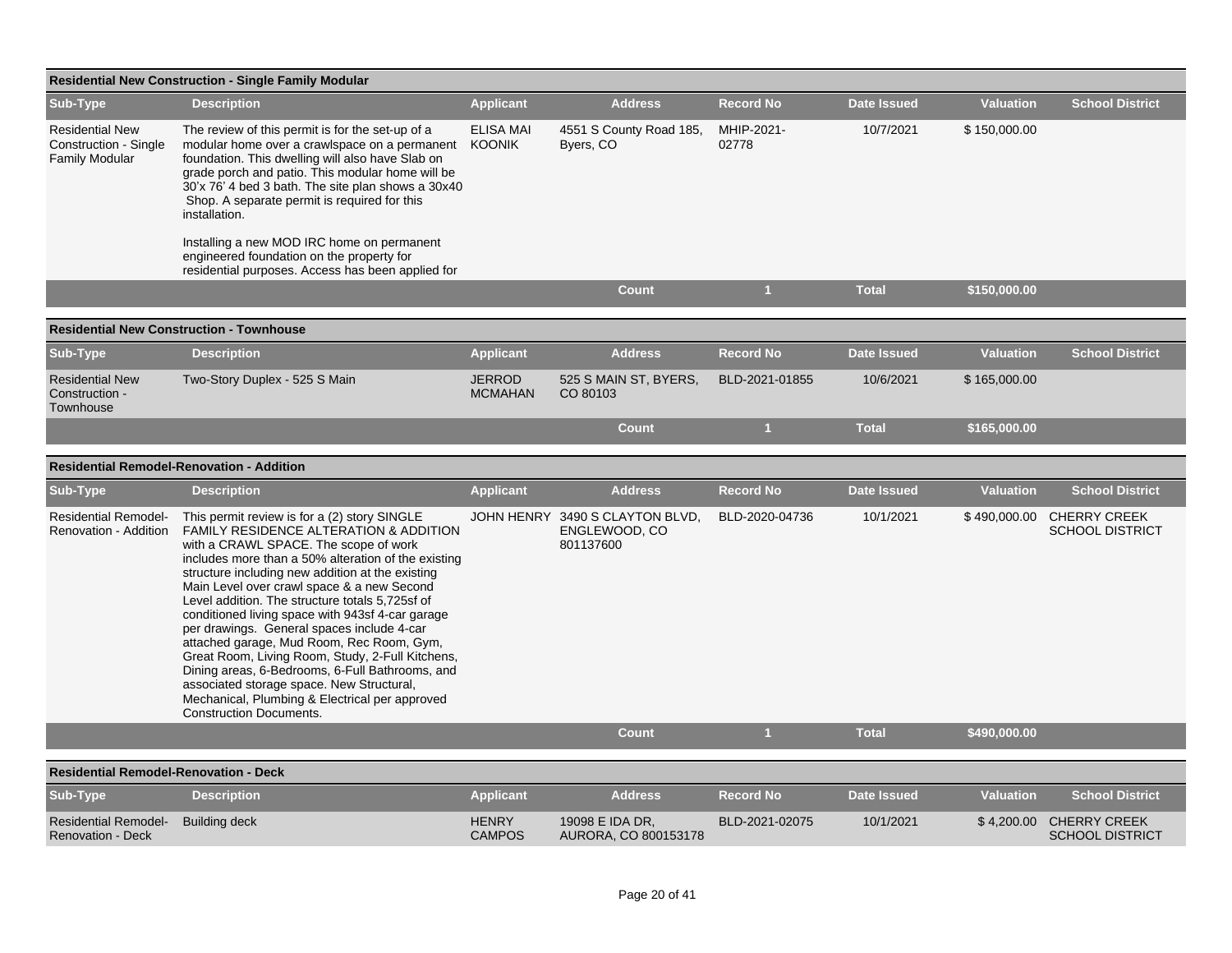| <b>Residential Remodel-</b><br><b>Renovation - Deck</b> | The review of this permit is for the construction of CHRISTOPHE 3654 S LISBON ST,<br>a NEW WOOD FRAMED DECK w/ WOOD<br>FRAMED COVER (31'4" x 12'7"), more than 30"<br>above finished grade, with guards, and a stair<br>down to grade per drawings. This permit only<br>includes electrical associated with required<br>exterior lighting at landings, and outlets (as<br>applicable).<br>ACA Description of Work: " Remove existing deck<br>and replace w/ 382 sq. ft. deck and<br>143 sq. ft. gable style roof over deck."<br>PERMIT CONDITIONS:<br>A. Deferred Submittal #X (PLAN REVIEW):<br>Engineers Letter - Provide Manufactured roof truss<br>profiles and layout. Design shall be per Arapahoe<br>County Design criteria, and the 2015 IRC.<br>Remove existing deck and replace w/382 sq. ft.<br>deck and<br>143 sq. ft. gable style roof over deck. |                               | R F. BAILEY AURORA, CO 800136644         | BLD-2021-03274 | 10/8/2021 | \$48,856.00 CHERRY CREEK<br><b>SCHOOL DISTRICT</b> |
|---------------------------------------------------------|----------------------------------------------------------------------------------------------------------------------------------------------------------------------------------------------------------------------------------------------------------------------------------------------------------------------------------------------------------------------------------------------------------------------------------------------------------------------------------------------------------------------------------------------------------------------------------------------------------------------------------------------------------------------------------------------------------------------------------------------------------------------------------------------------------------------------------------------------------------|-------------------------------|------------------------------------------|----------------|-----------|----------------------------------------------------|
| <b>Residential Remodel-</b><br><b>Renovation - Deck</b> | This permit is being issued for the stabilization of<br>the Balcony landings on building #4. Work will<br>include adding Piers for steel piping supports,<br>brackets, plates and bolting.<br>ACA Description of Work: "1.) add additional<br>column support to 5 areas of existing<br>deck/landings according to PE plans, in areas<br>listed on site map<br>PERMIT CONDITIONS:<br>A. Deferred Submittal #1 (FIELD INSPECTION):<br>Engineers Letter - Provide a Colorado licensed<br>stamped engineers letter indicating general<br>compliance of all work and recommendations from<br>the engineer's design documents. Design per<br>Arapahoe County Design criteria, and the 2015<br>IRC.<br>add additional column support to 5 areas of<br>existing deck/landings according to PE plans, in<br>areas listed on site map                                    | <b>BRIAN</b><br><b>LUCKEY</b> | 8400 E YALE AVE,<br>DENVER, CO 802313857 | BLD-2021-01159 | 10/8/2021 | \$35,000.00 CHERRY CREEK<br><b>SCHOOL DISTRICT</b> |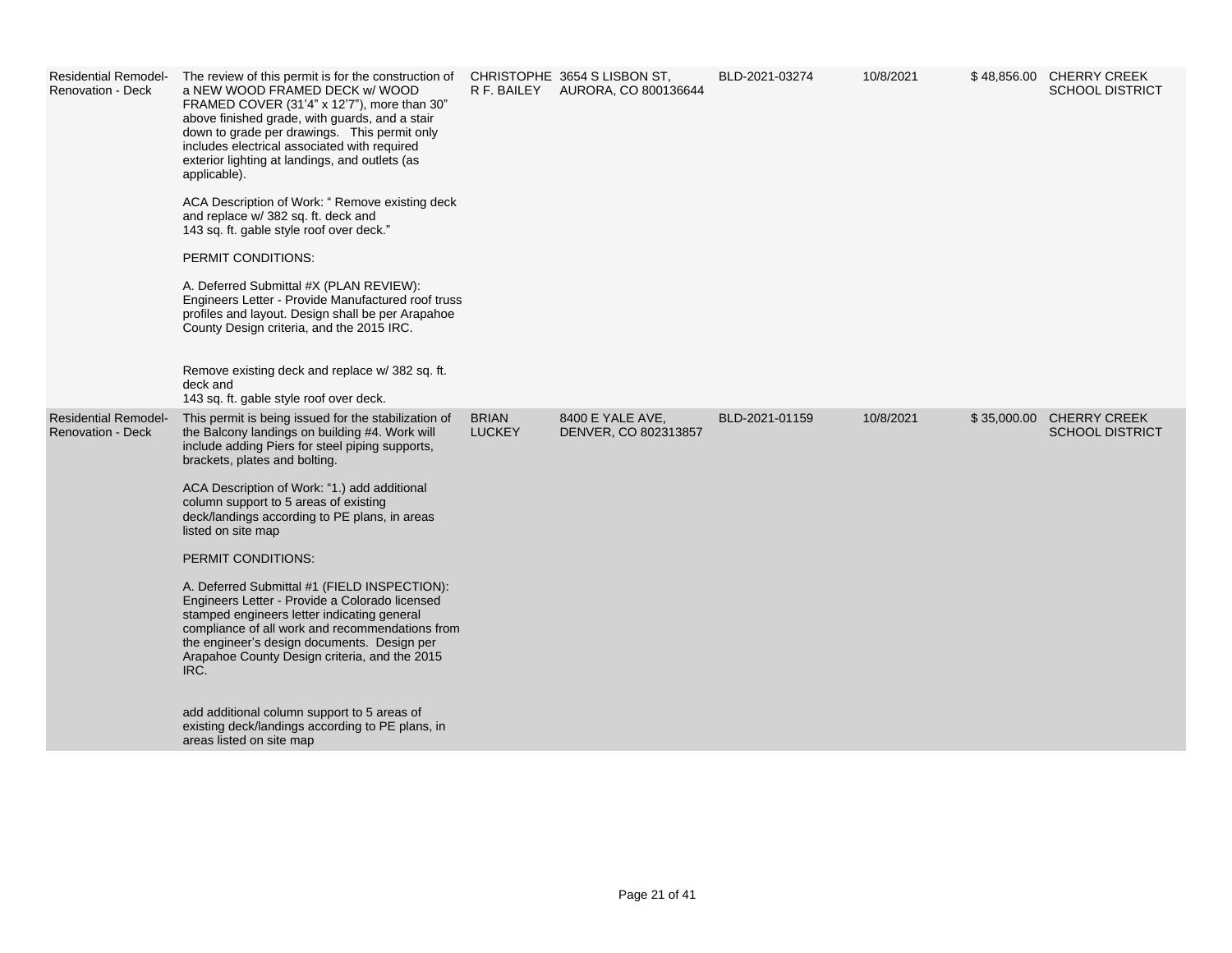| <b>Residential Remodel-</b><br><b>Renovation - Deck</b> | This permit is being issued for the stabilization of<br>the Balcony landings on building #5. Work will<br>include adding Piers for steel piping supports,<br>brackets, plates and bolting.<br>ACA Description of Work: "1.) REINFORNCE<br>STAIRWAY LANDINGS TO PE SPECS<br>PERMIT CONDITIONS:<br>A. Deferred Submittal #1 (FIELD INSPECTION):<br>Engineers Letter - Provide a Colorado licensed<br>stamped engineers letter indicating general<br>compliance of all work and recommendations from<br>the engineer's design documents. Design per<br>Arapahoe County Design criteria, and the 2015<br>IRC.<br>REINFORNCE STAIRWAY LANDINGS TO PE<br><b>SPECS</b> | <b>BRIAN</b><br><b>LUCKEY</b>   | 8400 E YALE AVE, APT#<br>BLDG 5, DENVER, CO<br>802313857     | BLD-2021-03262  | 10/8/2021    |              | \$7,000.00 CHERRY CREEK<br><b>SCHOOL DISTRICT</b>  |
|---------------------------------------------------------|-----------------------------------------------------------------------------------------------------------------------------------------------------------------------------------------------------------------------------------------------------------------------------------------------------------------------------------------------------------------------------------------------------------------------------------------------------------------------------------------------------------------------------------------------------------------------------------------------------------------------------------------------------------------|---------------------------------|--------------------------------------------------------------|-----------------|--------------|--------------|----------------------------------------------------|
| <b>Residential Remodel-</b><br><b>Renovation - Deck</b> | We are replacing the deck with a new one, the<br>size of the deck will be 28x16, new frame, new<br>caissons, new railing and ne composite decking.                                                                                                                                                                                                                                                                                                                                                                                                                                                                                                              | <b>LABI GASHI</b>               | 18149 E CALEY CIR,<br>AURORA, CO 800161175                   | BLD-2021-02531  | 10/11/2021   | \$6,892.00   | <b>CHERRY CREEK</b><br><b>SCHOOL DISTRICT</b>      |
| <b>Residential Remodel-</b><br>Renovation - Deck        | New deck & patio cover                                                                                                                                                                                                                                                                                                                                                                                                                                                                                                                                                                                                                                          | DALE ERVIN                      | 4024 S NETHERLAND ST, BLD-2021-02982<br>AURORA, CO 800137454 |                 | 10/13/2021   |              | \$52,000.00 CHERRY CREEK<br><b>SCHOOL DISTRICT</b> |
| <b>Residential Remodel-</b><br><b>Renovation - Deck</b> | Install 419 SF deck and 220 SF patio cover                                                                                                                                                                                                                                                                                                                                                                                                                                                                                                                                                                                                                      | <b>STEVE</b><br><b>SPARHAWK</b> | 6559 S URAVAN CT.<br>AURORA, CO 800163154                    | BLD-2021-03097  | 10/14/2021   |              | \$32,214.00 CHERRY CREEK<br><b>SCHOOL DISTRICT</b> |
| <b>Residential Remodel-</b><br><b>Renovation - Deck</b> | This permit is for a NEW (2-Story) WOOD<br>FRAMED DECK (20' x 12') to replace existing<br>deck more than 30" above finished grade, with<br>composite decking, and stairway down to grade.<br>STRUCTURAL: Yes - Per engineer's drawings.<br>ELECTRICAL: This permit only includes minimum<br>electrical associated with required exterior lighting<br>at landings, and outlets as required per code (as<br>applicable). Pergola omitted per response to<br>comments.                                                                                                                                                                                             | <b>ALEX</b><br><b>NELSON</b>    | 3833 S MALTA ST,<br>AURORA, CO 800137419                     | BLD-2021-01688  | 10/18/2021   |              | \$17,000.00 CHERRY CREEK<br><b>SCHOOL DISTRICT</b> |
| <b>Residential Remodel-</b><br><b>Renovation - Deck</b> | New Deck/Deck Replacement                                                                                                                                                                                                                                                                                                                                                                                                                                                                                                                                                                                                                                       | <b>RONALD T</b><br><b>GIBAS</b> | 20784 E PEAKVIEW PL,<br>AURORA, CO 800163147                 | BLD-2021-02965  | 10/22/2021   |              | \$20,000.00 CHERRY CREEK<br><b>SCHOOL DISTRICT</b> |
| <b>Residential Remodel-</b><br><b>Renovation - Deck</b> | The review of this permit is for the construction of<br>a 20 x 15' 8" deck with scissor stair, and landing.<br>2x10 Joist, 3-2x12 beam, Fortress pre-fab guard /<br>handrails. Trex Spiced Rum decking.<br>ACA Description of Work: "Build deck on rear of<br>home"                                                                                                                                                                                                                                                                                                                                                                                             | <b>JEFF GREEN</b>               | 22318 E IDA PL,<br>AURORA, CO 800154587                      | BLD-2021-03398  | 10/25/2021   |              | \$15,000.00 CHERRY CREEK<br><b>SCHOOL DISTRICT</b> |
|                                                         | Build deck on rear of home                                                                                                                                                                                                                                                                                                                                                                                                                                                                                                                                                                                                                                      |                                 |                                                              | 10 <sub>1</sub> | <b>Total</b> |              |                                                    |
|                                                         |                                                                                                                                                                                                                                                                                                                                                                                                                                                                                                                                                                                                                                                                 |                                 | <b>Count</b>                                                 |                 |              | \$238,162.00 |                                                    |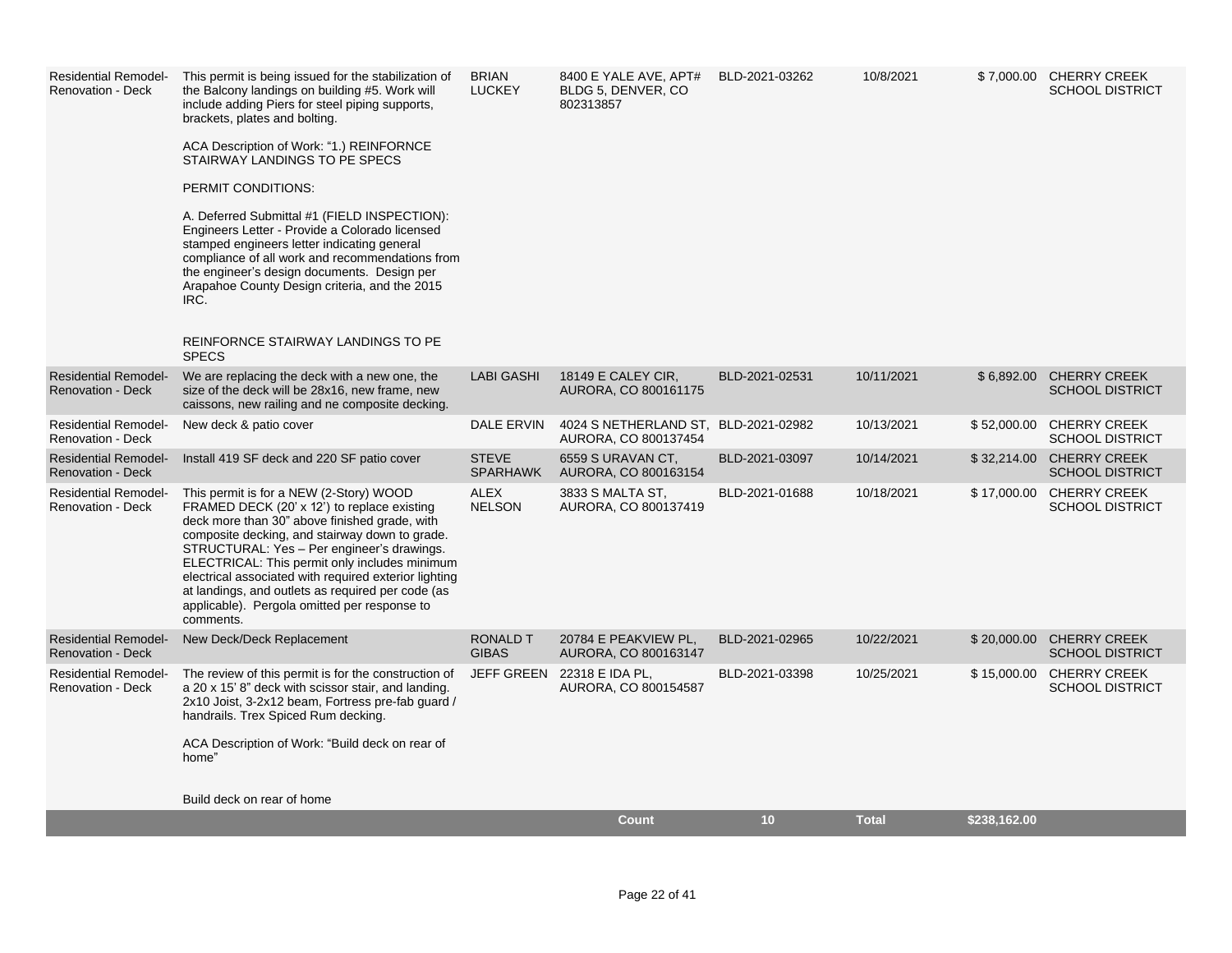| <b>Residential Remodel-Renovation - Demo</b>                                 |                                                                                                                                                                                       |                                                 |                                                  |                  |                    |                  |                                                    |
|------------------------------------------------------------------------------|---------------------------------------------------------------------------------------------------------------------------------------------------------------------------------------|-------------------------------------------------|--------------------------------------------------|------------------|--------------------|------------------|----------------------------------------------------|
| Sub-Type                                                                     | <b>Description</b>                                                                                                                                                                    | <b>Applicant</b>                                | <b>Address</b>                                   | <b>Record No</b> | <b>Date Issued</b> | <b>Valuation</b> | <b>School District</b>                             |
| <b>Residential Remodel-</b><br>Renovation - Demo                             | Complete demolition and disposal of existing<br>3,413/sf existing abandoned residential structure.                                                                                    | <b>PETE</b><br><b>NEUMANN</b>                   | 1451 S PARKER RD,<br>DENVER, CO 802312706        | BLD-2021-02770   | 10/13/2021         |                  | \$17,065.00 CHERRY CREEK<br><b>SCHOOL DISTRICT</b> |
| <b>Residential Remodel-</b><br>Renovation - Demo                             | Review of this permit is for the conversion of a<br>sales (construction) office back to attached garage GOLDSTEIN<br>in a single family home Model D903                               | <b>MARNI</b>                                    | 21664 E STANFORD CIR,<br><b>AURORA, CO 80015</b> | BLD-2021-03563   | 10/27/2021         |                  | \$0.00 CHERRY CREEK<br><b>SCHOOL DISTRICT</b>      |
|                                                                              | ACA description of work: Reverting Sales office in<br>Garage back to standard garage - Garage SQ Ft -<br>440                                                                          |                                                 |                                                  |                  |                    |                  |                                                    |
|                                                                              | Reverting Sales office in Garage back to standard<br>garage - Garage SQ Ft - 440                                                                                                      |                                                 |                                                  |                  |                    |                  |                                                    |
|                                                                              |                                                                                                                                                                                       |                                                 | Count                                            | $\overline{2}$   | <b>Total</b>       | \$17,065.00      |                                                    |
|                                                                              | <b>Residential Remodel-Renovation - Electrical Misc</b>                                                                                                                               |                                                 |                                                  |                  |                    |                  |                                                    |
| Sub-Type                                                                     | <b>Description</b>                                                                                                                                                                    | <b>Applicant</b>                                | <b>Address</b>                                   | <b>Record No</b> | <b>Date Issued</b> | <b>Valuation</b> | <b>School District</b>                             |
| <b>Residential Remodel-</b><br><b>Renovation - Electrical</b><br><b>Misc</b> | Adding EV charger 240V in garage                                                                                                                                                      | <b>JOSEPH</b><br><b>ALAN</b><br><b>BREWSTER</b> | 5968 S NOME ST.<br>ENGLEWOOD, CO<br>801115834    | BLD-2021-03201   | 10/6/2021          |                  | \$1,400.00 CHERRY CREEK<br><b>SCHOOL DISTRICT</b>  |
| <b>Residential Remodel-</b><br><b>Renovation - Electrical</b><br>Misc        | <b>ESS INSTALLATION</b><br>Install 27kW Tesla Powerwall Energy Storage<br>System. Associated with BLD-2021-02978 and<br>Roofing permit for Tesla Solar Roof System.                   | <b>TIM BROWN</b>                                | 6001 S SALIDA CT,<br>AURORA, CO 800163206        | BLD-2021-02979   | 10/8/2021          | \$14,400.00      | <b>CHERRY CREEK</b><br><b>SCHOOL DISTRICT</b>      |
| <b>Residential Remodel-</b><br>Misc                                          | Add a 240 volt 60 amp circuit in garage for an<br>Renovation - Electrical electric car (EV) TESLA Gen3 charger.<br>Add sub-panel to allow space for the new circuit in<br>main panel. | <b>GREGR</b><br><b>PETICOLAS</b>                | 8919 E COLORADO DR.<br>DENVER, CO 802312928      | BLD-2021-03276   | 10/14/2021         |                  | \$1,133.25 CHERRY CREEK<br><b>SCHOOL DISTRICT</b>  |
| <b>Residential Remodel-</b><br>Renovation - Electrical<br>Misc               | Install 27kWh Tesla Powerwall Energy Storage<br>System associated with BLD-2021-03295                                                                                                 | <b>TIM BROWN</b>                                | 5725 S ZANTE CIR.<br>AURORA, CO 800156680        | BLD-2021-03296   | 10/27/2021         |                  | \$14,400.00 CHERRY CREEK<br><b>SCHOOL DISTRICT</b> |
| <b>Residential Remodel-</b><br><b>Renovation - Electrical</b><br><b>Misc</b> | Installation of (1) Tesla Powerwall 2 AC.<br>Solar installation to be completed under permit<br>BLD-2021-02777.                                                                       | <b>MICHAEL</b><br><b>PENSABENE</b>              | 57 E 6TH PL, BYERS, CO<br>80103                  | BLD-2021-03236   | 10/27/2021         | \$10,000.00      | <b>BYERS SCHOOL</b><br><b>DISTRICT</b>             |
|                                                                              |                                                                                                                                                                                       |                                                 | <b>Count</b>                                     | 5                | <b>Total</b>       | \$41,333.25      |                                                    |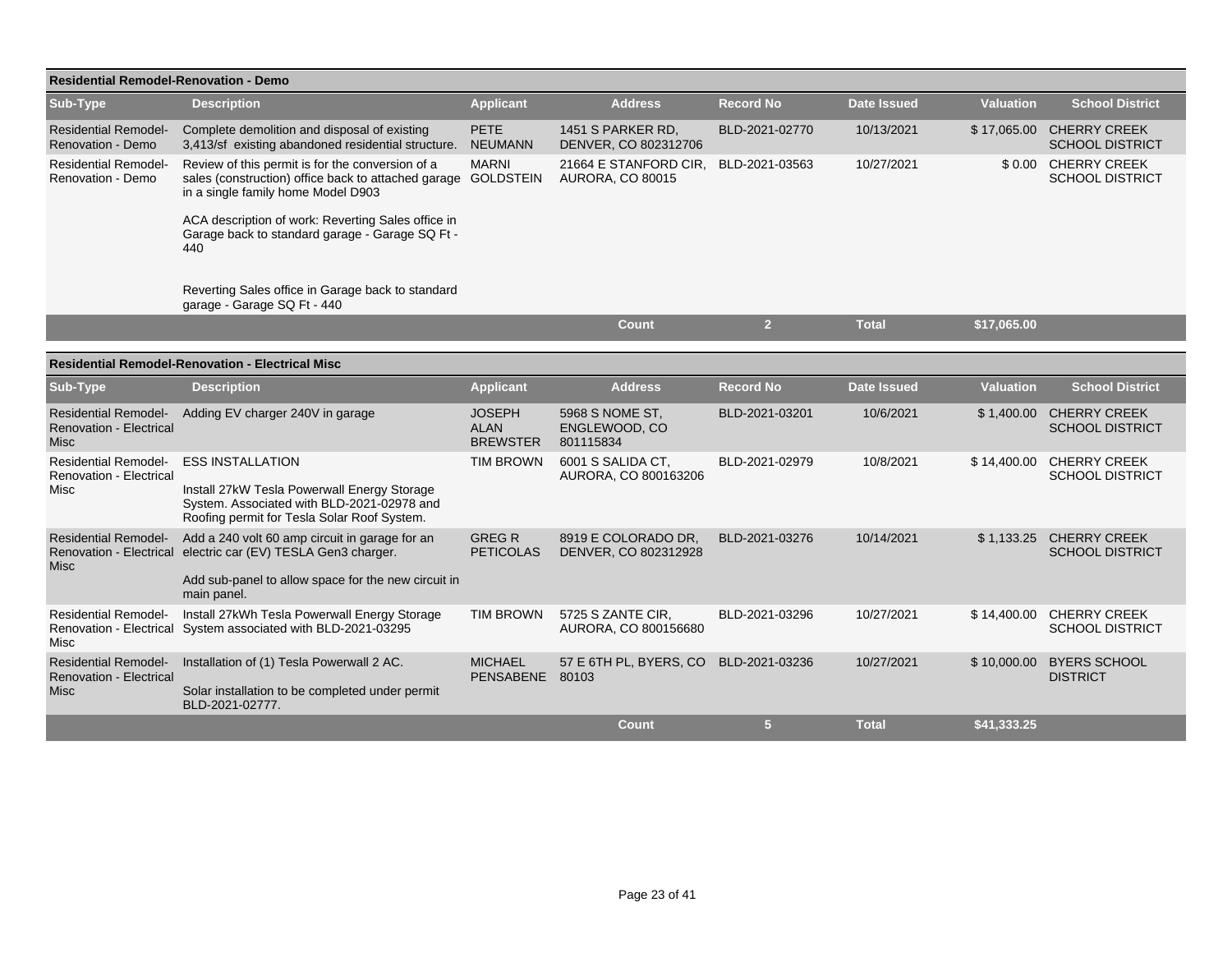|                                                                               | Residential Remodel-Renovation - Gas Fireplace, Pit, BBQ                                                                                                                                                                                                                                                        |                                |                                                     |                  |                    |                  |                                               |
|-------------------------------------------------------------------------------|-----------------------------------------------------------------------------------------------------------------------------------------------------------------------------------------------------------------------------------------------------------------------------------------------------------------|--------------------------------|-----------------------------------------------------|------------------|--------------------|------------------|-----------------------------------------------|
| <b>Sub-Type</b>                                                               | <b>Description</b>                                                                                                                                                                                                                                                                                              | <b>Applicant</b>               | <b>Address</b>                                      | <b>Record No</b> | Date Issued        | <b>Valuation</b> | <b>School District</b>                        |
| <b>Residential Remodel-</b><br><b>Renovation - Gas</b><br>Fireplace, Pit, BBQ | Add gas line for a firepit and BBQ                                                                                                                                                                                                                                                                              | <b>ANTHONY</b><br><b>LETTS</b> | 5723 S BAHAMA CIR.<br>AURORA, CO 800153155          | BLD-2021-03332   | 10/15/2021         | \$3,025.00       | <b>CHERRY CREEK</b><br><b>SCHOOL DISTRICT</b> |
| <b>Residential Remodel-</b><br><b>Renovation - Gas</b><br>Fireplace, Pit, BBQ | We will be running a gas line from the gas meter to STEVE<br>the fire pit. The gas line will then be buried.<br>Concrete walkway and patio it's going be placed<br>over the gas line. The fire pit will be custom made<br>of concrete. The firepit will be located in the<br>backyard on the south east corner. | <b>ANTHONY</b><br><b>MURO</b>  | 4552 S PERTH CT.<br>AURORA, CO 80015                | BLD-2021-02803   | 10/15/2021         | \$9,780.00       | <b>CHERRY CREEK</b><br><b>SCHOOL DISTRICT</b> |
| <b>Residential Remodel-</b><br>Renovation - Gas<br>Fireplace, Pit, BBQ        | From the meter - install new gas line for fire pit,<br>grill, outdoor gas fireplace and then extend the<br>same line to stacked masonry fireplaces for gas<br>inserts - one on basement level the other on the<br>main level.                                                                                   | <b>AMY MCKEE</b>               | 9783 E MAPLEWOOD<br>AVE, ENGLEWOOD, CO<br>801115473 | BLD-2021-03226   | 10/25/2021         | \$2,530.00       | <b>CHERRY CREEK</b><br><b>SCHOOL DISTRICT</b> |
| <b>Residential Remodel-</b><br><b>Renovation - Gas</b><br>Fireplace, Pit, BBQ | Remove an existing 35k btu gas fireplace. Set<br>and vent a new 25k btu fireplace, provide electrical BRENDLINER AURORA, CO 800155138<br>to the fireplace, connect to the EXISTING gas line<br>and fire up the unit.                                                                                            | <b>JASON</b>                   | 18757 E BERRY PL.                                   | BLD-2021-03243   | 10/29/2021         | \$5,200.00       | <b>CHERRY CREEK</b><br><b>SCHOOL DISTRICT</b> |
|                                                                               |                                                                                                                                                                                                                                                                                                                 |                                | <b>Count</b>                                        | $\overline{4}$   | <b>Total</b>       | \$20,535.00      |                                               |
|                                                                               | <b>Residential Remodel-Renovation - Gas Line</b>                                                                                                                                                                                                                                                                |                                |                                                     |                  |                    |                  |                                               |
| Sub-Type                                                                      | <b>Description</b>                                                                                                                                                                                                                                                                                              | <b>Applicant</b>               | <b>Address</b>                                      | Record No        | <b>Date Issued</b> | <b>Valuation</b> | <b>School District</b>                        |
| <b>Residential Remodel-</b>                                                   | Furnace replacement in attic. Electric being<br>Renovation - Gas Line replaced with 60K 80% gas and new 2.5 ton AC.                                                                                                                                                                                             | <b>CHAD</b><br><b>CARUSO</b>   | 6108 S IOLA WAY,<br>ENGLEWOOD, CO<br>801115706      | BLD-2021-03176   | 10/11/2021         | \$2,500.00       | <b>CHERRY CREEK</b><br><b>SCHOOL DISTRICT</b> |
| <b>Residential Remodel-</b><br>Renovation - Gas Line                          | run new gas line to furnace in attic                                                                                                                                                                                                                                                                            | <b>CHAD</b><br><b>CARUSO</b>   | 6108 S IOLA WAY.<br>ENGLEWOOD, CO<br>801115706      | BLD-2021-03242   | 10/11/2021         | \$2,500.00       | <b>CHERRY CREEK</b><br><b>SCHOOL DISTRICT</b> |
|                                                                               |                                                                                                                                                                                                                                                                                                                 |                                | <b>Count</b>                                        | $\overline{2}$   | <b>Total</b>       | \$5,000.00       |                                               |
|                                                                               | <b>Residential Remodel-Renovation - Patio Cover</b>                                                                                                                                                                                                                                                             |                                |                                                     |                  |                    |                  |                                               |
|                                                                               |                                                                                                                                                                                                                                                                                                                 |                                |                                                     |                  |                    |                  |                                               |
| Sub-Type                                                                      | <b>Description</b>                                                                                                                                                                                                                                                                                              | <b>Applicant</b>               | <b>Address</b>                                      | <b>Record No</b> | <b>Date Issued</b> | <b>Valuation</b> | <b>School District</b>                        |
| <b>Residential Remodel-</b><br>Renovation - Patio<br>Cover                    | Building new gable roof cover for the existing deck ANDREI                                                                                                                                                                                                                                                      | <b>PASHUK</b>                  | 17755 E ABERDEEN PL.<br>AURORA, CO 800163203        | BLD-2021-02699   | 10/11/2021         | \$15,000.00      | <b>CHERRY CREEK</b><br><b>SCHOOL DISTRICT</b> |
|                                                                               |                                                                                                                                                                                                                                                                                                                 |                                | Count                                               |                  | <b>Total</b>       | \$15,000.00      |                                               |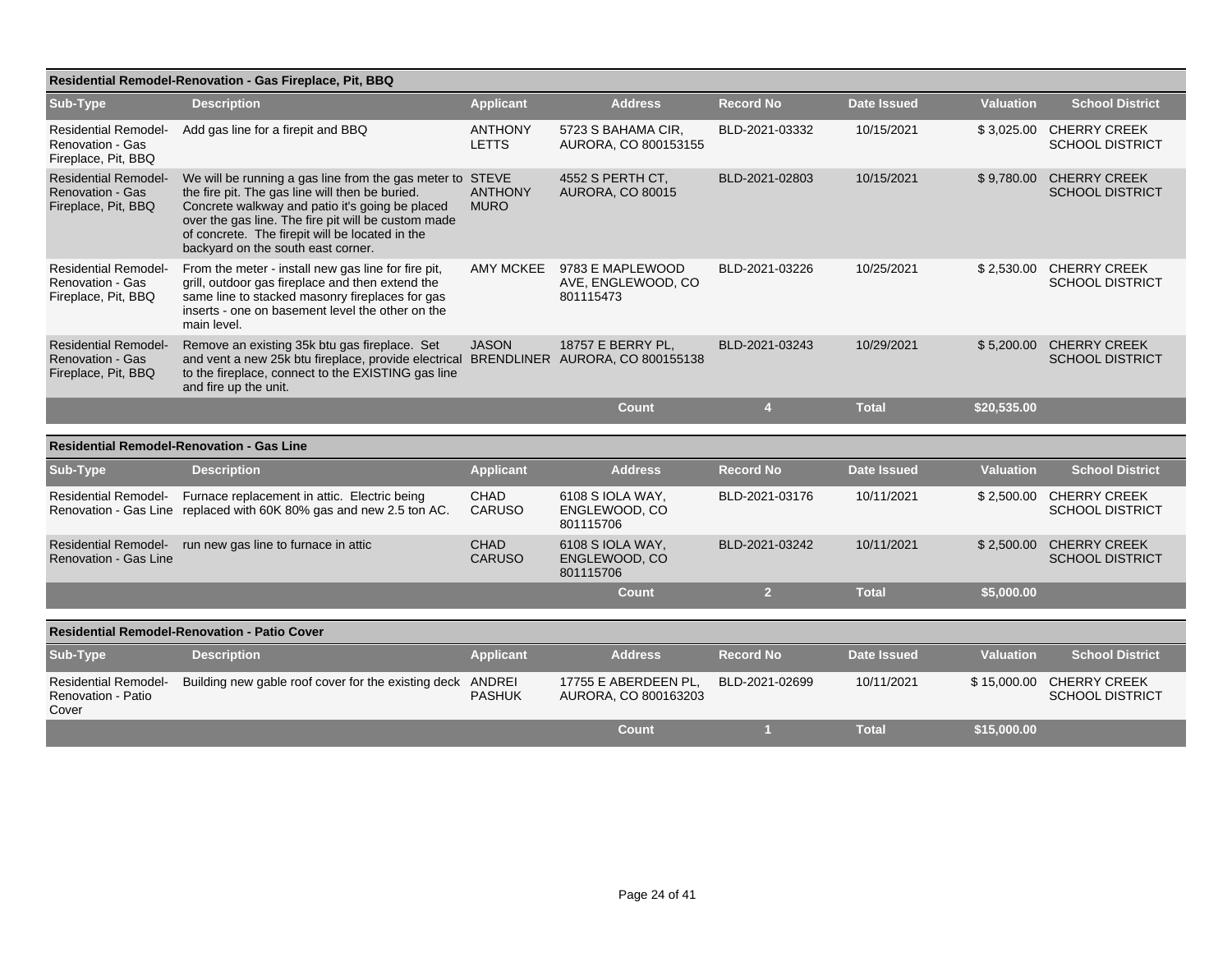| <b>Residential Remodel-Renovation - Patio Enclosure</b>                   |                                                                                                                                                                                                                                                                                                                                                                                                                                                                                                                                                                                                 |                                                 |                                                     |                  |                    |                  |                                                     |  |  |  |
|---------------------------------------------------------------------------|-------------------------------------------------------------------------------------------------------------------------------------------------------------------------------------------------------------------------------------------------------------------------------------------------------------------------------------------------------------------------------------------------------------------------------------------------------------------------------------------------------------------------------------------------------------------------------------------------|-------------------------------------------------|-----------------------------------------------------|------------------|--------------------|------------------|-----------------------------------------------------|--|--|--|
| Sub-Type                                                                  | <b>Description</b>                                                                                                                                                                                                                                                                                                                                                                                                                                                                                                                                                                              | <b>Applicant</b>                                | <b>Address</b>                                      | <b>Record No</b> | <b>Date Issued</b> | <b>Valuation</b> | <b>School District</b>                              |  |  |  |
| <b>Residential Remodel-</b><br>Renovation - Patio<br>Enclosure            | Expand existing elevated deck on North side of<br>residence.<br>Replace existing concrete flatwork and turf with<br>new.<br>Barbeque, fire pit and fireplace gas lines are under<br>separate permit no. BLD-2021-03226,<br>previously submitted. Due October 27th.<br>Existing Deck Area: 375 sq.ft.<br>Added Deck Area: 269 sq.ft.<br>Permit BLD-2021-03226 for the installation of gas<br>lines for a barbeque, fire pit, and fireplace must be                                                                                                                                               | <b>RICHARD L</b><br><b>GONSER</b>               | 9783 E MAPLEWOOD<br>AVE, ENGLEWOOD, CO<br>801115473 | BLD-2021-03365   | 10/25/2021         |                  | \$120,000.00 CHERRY CREEK<br><b>SCHOOL DISTRICT</b> |  |  |  |
|                                                                           | completed with this permit (21-03365).                                                                                                                                                                                                                                                                                                                                                                                                                                                                                                                                                          |                                                 |                                                     |                  |                    |                  |                                                     |  |  |  |
|                                                                           | Total Deck Area: 644 sq.ft. + 75 sq.ft stair                                                                                                                                                                                                                                                                                                                                                                                                                                                                                                                                                    |                                                 | <b>Count</b>                                        | $\mathbf{1}$     | <b>Total</b>       | \$120,000.00     |                                                     |  |  |  |
|                                                                           | Residential Remodel-Renovation - Pool, Spa, Hot Tub                                                                                                                                                                                                                                                                                                                                                                                                                                                                                                                                             |                                                 |                                                     |                  |                    |                  |                                                     |  |  |  |
| Sub-Type                                                                  | <b>Description</b>                                                                                                                                                                                                                                                                                                                                                                                                                                                                                                                                                                              | <b>Applicant</b>                                | <b>Address</b>                                      | <b>Record No</b> | <b>Date Issued</b> | <b>Valuation</b> | <b>School District</b>                              |  |  |  |
| <b>Residential Remodel-</b><br>Renovation - Pool,<br>Spa, Hot Tub         | Swim Spa installation<br>The Pool is installed in conjunction with Permit<br>BLD-2021-00161 Deck/Patio permit                                                                                                                                                                                                                                                                                                                                                                                                                                                                                   | <b>JUDSON</b><br><b>TURNEY</b>                  | 5191 S HANOVER ST,<br>ENGLEWOOD, CO<br>801116244    | BLD-2021-03238   | 10/26/2021         | \$25,000.00      | <b>CHERRY CREEK</b><br><b>SCHOOL DISTRICT</b>       |  |  |  |
|                                                                           |                                                                                                                                                                                                                                                                                                                                                                                                                                                                                                                                                                                                 |                                                 | <b>Count</b>                                        | $\mathbf{1}$     | <b>Total</b>       | \$25,000.00      |                                                     |  |  |  |
|                                                                           | <b>Residential Remodel-Renovation - Residential Remodel</b>                                                                                                                                                                                                                                                                                                                                                                                                                                                                                                                                     |                                                 |                                                     |                  |                    |                  |                                                     |  |  |  |
| Sub-Type                                                                  | <b>Description</b>                                                                                                                                                                                                                                                                                                                                                                                                                                                                                                                                                                              | <b>Applicant</b>                                | <b>Address</b>                                      | <b>Record No</b> | <b>Date Issued</b> | <b>Valuation</b> | <b>School District</b>                              |  |  |  |
| <b>Residential Remodel-</b><br>Renovation -<br><b>Residential Remodel</b> | This permit is being issued for the INTERIOR<br>ALTERATIONS of an existing MASTER<br>BATHROOM. STRUCTURAL: None per<br>application. MECHANICAL: None. ELECTRICAL:<br>New power, lighting, & heated floor per scope of<br>work letter & drawings. PLUMBING: Per scope of<br>work letter & drawings. EXTERIOR WORK: None<br>per application.                                                                                                                                                                                                                                                      | <b>KEVIN</b><br><b>MICHAEL</b><br><b>WIETER</b> | 19741 E DORADO AVE,<br>AURORA, CO 800155169         | BLD-2021-02901   | 10/1/2021          |                  | \$45,000.00 CHERRY CREEK<br><b>SCHOOL DISTRICT</b>  |  |  |  |
| <b>Residential Remodel-</b><br>Renovation -<br><b>Residential Remodel</b> | This permit is for the PARTIAL REMODEL &<br>RECONSTRUCTION of the EXISTING SINGLE<br>FAMILY RESIDENCE to facilitate repairs due to<br>fire damage. STRUCTURAL: YES - Per engineers<br>documents, including partial roof truss<br>replacement, and new roofing. MECHANICAL:<br>Yes - Furnace replaced, see Manual J, S & D, per<br>S.O.W. document & drawings. PLUMBING: Yes -<br>Per S.O.W. document & drawings. ELECTRICAL:<br>Yes - Per S.O.W. document & drawings. (NOTE:<br>Refer to Permit #21-01845 for Demolition Only<br>requirements & permit #21-02591 for Gas Line<br>requirements.) | <b>PETE</b><br><b>JENNINGS</b>                  | 6610 S WACO WAY,<br>AURORA, CO 800161115            | BLD-2021-02110   | 10/4/2021          | \$153,122.51     | <b>CHERRY CREEK</b><br><b>SCHOOL DISTRICT</b>       |  |  |  |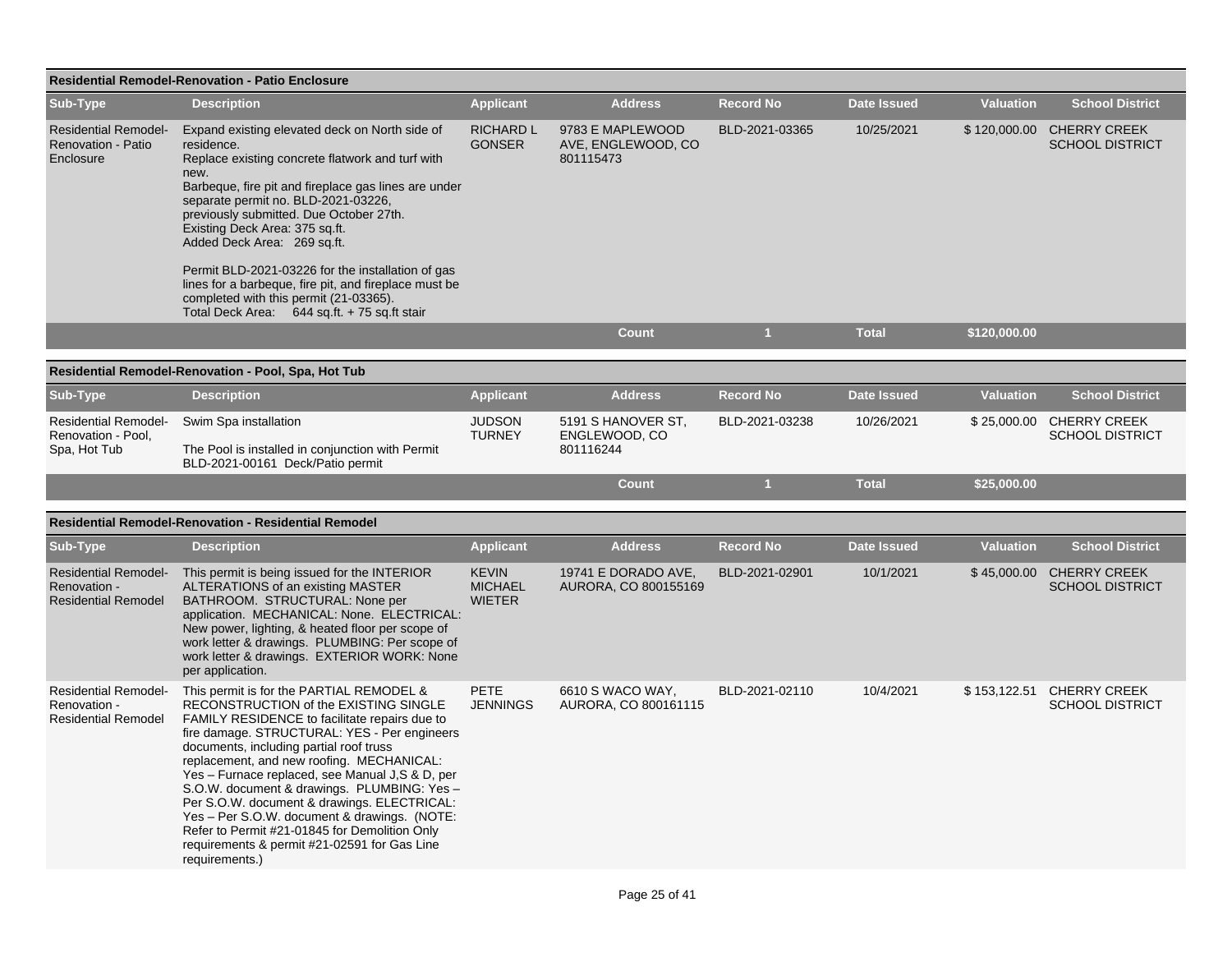| <b>Residential Remodel-</b><br>Renovation -<br><b>Residential Remodel</b> | This permit issued for the INTERIOR<br>ALTERATIONS of EXISTING KITCHEN space.<br>Includes new cabinets, countertops, fixtures,<br>appliances, and required interior finish upgrades.<br>STRUCTURAL: NONE, per application.<br>MECHANICAL: Relocation of existing venting/duct<br>work as required. Kitchen exhaust hood (confirm<br><400cfm). ELECTRICAL: YES - New appliances,<br>& GFCI/AFCI outlets at kitchen as required. New<br>ceiling mounted lighting per applicant.<br>PLUMBING: YES - New replacement gas range,<br>kitchen sink & dishwasher location per application.<br>EXTERIOR WORK: NONE, per application. | <b>MARCUS</b><br><b>PILLER</b>    | 5152 S IRONTON WAY,<br>ENGLEWOOD, CO<br>801113821     | BLD-2021-02711 | 10/5/2021 |             | \$32,000.00 CHERRY CREEK<br><b>SCHOOL DISTRICT</b> |
|---------------------------------------------------------------------------|-----------------------------------------------------------------------------------------------------------------------------------------------------------------------------------------------------------------------------------------------------------------------------------------------------------------------------------------------------------------------------------------------------------------------------------------------------------------------------------------------------------------------------------------------------------------------------------------------------------------------------|-----------------------------------|-------------------------------------------------------|----------------|-----------|-------------|----------------------------------------------------|
| <b>Residential Remodel-</b><br>Renovation -<br><b>Residential Remodel</b> | Permit issued for the INTERIOR ALTERATIONS of MICHELLE<br>an EXISTING BATHROOM. STRUCTURAL: None BROOKS<br>per application. MECHANICAL: None.<br>ELECTRICAL: New switch and light at shower per<br>application. PLUMBING: Replace shower valve.<br><b>EXTERIOR WORK: None per application.</b>                                                                                                                                                                                                                                                                                                                              |                                   | 19142 E CRESTRIDGE<br>CIR, AURORA, CO<br>800155154    | BLD-2021-01867 | 10/6/2021 | \$850.00    | <b>CHERRY CREEK</b><br><b>SCHOOL DISTRICT</b>      |
| <b>Residential Remodel-</b><br>Renovation -<br><b>Residential Remodel</b> | Replace 20" of under slab sewer                                                                                                                                                                                                                                                                                                                                                                                                                                                                                                                                                                                             | <b>MICHELLE</b><br><b>BROOKS</b>  | 21845 E RADCLIFF CIR,<br>AURORA, CO                   | BLD-2021-03185 | 10/7/2021 | \$3,500.00  | <b>CHERRY CREEK</b><br><b>SCHOOL DISTRICT</b>      |
| <b>Residential Remodel-</b><br>Renovation -<br><b>Residential Remodel</b> | Replacing polybutylene piping throughout the unit<br>with PEX piping.                                                                                                                                                                                                                                                                                                                                                                                                                                                                                                                                                       | <b>CHRIS</b><br><b>COLEMAN</b>    | 6475 S DAYTON ST 101,<br>ENGLEWOOD, CO<br>801115555   | BLD-2021-03104 | 10/7/2021 | \$8,245.00  | <b>CHERRY CREEK</b><br><b>SCHOOL DISTRICT</b>      |
| <b>Residential Remodel-</b><br>Renovation -<br><b>Residential Remodel</b> | This permit is for CONSTRUCTION OF A NEW<br>MAIN LEVEL BATHROOM within existing space.<br>STRUCTURAL: None per application.<br>MECHANICAL: Ventilation per code.<br>ELECTRICAL: New power, lighting, and ventilation<br>required per code. PLUMBING: New fixtures as<br>indicated. EXTERIOR WORK: None per<br>application.                                                                                                                                                                                                                                                                                                  | <b>JOHN</b><br><b>SCARDINO</b>    | 2531 S IVANHOE PL.<br>DENVER, CO 802226225            | BLD-2021-02912 | 10/7/2021 | \$10,000.00 | <b>CHERRY CREEK</b><br><b>SCHOOL DISTRICT</b>      |
| <b>Residential Remodel-</b><br>Renovation -<br><b>Residential Remodel</b> | Basement finish with Wet Bar, Bath, Bedroom,<br>Rec and Media areas, Storage closet                                                                                                                                                                                                                                                                                                                                                                                                                                                                                                                                         |                                   | MARK STONE 17364 E WEAVER DR.<br>AURORA, CO 800163189 | BLD-2021-03073 | 10/8/2021 | \$76,407.00 | <b>CHERRY CREEK</b><br><b>SCHOOL DISTRICT</b>      |
| <b>Residential Remodel-</b><br>Renovation -<br><b>Residential Remodel</b> | Bathroom in the unfinished basement was<br>completed in 2019 by my husband before he died<br>of a heart attack. I do not know if he started the<br>application or permit process for the work he had<br>completed. The exterior walls are open so the<br>inspector can view the work done on the<br>bathroom. I also have photos of the bathroom that<br>I took throughout the project.                                                                                                                                                                                                                                     | <b>GRACIELA</b><br><b>SHOLLER</b> | 39963 E ARIZONA AVE,<br>BENNETT, CO 801028434         | BLD-2021-03075 | 10/8/2021 | \$5,000.00  | <b>BENNETT SCHOOL</b><br><b>DISTRICT</b>           |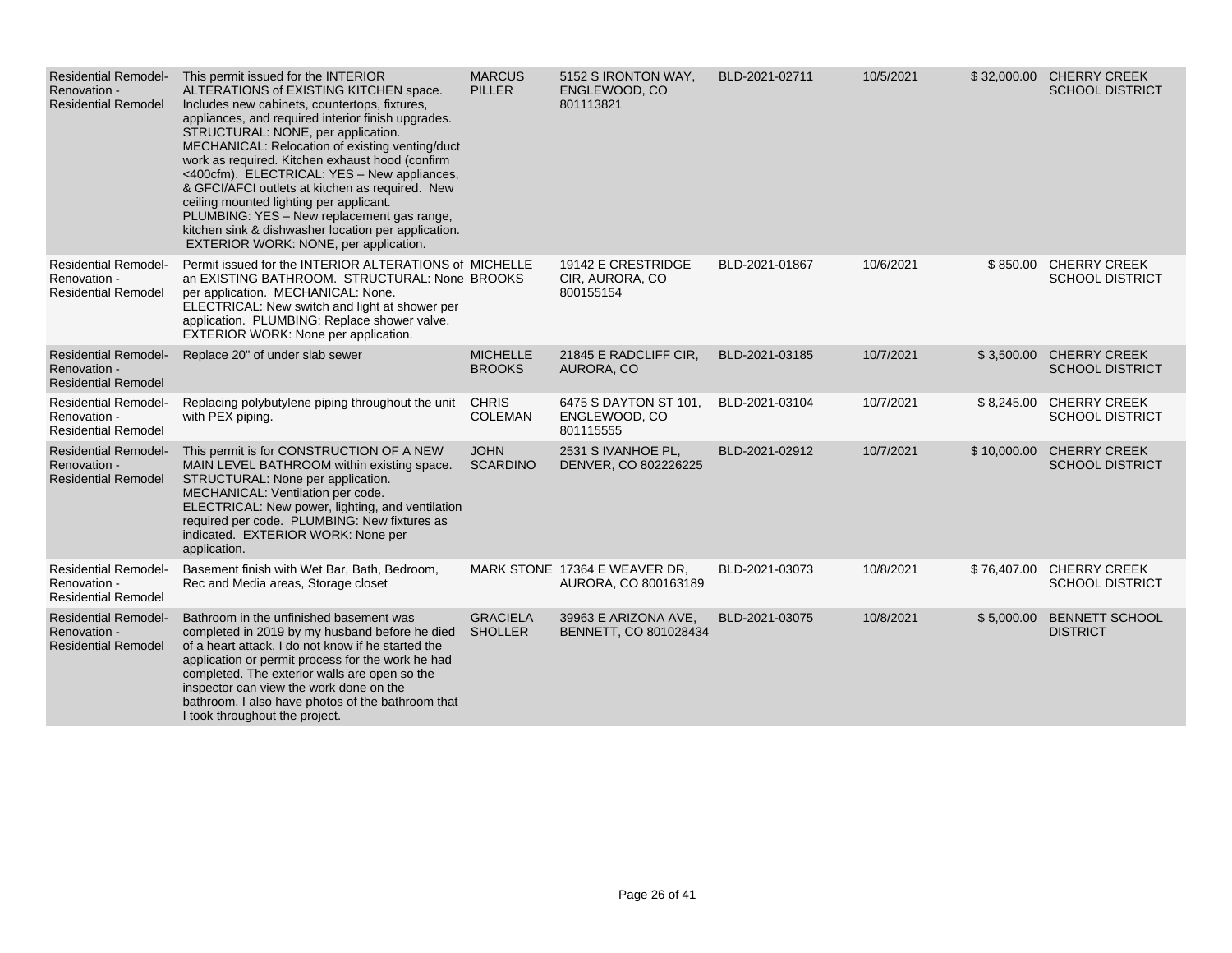| <b>Residential Remodel-</b><br>Renovation -<br><b>Residential Remodel</b> | This permit is being issued for the stabilization to<br>existing single family residential floor system. The<br>scope of work includes; Removing existing 2 deck<br>post and pads and replace with 2 new helical piers<br>with pier caps and reattach post to footing and<br>beam above. Remove existing mono post in<br>unfinished basement and replace with 1 new mono<br>post with 1 helical pier below with a pier cap.<br>ACA Description of Work: "foundation repair<br>existing residential home piers per engineer<br>design plan"<br>PERMIT CONDITIONS:<br>A. Deferred Submittal #1 (FIELD INSPECTION):<br>Engineers Letter - Provide a Colorado licensed<br>stamped engineers letter indicating general<br>compliance of all work and recommendations from<br>the engineer's design documents. Design per<br>Arapahoe County Design criteria, and the 2015<br>IRC.<br>foundation repair existing residential home piers<br>per engineer design plan | <b>DIANNA</b><br>TAYLOR         | 8295 S IRELAND WAY,<br>AURORA, CO 800161919        | BLD-2021-03184 | 10/11/2021 |             | \$1,545.00 CHERRY CREEK<br><b>SCHOOL DISTRICT</b> |
|---------------------------------------------------------------------------|---------------------------------------------------------------------------------------------------------------------------------------------------------------------------------------------------------------------------------------------------------------------------------------------------------------------------------------------------------------------------------------------------------------------------------------------------------------------------------------------------------------------------------------------------------------------------------------------------------------------------------------------------------------------------------------------------------------------------------------------------------------------------------------------------------------------------------------------------------------------------------------------------------------------------------------------------------------|---------------------------------|----------------------------------------------------|----------------|------------|-------------|---------------------------------------------------|
| <b>Residential Remodel-</b><br>Renovation -<br><b>Residential Remodel</b> | finished basement of approx. 1,000 sq ft with<br>family<br>room, office, 3/4 bath, wet bar and bedroom with<br>EXISTING, CODE COMPLIANT egress window<br>and well                                                                                                                                                                                                                                                                                                                                                                                                                                                                                                                                                                                                                                                                                                                                                                                             | <b>JAMES</b><br><b>HATHAWAY</b> | 22843 E LAYTON AVE,<br><b>AURORA, CO 80015</b>     | BLD-2021-03353 | 10/13/2021 | \$63,480.00 | <b>CHERRY CREEK</b><br><b>SCHOOL DISTRICT</b>     |
| <b>Residential Remodel-</b><br>Renovation -<br><b>Residential Remodel</b> | Full residential roof, shingle removal and<br>replacement, 26 squares of materials.                                                                                                                                                                                                                                                                                                                                                                                                                                                                                                                                                                                                                                                                                                                                                                                                                                                                           | LEAH M<br><b>OMILION</b>        | 2330 S VALLEY HWY,<br>DENVER, CO 802225514         | BLD-2021-03444 | 10/15/2021 | \$10,000.00 | <b>CHERRY CREEK</b><br><b>SCHOOL DISTRICT</b>     |
| <b>Residential Remodel-</b><br>Renovation -<br><b>Residential Remodel</b> | Full roof shingle removal and replacement on<br>residence 24 squares total.                                                                                                                                                                                                                                                                                                                                                                                                                                                                                                                                                                                                                                                                                                                                                                                                                                                                                   | <b>CLINT D</b><br><b>CAMP</b>   | 8053 E HARVARD CIR,<br>DENVER, CO 802317620        | BLD-2021-03440 | 10/15/2021 | \$13,000.00 | <b>CHERRY CREEK</b><br><b>SCHOOL DISTRICT</b>     |
| <b>Residential Remodel-</b><br>Renovation -<br><b>Residential Remodel</b> | Kitchen renovation, removing wall separating<br>dining and kitchen, adding door to rear of home<br>into kitchen, adding a window to living fireplace<br>room.<br>Install new kitchen cabinets, install new tile at<br>backsplash and finishes.                                                                                                                                                                                                                                                                                                                                                                                                                                                                                                                                                                                                                                                                                                                | DAN DIAZ                        | 6375 S Emporia CIR,<br>ENGLEWOOD, CO<br>801115527  | BLD-2021-02604 | 10/15/2021 | \$25,000.00 | <b>CHERRY CREEK</b><br><b>SCHOOL DISTRICT</b>     |
| <b>Residential Remodel-</b><br>Renovation -<br><b>Residential Remodel</b> | Master bathroom remodel                                                                                                                                                                                                                                                                                                                                                                                                                                                                                                                                                                                                                                                                                                                                                                                                                                                                                                                                       | <b>PATRICK</b><br><b>BLAKE</b>  | 26324 E OTERO DR,<br>AURORA, CO 800162068          | BLD-2021-03376 | 10/19/2021 | \$13,503.00 | <b>CHERRY CREEK</b><br><b>SCHOOL DISTRICT</b>     |
| <b>Residential Remodel-</b><br>Renovation -<br><b>Residential Remodel</b> | Finishing 1460 of 1715 sqft with bed, bath,<br>media/game room                                                                                                                                                                                                                                                                                                                                                                                                                                                                                                                                                                                                                                                                                                                                                                                                                                                                                                | <b>PATRICK</b><br><b>BOLICK</b> | 4994 CHRISTENSEN DR.<br>LITTLETON, CO<br>801236584 | BLD-2021-03254 | 10/21/2021 | \$74,868.00 | <b>LITTLETON SCHOOL</b><br><b>DISTRICT</b>        |
| <b>Residential Remodel-</b><br>Renovation -<br><b>Residential Remodel</b> | Whole house repipe, Interior only, replace hot and<br>cold waterlines.                                                                                                                                                                                                                                                                                                                                                                                                                                                                                                                                                                                                                                                                                                                                                                                                                                                                                        | <b>WILLIAM</b><br><b>CLARK</b>  | 5261 S LOGAN ST,<br>LITTLETON, CO<br>801211017     | BLD-2021-03170 | 10/21/2021 | \$5,184.00  | <b>LITTLETON SCHOOL</b><br><b>DISTRICT</b>        |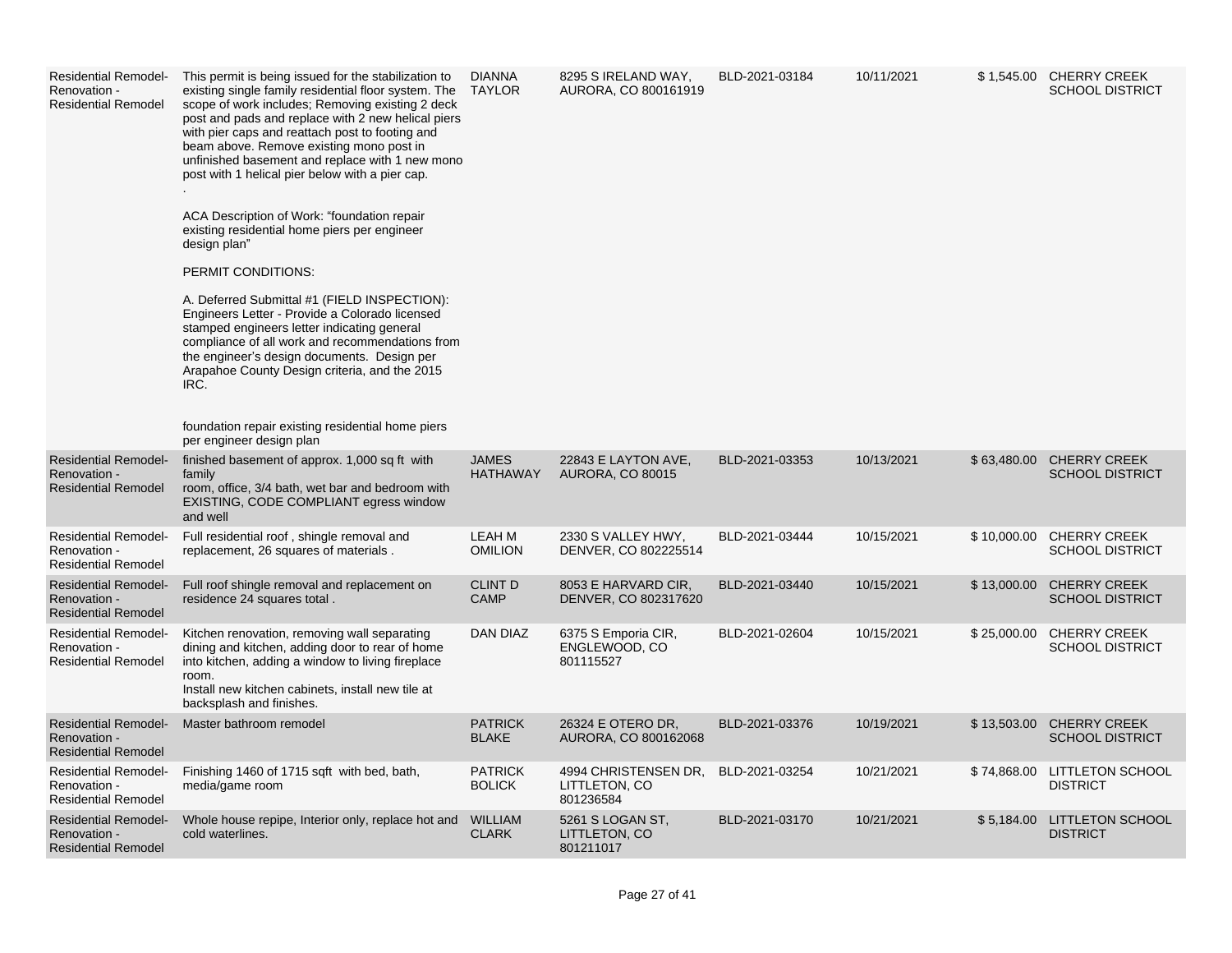| <b>Residential Remodel-</b><br>Renovation -<br><b>Residential Remodel</b> | This permit issued for the INTERIOR<br>ALTERATIONS of an existing MASTER<br>BEDROOM & BATHROOM, ~325SF.<br>STRUCTURAL: NO. MECHANICAL: YES -<br>Exhaust fan and ducting upgraded to current code<br>requirements. ELECTRICAL: YES - New switch<br>and lighting locations, & GFCI/AFCI outlets at<br>bathroom as required. New ceiling mounted<br>lighting per applicant. PLUMBING: YES -<br>Relocation of sinks and shower DWV and supply<br>lines. EXTERIOR WORK: NO.<br>ACA Description of Work: Relocate plumbing and<br>vanity lighting/receptacles for double vanity to<br>opposite walls. Expand size of master shower.<br>Toilet to remain in same location. Same electrical<br>switching and exhaust locations. New ceiling<br>lighting and fixtures as drawn in lighting detail<br>attachment. All walls are non structural in the wall<br>relocations, new paint, new carpet. Upgrade the<br>existing slider door to a new unit. | <b>MATT</b><br><b>DAVIDSON</b> | 5727 S KENTON ST,<br>ENGLEWOOD, CO<br>801113940   | BLD-2021-03153   | 10/25/2021         |                  | \$24,000.00 CHERRY CREEK<br><b>SCHOOL DISTRICT</b> |
|---------------------------------------------------------------------------|--------------------------------------------------------------------------------------------------------------------------------------------------------------------------------------------------------------------------------------------------------------------------------------------------------------------------------------------------------------------------------------------------------------------------------------------------------------------------------------------------------------------------------------------------------------------------------------------------------------------------------------------------------------------------------------------------------------------------------------------------------------------------------------------------------------------------------------------------------------------------------------------------------------------------------------------|--------------------------------|---------------------------------------------------|------------------|--------------------|------------------|----------------------------------------------------|
| <b>Residential Remodel-</b><br>Renovation -<br><b>Residential Remodel</b> | This permit issued for the INTERIOR<br>ALTERATIONS of an existing MASTER<br>BATHROOM. STRUCTURAL: None per<br>application. MECHANICAL: None. ELECTRICAL:<br>New power, and lighting per drawings, and<br>response to comments. PLUMBING: Relocate<br>existing for new shower. EXTERIOR WORK:<br>None per application.                                                                                                                                                                                                                                                                                                                                                                                                                                                                                                                                                                                                                      | <b>JERICHO</b><br><b>AULET</b> | 5502 S SICILY ST.<br>AURORA, CO 800156514         | BLD-2021-01940   | 10/29/2021         |                  | \$18,000.00 CHERRY CREEK<br><b>SCHOOL DISTRICT</b> |
|                                                                           |                                                                                                                                                                                                                                                                                                                                                                                                                                                                                                                                                                                                                                                                                                                                                                                                                                                                                                                                            |                                | <b>Count</b>                                      | 19               | <b>Total</b>       | \$582,704.51     |                                                    |
| <b>Residential Remodel-Renovation - Siding</b>                            |                                                                                                                                                                                                                                                                                                                                                                                                                                                                                                                                                                                                                                                                                                                                                                                                                                                                                                                                            |                                |                                                   |                  |                    |                  |                                                    |
| Sub-Type                                                                  | <b>Description</b>                                                                                                                                                                                                                                                                                                                                                                                                                                                                                                                                                                                                                                                                                                                                                                                                                                                                                                                         | <b>Applicant</b>               | <b>Address</b>                                    | <b>Record No</b> | <b>Date Issued</b> | <b>Valuation</b> | <b>School District</b>                             |
| <b>Residential Remodel-</b><br>Renovation - Siding                        | Removing and replacing 14 sqs with Diamond<br>Kote siding                                                                                                                                                                                                                                                                                                                                                                                                                                                                                                                                                                                                                                                                                                                                                                                                                                                                                  | <b>QUINN</b><br><b>RISDON</b>  | 2352 S LEYDEN ST.<br>DENVER, CO 802226236         | BLD-2021-03194   | 10/5/2021          |                  | \$24,000.00 CHERRY CREEK<br><b>SCHOOL DISTRICT</b> |
| <b>Residential Remodel-</b><br>Renovation - Siding                        | Install Craneboard T6" siding in the color crayon,<br>corners & J-channel included with a weather<br>barrier underneath.                                                                                                                                                                                                                                                                                                                                                                                                                                                                                                                                                                                                                                                                                                                                                                                                                   | <b>MICHAEL</b><br><b>HALL</b>  | 5953 S FLORENCE CT.<br>ENGLEWOOD, CO<br>801115419 | BLD-2021-03111   | 10/6/2021          |                  | \$15,750.00 CHERRY CREEK<br><b>SCHOOL DISTRICT</b> |
|                                                                           |                                                                                                                                                                                                                                                                                                                                                                                                                                                                                                                                                                                                                                                                                                                                                                                                                                                                                                                                            |                                | <b>Count</b>                                      | $\overline{2}$   | <b>Total</b>       | \$39,750.00      |                                                    |
| <b>Residential Remodel-Renovation - Solar</b>                             |                                                                                                                                                                                                                                                                                                                                                                                                                                                                                                                                                                                                                                                                                                                                                                                                                                                                                                                                            |                                |                                                   |                  |                    |                  |                                                    |
| Sub-Type                                                                  | <b>Description</b>                                                                                                                                                                                                                                                                                                                                                                                                                                                                                                                                                                                                                                                                                                                                                                                                                                                                                                                         | <b>Applicant</b>               | <b>Address</b>                                    | <b>Record No</b> | <b>Date Issued</b> | <b>Valuation</b> | <b>School District</b>                             |
| <b>Residential Remodel-</b><br>Renovation - Solar                         | 6.21 kW PV Solar Panel Installation on Roof - 17<br>Panels                                                                                                                                                                                                                                                                                                                                                                                                                                                                                                                                                                                                                                                                                                                                                                                                                                                                                 | <b>BRS</b>                     | 4314 S NEPAL CT.<br>PERMITTING AURORA, CO 80015   | BLD-2021-02373   | 10/1/2021          |                  | \$5,602.66 CHERRY CREEK<br><b>SCHOOL DISTRICT</b>  |
|                                                                           | Interconnection of a 2 pole 30A breaker into a<br>200A bus panel with a 2 pole 200A main breaker.                                                                                                                                                                                                                                                                                                                                                                                                                                                                                                                                                                                                                                                                                                                                                                                                                                          |                                |                                                   |                  |                    |                  |                                                    |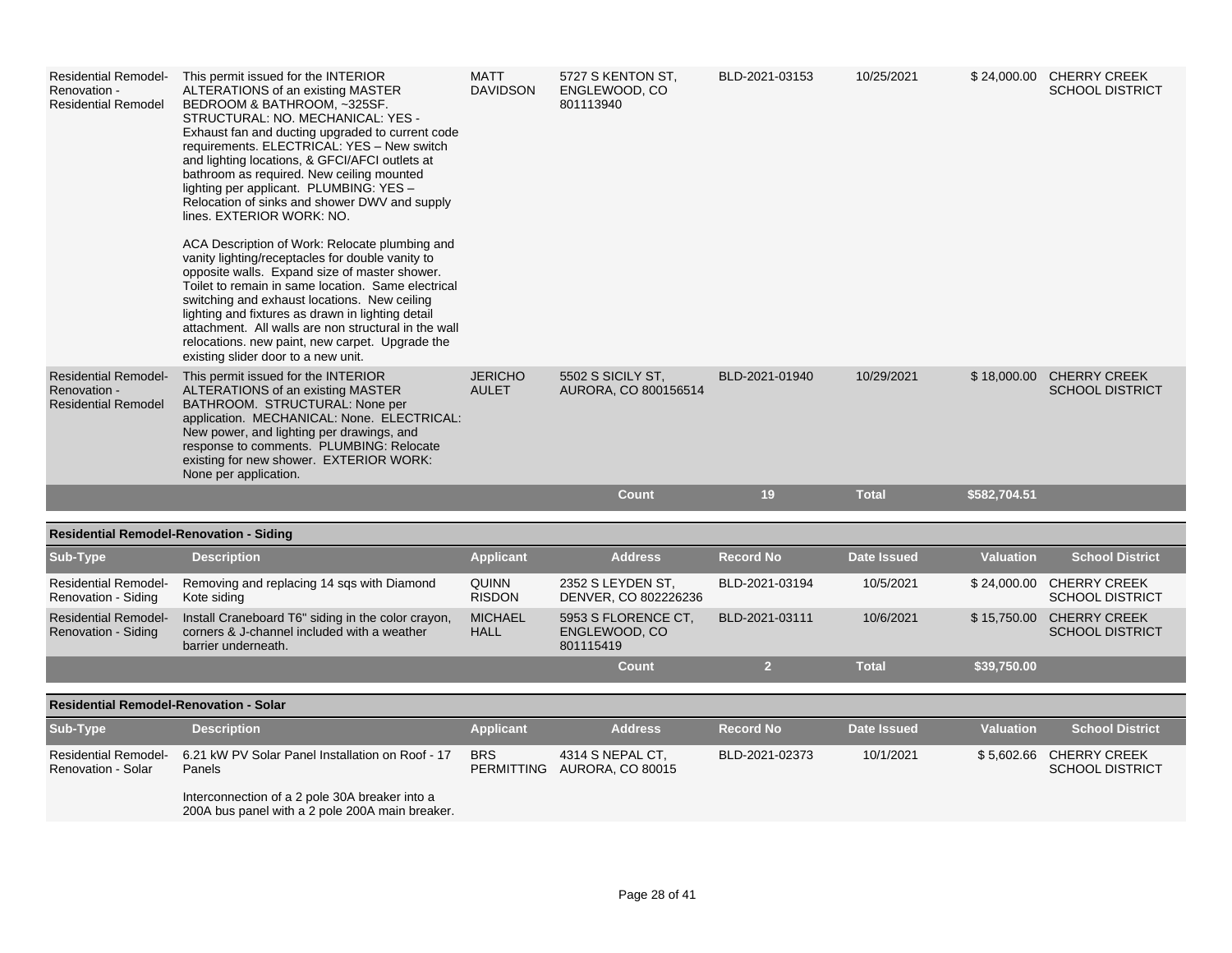| <b>Residential Remodel-</b><br><b>Renovation - Solar</b> | Installation of solar panels on existing residential<br>roof. kW 3.70 with 10 Modules<br>Interconnection Method 2 pole 20 amp on 200<br>amp bus with 200 amp main breaker                     | <b>PERMIT</b><br>T. | 27534 E 6TH DR,<br>DEPARTMEN WATKINS, CO 80137         | BLD-2021-02932 | 10/5/2021 |             | \$5,365.00 AURORA SCHOOL<br><b>DISTRICT</b>   |
|----------------------------------------------------------|-----------------------------------------------------------------------------------------------------------------------------------------------------------------------------------------------|---------------------|--------------------------------------------------------|----------------|-----------|-------------|-----------------------------------------------|
| <b>Residential Remodel-</b><br>Renovation - Solar        | Installation of solar panels on existing residential<br>roof. kW 4.81 with 13 modules.<br>Interconnection method 2 pole 20 amp breaker<br>on200 amp bus with 200 amp main breaker.            | <b>PERMIT</b><br>T. | 21909 E STANFORD CIR,<br>DEPARTMEN AURORA, CO 80015    | BLD-2021-02931 | 10/5/2021 | \$6,974.00  | <b>CHERRY CREEK</b><br><b>SCHOOL DISTRICT</b> |
| <b>Residential Remodel-</b><br><b>Renovation - Solar</b> | Solar panel installation on existing residential roof.<br>6.66 kW with 18 modules<br>Interconnection method 2 pole 30 amp breaker on<br>200 amp bus with 200 amp main breaker                 | <b>PERMIT</b><br>T. | 21336 E STANFORD DR.<br>DEPARTMEN AURORA, CO 80015     | BLD-2021-02454 | 10/5/2021 | \$9,657.00  | <b>CHERRY CREEK</b><br><b>SCHOOL DISTRICT</b> |
| <b>Residential Remodel-</b><br><b>Renovation - Solar</b> | Installation of solar panels on existing residential<br>roof. kW 2.96 with 8 modules<br>Interconnection method 2 pole 15 amp breaker on<br>200 amp bus with 200 amp main breaker              | <b>PERMIT</b><br>T. | 21375 E STANFORD DR.<br>DEPARTMEN AURORA, CO 80015     | BLD-2021-02956 | 10/6/2021 | \$4,292.00  | <b>CHERRY CREEK</b><br><b>SCHOOL DISTRICT</b> |
| <b>Residential Remodel-</b><br><b>Renovation - Solar</b> | Installation of solar panels on existing residential<br>roof. kW 4.81 with 13 modules<br>Interconnection method 2 pole 20 amp breaker on<br>150 amp bus with 150 amp main breaker             | <b>PERMIT</b><br>T. | 3609 S KILLARNEY ST.<br>DEPARTMEN AURORA, CO 800136612 | BLD-2021-02960 | 10/6/2021 | \$6,974.00  | <b>CHERRY CREEK</b><br><b>SCHOOL DISTRICT</b> |
| <b>Residential Remodel-</b><br><b>Renovation - Solar</b> | Installation of solar panels on existing residential<br>roof. kW 4.07 with 11 modules.<br>Interconnection method is 2 pole 20 amp breaker<br>on 225 amp bus with 200 amp main breaker         | <b>PERMIT</b><br>T. | 27862 E 9TH DR,<br>DEPARTMEN AURORA, CO 80018          | BLD-2021-02933 | 10/6/2021 |             | \$5,901.00 AURORA SCHOOL<br><b>DISTRICT</b>   |
| <b>Residential Remodel-</b><br>Renovation - Solar        | Installation of solar panels on existing residential<br>roof. kW 4.44 with 12 modules<br>Interconnection method 2 pole 20 amp breaker on<br>200 amp bus with 200 amp main breaker.            | <b>PERMIT</b><br>T. | 4846 S RIVIERA WAY,<br>DEPARTMEN AURORA, CO 800154708  | BLD-2021-02963 | 10/6/2021 | \$6,438.00  | <b>CHERRY CREEK</b><br><b>SCHOOL DISTRICT</b> |
| <b>Residential Remodel-</b><br>Renovation - Solar        | Installation of a 5.20kW dc flush roof-mounted PV<br>solar energy system.<br>13 Modules.<br>Interconnection of a 2 pole 40A breaker into a<br>200A bus panel with a 2 pole 200A main breaker. | <b>MICHAEL</b>      | 4205 S NEPAL CIR,<br>PENSABENE AURORA, CO 80013        | BLD-2021-02784 | 10/6/2021 | \$27,455.00 | <b>CHERRY CREEK</b><br><b>SCHOOL DISTRICT</b> |
| <b>Residential Remodel-</b><br><b>Renovation - Solar</b> | Installation of solar panels on existing residential<br>roof 5.18 kW with 14 modules.<br>Interconnection Method is 2 pole 25 amp breaker<br>with 200 amp bus and 200 amp main breaker.        | <b>PERMIT</b><br>T. | 27524 E 6TH DR.<br>DEPARTMEN AURORA, CO 80018          | BLD-2021-02132 | 10/6/2021 |             | \$7,511.00 AURORA SCHOOL<br><b>DISTRICT</b>   |
| Residential Remodel<br><b>Renovation - Solar</b>         | Installation of solar panels on existing residential<br>roof. 4.81 KW<br>13 Modules<br>Interconnection of a 2 pole 20A breaker into a<br>200A bus panel with a 2 pole 200A main breaker.      | <b>PERMIT</b><br>T. | 629 N WATERLOO CT,<br>DEPARTMEN AURORA, CO 80018       | BLD-2021-02985 | 10/6/2021 |             | \$6,974.00 AURORA SCHOOL<br><b>DISTRICT</b>   |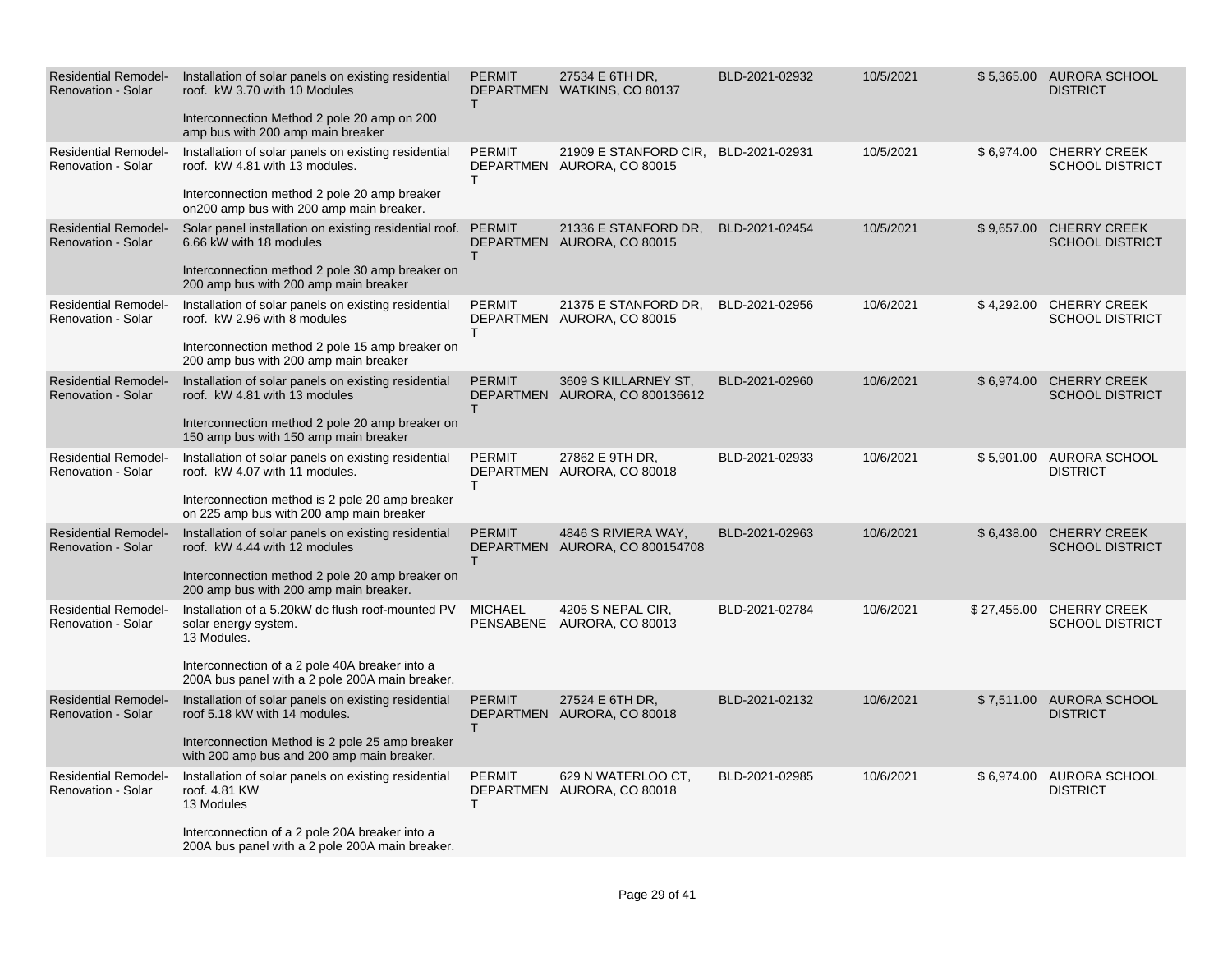| <b>Residential Remodel-</b><br><b>Renovation - Solar</b> | Solar panel installation on existing residential roof. PERMIT<br>2.59 kw with 7 modules<br>Interconnection method 15 amp 2 pole breaker on<br>200 amp bus with 200 amp main breaker                                                                                                  | T.                                 | 21802 E QUINCY CIR.<br>DEPARTMEN AURORA, CO            | BLD-2021-02684 | 10/6/2021  |             | \$3,756.00 CHERRY CREEK<br><b>SCHOOL DISTRICT</b> |
|----------------------------------------------------------|--------------------------------------------------------------------------------------------------------------------------------------------------------------------------------------------------------------------------------------------------------------------------------------|------------------------------------|--------------------------------------------------------|----------------|------------|-------------|---------------------------------------------------|
| <b>Residential Remodel-</b><br><b>Renovation - Solar</b> | Installation of solar panels on existing residential<br>roof. 4.07 KW with 11 Modules<br>Interconnection method 2 pole 20 amp breaker on<br>200 amp bus with 150 amp main breaker                                                                                                    | <b>PERMIT</b><br>T.                | 22041 E PRENTICE PL,<br>DEPARTMEN AURORA, CO 800157516 | BLD-2021-02825 | 10/7/2021  | \$5,901.00  | <b>CHERRY CREEK</b><br><b>SCHOOL DISTRICT</b>     |
| <b>Residential Remodel-</b><br><b>Renovation - Solar</b> | Solar panel installation on existing residential roof. PERMIT<br>5.18 kW with 14 Modules<br>Interconnection method 2 pole 25 amp breaker on<br>200 amp bus with 200 amp main breaker.                                                                                                | T.                                 | 19280 E BERRY PL.<br>DEPARTMEN AURORA, CO 800155149    | BLD-2021-02522 | 10/7/2021  | \$7,511.00  | <b>CHERRY CREEK</b><br><b>SCHOOL DISTRICT</b>     |
| <b>Residential Remodel-</b><br><b>Renovation - Solar</b> | Roof mount solar system size 4.20kW with 12<br>modules<br>Interconnection method 2 pole 20 amp breaker on<br>200 amp bus with 200 amp main breaker.                                                                                                                                  | <b>BRIJESH</b><br><b>VASHISHTH</b> | 10169 E LAKE PL,<br>ENGLEWOOD, CO<br>801115457         | BLD-2021-02674 | 10/7/2021  | \$15,410.00 | <b>CHERRY CREEK</b><br><b>SCHOOL DISTRICT</b>     |
| <b>Residential Remodel-</b><br><b>Renovation - Solar</b> | Installation of solar panels on existing residential<br>roof, 3.7 KW with 10 modules<br>Interconnection method 2 pole 20 amp breaker on<br>200 amp bus with 200 amp main breaker                                                                                                     | <b>PERMIT</b><br>T.                | 21773 E RADCLIFF CIR,<br>DEPARTMEN AURORA, CO          | BLD-2021-02822 | 10/7/2021  | \$5,365.00  | <b>CHERRY CREEK</b><br><b>SCHOOL DISTRICT</b>     |
| <b>Residential Remodel-</b><br><b>Renovation - Solar</b> | Solar panel installation on existing residential roof. PERMIT<br>4.81 kW.<br>13 modules.<br>SUPPLY SIDE CONNECTION IN A SERVICE<br><b>RATED JUNCTION BOX.</b>                                                                                                                        | T.                                 | 5860 S ESPANA ST.<br>DEPARTMEN AURORA, CO 800155107    | BLD-2021-02037 | 10/8/2021  |             | \$6,975.00 CHERRY CREEK<br><b>SCHOOL DISTRICT</b> |
| <b>Residential Remodel-</b><br><b>Renovation - Solar</b> | SOLAR ROOF ELECTRICAL PORTION 10.115<br>KW with 173 Modules<br>Install 10.115kW Tesla Solar Roof System with<br>27kWh Tesla Powerwall Energy Storage System.<br>Separate roofing permit will be applied for along<br>with Miscellaneous electrical permit for the energy<br>storage. | <b>TIM BROWN</b>                   | 6001 S SALIDA CT.<br>AURORA, CO 800163206              | BLD-2021-02978 | 10/8/2021  | \$43,625.00 | <b>CHERRY CREEK</b><br><b>SCHOOL DISTRICT</b>     |
| <b>Residential Remodel-</b><br>Renovation - Solar        | Solar panel installation on existing residential roof. PERMIT<br>5.18 kW with 14 modules.<br>Interconnection method 2 pole 25 amp breaker on<br>200 amp bus with 200 amp main breaker.                                                                                               | T                                  | 27357 E 7TH DR,<br>DEPARTMEN AURORA, CO 80018          | BLD-2021-01810 | 10/11/2021 |             | \$7,511.00 AURORA SCHOOL<br><b>DISTRICT</b>       |
| <b>Residential Remodel-</b><br><b>Renovation - Solar</b> | Install 4.08kW roof mounted solar PV system with TIM BROWN<br>12 modules<br>Interconnection method 2 pole 20 amp breaker on<br>200 amp bus with 200 amp main breaker.                                                                                                                |                                    | 9587 E CALEY CIR,<br>ENGLEWOOD, CO<br>801115306        | BLD-2021-02595 | 10/11/2021 | \$5,549.00  | <b>CHERRY CREEK</b><br><b>SCHOOL DISTRICT</b>     |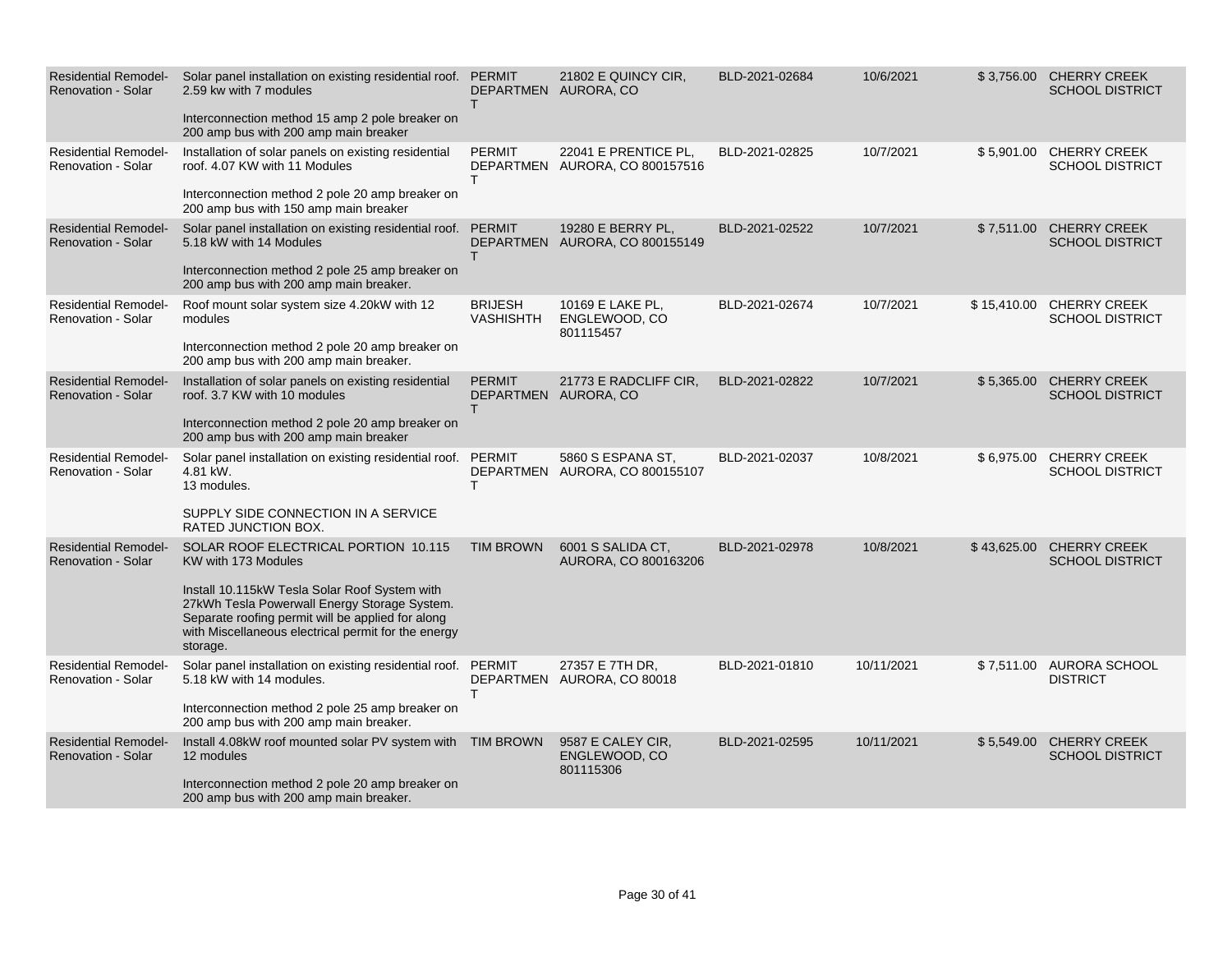| <b>Residential Remodel-</b><br><b>Renovation - Solar</b> | Installation of solar panels on existing residential<br>roof. kW 5.55 with 15 modules<br>Interconnection method 2 pole 25 amp breaker<br>with 200 amp bus with 200 amp main breaker.     | <b>PERMIT</b><br>T. | 22105 E STANFORD DR,<br>DEPARTMEN AURORA, CO 80015           | BLD-2021-03059 | 10/12/2021 |             | \$8,047.00 CHERRY CREEK<br><b>SCHOOL DISTRICT</b> |
|----------------------------------------------------------|------------------------------------------------------------------------------------------------------------------------------------------------------------------------------------------|---------------------|--------------------------------------------------------------|----------------|------------|-------------|---------------------------------------------------|
| <b>Residential Remodel-</b><br>Renovation - Solar        | Installation of solar panels on existing residential<br>roof. kW 5.55 with 15 modules.<br>Interconnection method 2 pole 25 amp breaker on<br>150 amp bus with 150 amp main breaker.      | <b>PERMIT</b><br>T. | 22064 E BERRY PL.<br>DEPARTMEN AURORA, CO 800156455          | BLD-2021-02930 | 10/13/2021 |             | \$8,047.00 CHERRY CREEK<br><b>SCHOOL DISTRICT</b> |
| <b>Residential Remodel-</b><br><b>Renovation - Solar</b> | Installation of solar panels on existing residential<br>roof<br>4.76 kW with 14 Modules.<br>Interconnection method 2 pole 20 amp breaker on<br>200 amp bus with 150 amp main breaker     | <b>PERMIT</b><br>T. | 5614 S YAKIMA ST,<br>DEPARTMEN AURORA, CO 800156539          | BLD-2021-01394 | 10/13/2021 |             | \$6,902.00 CHERRY CREEK<br><b>SCHOOL DISTRICT</b> |
| <b>Residential Remodel-</b><br><b>Renovation - Solar</b> | 5.48 kW PV Solar Panel Installation on Roof with<br>15 modules<br>Interconnection method 2 pole 25 amp breaker on<br>200 amp bus with 200 amp main breaker                               | <b>BRS</b>          | 21290 E PRINCETON PL,<br>PERMITTING AURORA, CO 80013         | BLD-2021-02569 | 10/13/2021 |             | \$4,939.55 CHERRY CREEK<br><b>SCHOOL DISTRICT</b> |
| <b>Residential Remodel-</b><br><b>Renovation - Solar</b> | 6.94 kW PV Solar Panel Installation on Roof with<br>19 modules.<br>Interconnection method 35 amp breaker on 200<br>amp bus with 200 amp main breaker                                     | <b>BRS</b>          | 4805 S RIVIERA WAY,<br>PERMITTING AURORA, CO 800154708       | BLD-2021-02845 | 10/14/2021 |             | \$6,256.76 CHERRY CREEK<br><b>SCHOOL DISTRICT</b> |
| <b>Residential Remodel-</b><br><b>Renovation - Solar</b> | Installation of solar panels on existing residential<br>roof. kW 2.96<br>8 modules.<br>Interconnection of a 2 pole 15A breaker into a<br>150A bus panel with a 2 pole 150A main breaker. | <b>PERMIT</b><br>T  | 16443 E PHILLIPS DR.<br>DEPARTMEN ENGLEWOOD, CO<br>801124659 | BLD-2021-02971 | 10/15/2021 |             | \$4,292.00 CHERRY CREEK<br><b>SCHOOL DISTRICT</b> |
| <b>Residential Remodel-</b><br>Renovation - Solar        | Installation of solar panels on existing residential<br>roof. kW 4.44                                                                                                                    | <b>PERMIT</b><br>T  | 27544 E 6TH DR,<br>DEPARTMEN AURORA, CO 80018                | BLD-2021-02983 | 10/15/2021 |             | \$6,438.00 AURORA SCHOOL<br><b>DISTRICT</b>       |
| <b>Residential Remodel-</b><br><b>Renovation - Solar</b> | Roof Mount, Flush Mount, Grid-Tied 9.86kW Solar ANDREW<br>PV with 29 modules.<br>Interconnection method with 2 pole 40 amp<br>breaker with 200 amp bus with 200 amp main<br>breaker      | <b>NYMAN</b>        | 6521 S LISBON CT,<br>AURORA, CO 800163140                    | BLD-2021-03124 | 10/15/2021 | \$18,734.00 | <b>CHERRY CREEK</b><br><b>SCHOOL DISTRICT</b>     |
| <b>Residential Remodel-</b><br><b>Renovation - Solar</b> | Installation of solar panels on existing residential<br>roof. kW 7.40 with 20 modules.<br>Interconnection method 2 pole 35 amp breaker on<br>200 amp bus with 200 amp main breaker.      | <b>PERMIT</b><br>T. | 809 N VANDRIVER WAY,<br>DEPARTMEN AURORA, CO 80018           | BLD-2021-03109 | 10/15/2021 |             | \$10,730.00 AURORA SCHOOL<br><b>DISTRICT</b>      |
| <b>Residential Remodel-</b><br><b>Renovation - Solar</b> | Installation of solar panels on existing residential<br>roof. kW 6.29 with 17 Modules<br>Interconnection method 2 pole 30 amp breaker on<br>150 amp bus with 150 amp main breaker.       | <b>PERMIT</b><br>т  | 9036 E LOUISIANA PL,<br>DEPARTMEN DENVER, CO 802472261       | BLD-2021-03133 | 10/18/2021 |             | \$9,120.00 CHERRY CREEK<br><b>SCHOOL DISTRICT</b> |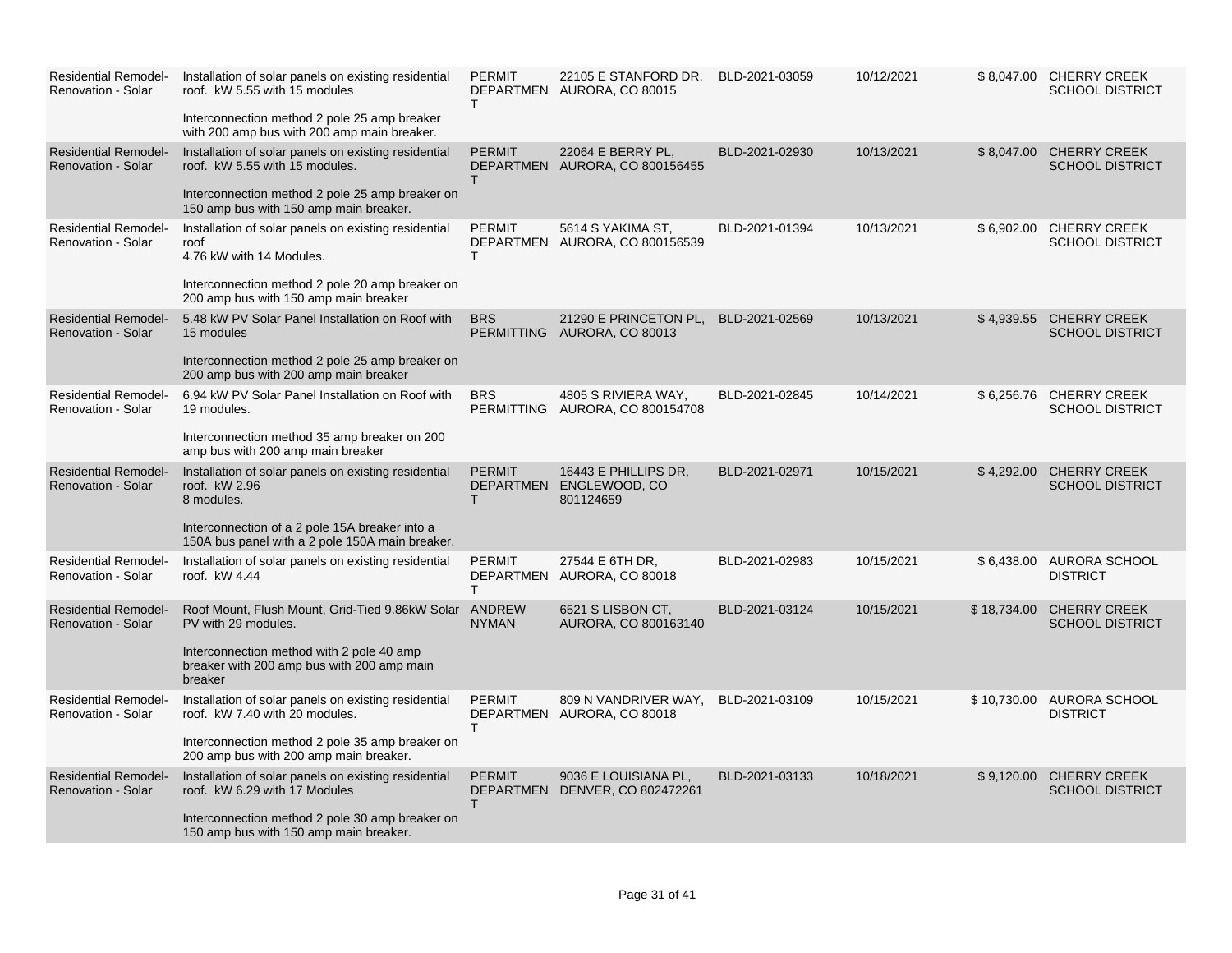| <b>Residential Remodel-</b><br><b>Renovation - Solar</b> | Roof Mount, Flush Mount, Grid-Tied 3.74kW Solar ANDREW<br><b>PV</b><br>11 modules.<br>Interconnection of a 2 pole 20A breaker into a<br>200A bus panel with a 2 pole 200A main breaker.                                       | <b>NYMAN</b>       | 27810 E 7TH PL.<br><b>AURORA, CO 80018</b>         | BLD-2021-03168 | 10/19/2021 |             | \$7.106.00 AURORA SCHOOL<br><b>DISTRICT</b>        |
|----------------------------------------------------------|-------------------------------------------------------------------------------------------------------------------------------------------------------------------------------------------------------------------------------|--------------------|----------------------------------------------------|----------------|------------|-------------|----------------------------------------------------|
| <b>Residential Remodel-</b><br><b>Renovation - Solar</b> | Roof Mount, Flush Mount, Grid-Tied 8.50kW Solar ANDREW<br><b>PV</b><br>25 modules.<br>Interconnection of a 2 pole 40A breaker into a<br>200A bus panel with a 2 pole 200A main breaker.                                       | <b>NYMAN</b>       | 1474 S UINTA CT,<br>DENVER, CO 802312742           | BLD-2021-03167 | 10/19/2021 |             | \$16,150.00 CHERRY CREEK<br><b>SCHOOL DISTRICT</b> |
| <b>Residential Remodel-</b><br><b>Renovation - Solar</b> | Installation of a 9.62 KW DC roof mounted solar<br>system with 26 Modules<br>Interconnection method MAIN BREAKER TO BE<br>CHANGED FROM 150 to 125 AMP<br>2pole 40 amp breaker on 150 amp bas with new<br>125 amp main breaker | <b>ERICA FORD</b>  | 4031 S ODESSA ST,<br>AURORA, CO 800137481          | BLD-2021-01841 | 10/19/2021 | \$19,240.00 | <b>CHERRY CREEK</b><br><b>SCHOOL DISTRICT</b>      |
| <b>Residential Remodel-</b><br><b>Renovation - Solar</b> | Installation of a 6.64kW dc flush roof-mounted PV<br>solar energy system.<br>16 modules.<br>Interconnection of 2 pole 40A breaker into a 200A<br>bus panel with a 2 pole 150A main breaker.                                   | <b>MICHAEL</b>     | 3722 S KIRK WAY,<br>PENSABENE AURORA, CO 800136601 | BLD-2021-03260 | 10/20/2021 |             | \$27,000.00 CHERRY CREEK<br><b>SCHOOL DISTRICT</b> |
| <b>Residential Remodel-</b><br>Renovation - Solar        | Installation of solar panels on existing residential<br>roof. kW 4.81<br>13 modules.<br>Interconnection of a 2 pole 20A breaker into a<br>200A bus panel with a 2 pole 200A main breaker.                                     | <b>PERMIT</b><br>т | 9605 E IDAHO PL,<br>DEPARTMEN DENVER, CO 80231     | BLD-2021-03289 | 10/21/2021 |             | \$6,974.00 CHERRY CREEK<br><b>SCHOOL DISTRICT</b>  |
| <b>Residential Remodel-</b><br>Renovation - Solar        | Installation of solar panels on existing residential<br>roof. kW 5.18<br>14 modules.<br>Interconnection of a 2 pole 25A breaker into a<br>200A bus panel with a 2 pole 200A main breaker.                                     | <b>PERMIT</b>      | 22033 E STANFORD DR,<br>DEPARTMEN AURORA, CO 80015 | BLD-2021-03273 | 10/21/2021 | \$7.511.00  | <b>CHERRY CREEK</b><br><b>SCHOOL DISTRICT</b>      |
| <b>Residential Remodel-</b><br>Renovation - Solar        | Solar panel installation on existing residential roof. PERMIT<br>4.07 kW Dc with 11 Modules.<br>Interconnection method 2 pole 20 amp breaker on<br>200 amp bus with 200 amp main breaker                                      | т                  | 22643 E RADCLIFF DR,<br>DEPARTMEN AURORA, CO 80015 | BLD-2021-02455 | 10/21/2021 | \$5,902.00  | <b>CHERRY CREEK</b><br><b>SCHOOL DISTRICT</b>      |
| <b>Residential Remodel-</b><br>Renovation - Solar        | Solar panel installation on existing residential roof. PERMIT<br>5.55 kW with 15 Modules<br>Interconnection Method 2 pole 25 amp breaker on<br>200 amp bus with 200 amp main breaker                                          |                    | 21803 E QUINCY PL,<br>DEPARTMEN AURORA, CO         | BLD-2021-02456 | 10/21/2021 |             | \$8,048.00 CHERRY CREEK<br><b>SCHOOL DISTRICT</b>  |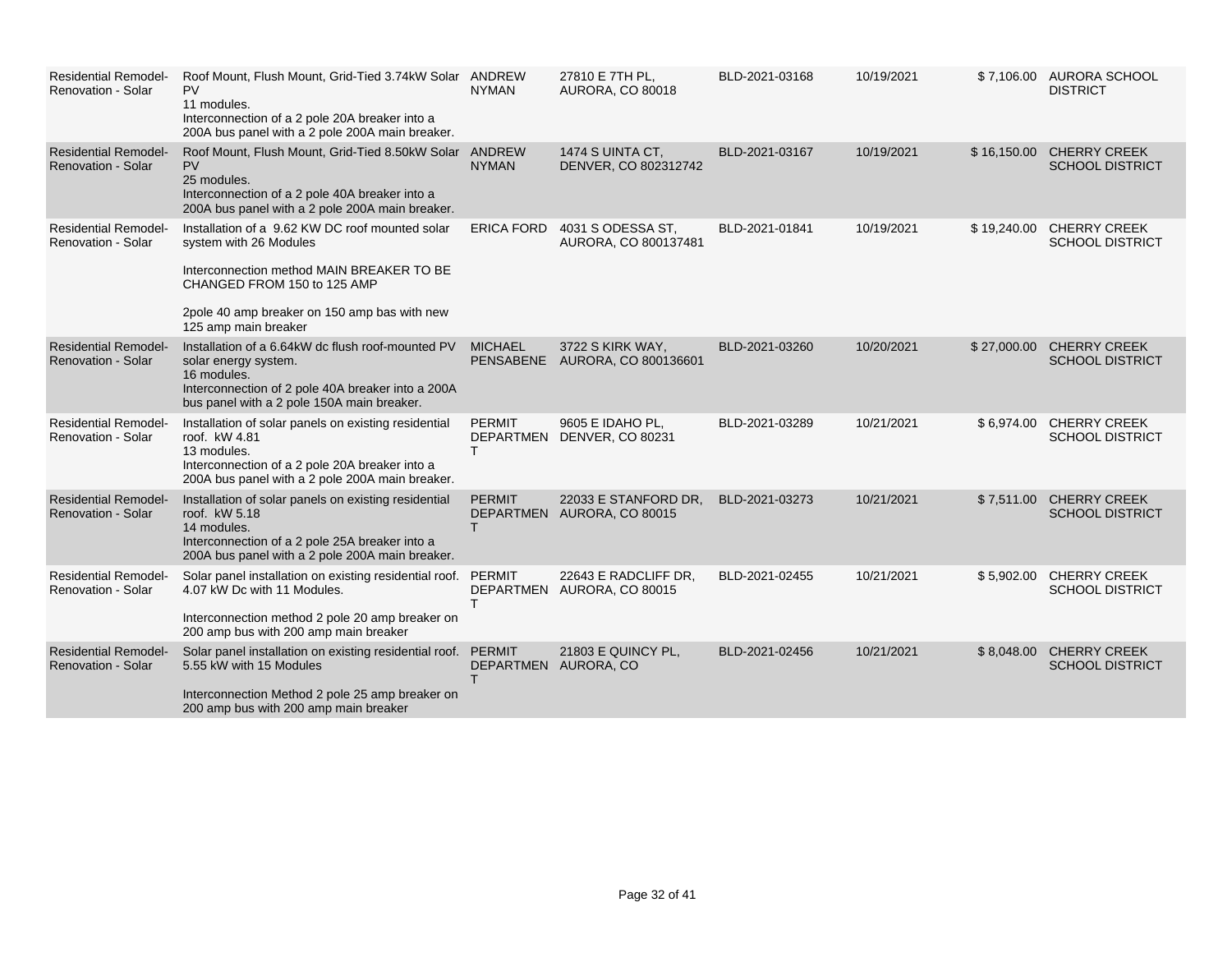| <b>Residential Remodel-</b><br><b>Renovation - Solar</b> | Install 16.32kW roof mounted solar PV system<br>with 48 modules.<br>Additionally 27kWh Tesla Powerwall Energy<br>Storage System will be installed.<br>Interconnection method backup gateway<br>connected to 2 pole 200 amp breaker with 200<br>amp bus and 200 amp main breaker. ESS will be<br>connected directly to Backup Gate with 2-30 amp<br>double pole breakers. PV arrays will be connected<br>directly to backup gateway with 1-80 amp 2 pole<br>breaker<br><b>PCS LABEL IS REQUIRED</b><br><b>ENGINEER LETTER IS REQUIRED</b> | <b>TIM BROWN</b>                  | 3190 S COUNTY ROAD<br>185, BYERS, CO<br>801039406      | BLD-2021-01765 | 10/21/2021 |             | \$36,595.00 BYERS SCHOOL<br><b>DISTRICT</b>       |
|----------------------------------------------------------|------------------------------------------------------------------------------------------------------------------------------------------------------------------------------------------------------------------------------------------------------------------------------------------------------------------------------------------------------------------------------------------------------------------------------------------------------------------------------------------------------------------------------------------|-----------------------------------|--------------------------------------------------------|----------------|------------|-------------|---------------------------------------------------|
| <b>Residential Remodel-</b><br>Renovation - Solar        | 6.21 kW PV Solar Panel Installation on Roof<br>17 modules<br>Interconnection of a load side tap in a new 200<br>amp load center.                                                                                                                                                                                                                                                                                                                                                                                                         | <b>BRS</b>                        | 9251 E JEWELL CIR,<br>PERMITTING DENVER, CO 802313456  | BLD-2021-03304 | 10/25/2021 |             | \$5,602.66 CHERRY CREEK<br><b>SCHOOL DISTRICT</b> |
| <b>Residential Remodel-</b><br>Renovation - Solar        | 7.6 kW PV Solar Panel Installation on Roof with 19 BRS<br>modules<br>Interconnection method 2 pole 35 amp breaker on<br>200 amp bus with 200 amp main breaker.                                                                                                                                                                                                                                                                                                                                                                           |                                   | 4886 S RIVIERA WAY,<br>PERMITTING AURORA, CO 800154708 | BLD-2021-03090 | 10/26/2021 |             | \$6,856.72 CHERRY CREEK<br><b>SCHOOL DISTRICT</b> |
| <b>Residential Remodel-</b><br><b>Renovation - Solar</b> | Installation of a flush mount, grid tied, 14.250kW<br>PV solar install with 38 modules<br>Interconnection method 2 pole 70 amp breaker on<br>225 amp bus with 200 amp main breaker                                                                                                                                                                                                                                                                                                                                                       | <b>NAMASTE</b><br><b>SOLAR</b>    | 6350 S PONDS WAY,<br>LITTLETON, CO<br>801236547        | BLD-2021-02617 | 10/26/2021 |             | \$24,862.00 LITTLETON SCHOOL<br><b>DISTRICT</b>   |
| <b>Residential Remodel-</b><br><b>Renovation - Solar</b> | Installation of a 5.74kW dc flush roof-mounted PV<br>solar energy system comprised of (14) Sunpower<br>410W solar panels and (1) Tesla Powerwall2.<br>Energy Storage System to be completed under<br>permit BLD-2021-03236                                                                                                                                                                                                                                                                                                               | <b>MICHAEL</b><br>PENSABENE 80103 | 57 E 6TH PL, BYERS, CO BLD-2021-02777                  |                | 10/26/2021 | \$49,850.00 | <b>BYERS SCHOOL</b><br><b>DISTRICT</b>            |
| <b>Residential Remodel-</b><br><b>Renovation - Solar</b> | Install 8.16kW roof mounted solar PV system with TIM BROWN<br>27kWh Tesla Powerwall Energy Storage System.<br>Separate permit for the Energy Storage portion<br>24 modules<br>Interconnection of a 2 pole 30A breaker into a<br>200A service rated Gateway.<br>Energy storage system to be installed under<br>permit BLD-2021-03296.                                                                                                                                                                                                     |                                   | 5725 S ZANTE CIR,<br>AURORA, CO 800156680              | BLD-2021-03295 | 10/27/2021 | \$11,098.00 | <b>CHERRY CREEK</b><br><b>SCHOOL DISTRICT</b>     |
| <b>Residential Remodel-</b><br>Renovation - Solar        | Installation of solar panels on existing residential<br>roof. kW 5.18 with 14 modules.<br>Interconnection method 2 pole 25 amp breaker on<br>200 amp bus with 200 amp main breaker                                                                                                                                                                                                                                                                                                                                                       | <b>PERMIT</b><br>T.               | 22094 E STANFORD DR,<br>DEPARTMEN AURORA, CO 80015     | BLD-2021-03222 | 10/29/2021 |             | \$7,511.00 CHERRY CREEK<br><b>SCHOOL DISTRICT</b> |
| <b>Residential Remodel-</b><br><b>Renovation - Solar</b> | Installation of solar panels on existing residential<br>roof, 3.7 KW with 10 modules<br>Interconnection method 2 pole 20 amp breaker on<br>200 amp bus with 200 amp main breaker                                                                                                                                                                                                                                                                                                                                                         | <b>PERMIT</b><br>T.               | 4632 S MALAYA CT,<br>DEPARTMEN AURORA, CO              | BLD-2021-03252 | 10/29/2021 |             | \$5,365.00 CHERRY CREEK<br><b>SCHOOL DISTRICT</b> |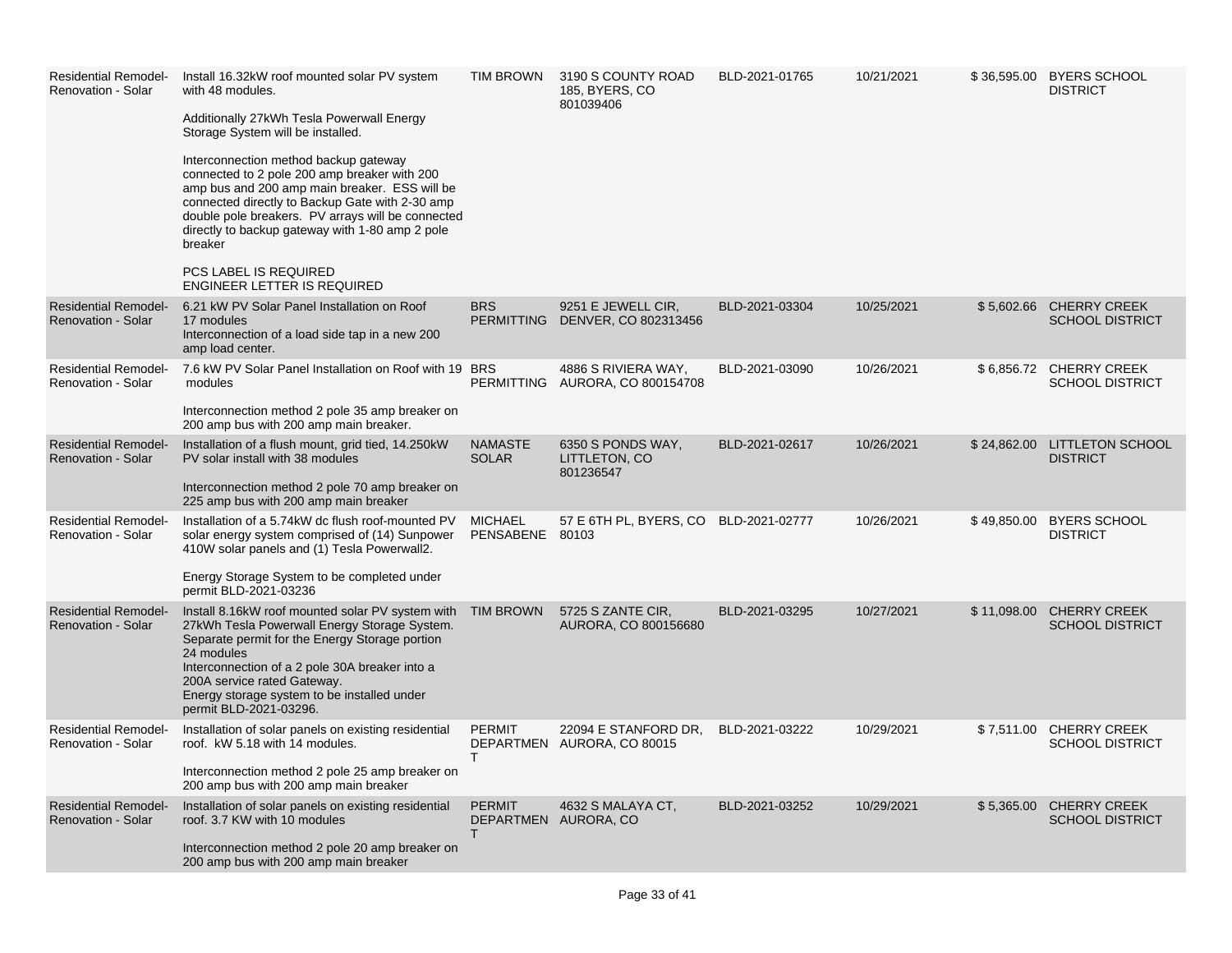|                                                                            |                                                                                                                                                                                                                                                                                                                                                                                                                                                                                                                  |                                   | <b>Count</b>                                                | 46               | <b>Total</b>       | \$523,924.35     |                                                    |
|----------------------------------------------------------------------------|------------------------------------------------------------------------------------------------------------------------------------------------------------------------------------------------------------------------------------------------------------------------------------------------------------------------------------------------------------------------------------------------------------------------------------------------------------------------------------------------------------------|-----------------------------------|-------------------------------------------------------------|------------------|--------------------|------------------|----------------------------------------------------|
|                                                                            | Residential Remodel-Renovation - Tile Roof                                                                                                                                                                                                                                                                                                                                                                                                                                                                       |                                   |                                                             |                  |                    |                  |                                                    |
| Sub-Type                                                                   | <b>Description</b>                                                                                                                                                                                                                                                                                                                                                                                                                                                                                               | <b>Applicant</b>                  | <b>Address</b>                                              | <b>Record No</b> | <b>Date Issued</b> | <b>Valuation</b> | <b>School District</b>                             |
| <b>Residential Remodel-</b>                                                | This permit is being issued for the removal and<br>Renovation - Tile Roof replacement of existing Concrete Roof Tile<br>materials on an existing single family residence<br>(Like-for-Like). Remove existing concrete tile<br>roofing and replace with new Boral concrete tile<br>(Saxony Slate) system; ~35 squares of material to<br>be removed and replaced. Like-For Like letter<br>provided.                                                                                                                |                                   | REX CORLEY 19537 E MAPLEWOOD<br>PL, AURORA, CO<br>800163865 | BLD-2021-03119   | 10/4/2021          |                  | \$35,000.00 CHERRY CREEK<br><b>SCHOOL DISTRICT</b> |
| <b>Residential Remodel-</b>                                                | Remove existing asphalt shingles and install new<br>Renovation - Tile Roof impact resistant asphalt shingles.                                                                                                                                                                                                                                                                                                                                                                                                    | <b>RYAN</b><br><b>BENINE</b>      | 3959 S LOOKOUT HILL<br>ST, BENNETT, CO                      | BLD-2021-03309   | 10/5/2021          | \$45,000.00      | <b>BENNETT SCHOOL</b><br><b>DISTRICT</b>           |
| <b>Residential Remodel-</b>                                                | Installation of Tesla Solar Roof System.<br>Renovation - Tile Roof Associated with BLD-2021-02978 and BLD-2021-<br>02979.<br>SOLAR ROOF- MIDROOF INSPECTION<br><b>REQUIRED</b>                                                                                                                                                                                                                                                                                                                                   | <b>TIM BROWN</b>                  | 6001 S SALIDA CT,<br>AURORA, CO 800163206                   | BLD-2021-02980   | 10/8/2021          |                  | \$24,867.00 CHERRY CREEK<br><b>SCHOOL DISTRICT</b> |
| <b>Residential Remodel-</b>                                                | tear off standard weight tile and install Boral<br>Renovation - Tile Roof standard weight tile with new underlayment new<br>ice-water and new flashings 47SQ                                                                                                                                                                                                                                                                                                                                                     | <b>MICHAEL</b><br><b>LINDBERG</b> | 19595 E MAPLEWOOD<br>AVE, AURORA, CO<br>800163875           | BLD-2021-03495   | 10/28/2021         |                  | \$44,575.00 CHERRY CREEK<br><b>SCHOOL DISTRICT</b> |
| <b>Residential Remodel-</b>                                                | This permit issued for the REMOVAL OF<br>Renovation - Tile Roof EXISTING WOOD SHAKES and REPLACING<br>WITH NEW CONCRETE TILE ROOFING.<br>Remove existing wood shake roofing and replace<br>with new Boral concrete tile (Saxony Shake Tile)<br>system; ~31 squares of material to be removed<br>and replaced. NOTE: Refer to engineer's letter<br>prepared by Construction Support Services, Inc.<br>dated 28 September 2021 for requirements. GC<br>to confirm garage door header size per engineers<br>report. | <b>JOHN</b><br><b>GRISSOM</b>     | 2174 S BEELER WAY,<br>DENVER, CO 802313410                  | BLD-2021-03441   | 10/28/2021         | \$31,000.00      | <b>CHERRY CREEK</b><br><b>SCHOOL DISTRICT</b>      |
|                                                                            |                                                                                                                                                                                                                                                                                                                                                                                                                                                                                                                  |                                   | <b>Count</b>                                                | 5 <sup>5</sup>   | <b>Total</b>       | \$180,442.00     |                                                    |
|                                                                            | <b>Residential Remodel-Renovation - Waterheater Tankless</b>                                                                                                                                                                                                                                                                                                                                                                                                                                                     |                                   |                                                             |                  |                    |                  |                                                    |
| Sub-Type                                                                   | <b>Description</b>                                                                                                                                                                                                                                                                                                                                                                                                                                                                                               | <b>Applicant</b>                  | <b>Address</b>                                              | <b>Record No</b> | <b>Date Issued</b> | <b>Valuation</b> | <b>School District</b>                             |
| <b>Residential Remodel-</b><br>Renovation -<br><b>Waterheater Tankless</b> | Install Tankless water heater                                                                                                                                                                                                                                                                                                                                                                                                                                                                                    | <b>JASON</b><br><b>WINDHAM</b>    | 5424 S ROME ST.<br>AURORA, CO 800157518                     | BLD-2021-03473   | 10/21/2021         | \$5,000.00       | <b>CHERRY CREEK</b><br><b>SCHOOL DISTRICT</b>      |
|                                                                            |                                                                                                                                                                                                                                                                                                                                                                                                                                                                                                                  |                                   | Count                                                       | и                | <b>Total</b>       | \$5,000.00       |                                                    |
|                                                                            | <b>Residential Remodel-Renovation - Window, Door Replacement</b>                                                                                                                                                                                                                                                                                                                                                                                                                                                 |                                   |                                                             |                  |                    |                  |                                                    |
| Sub-Type                                                                   | <b>Description</b>                                                                                                                                                                                                                                                                                                                                                                                                                                                                                               | <b>Applicant</b>                  | <b>Address</b>                                              | <b>Record No</b> | <b>Date Issued</b> | <b>Valuation</b> | <b>School District</b>                             |
| <b>Residential Remodel-</b><br>Renovation - Window,<br>Door Replacement    | Remove and replace front entry door.                                                                                                                                                                                                                                                                                                                                                                                                                                                                             | <b>STEVE</b><br>KASZA             | 6392 S FLORENCE WAY.<br>ENGLEWOOD, CO<br>801115625          | BLD-2021-02847   | 10/1/2021          | \$4,483.80       | <b>CHERRY CREEK</b><br><b>SCHOOL DISTRICT</b>      |
|                                                                            |                                                                                                                                                                                                                                                                                                                                                                                                                                                                                                                  |                                   | Page 34 of 41                                               |                  |                    |                  |                                                    |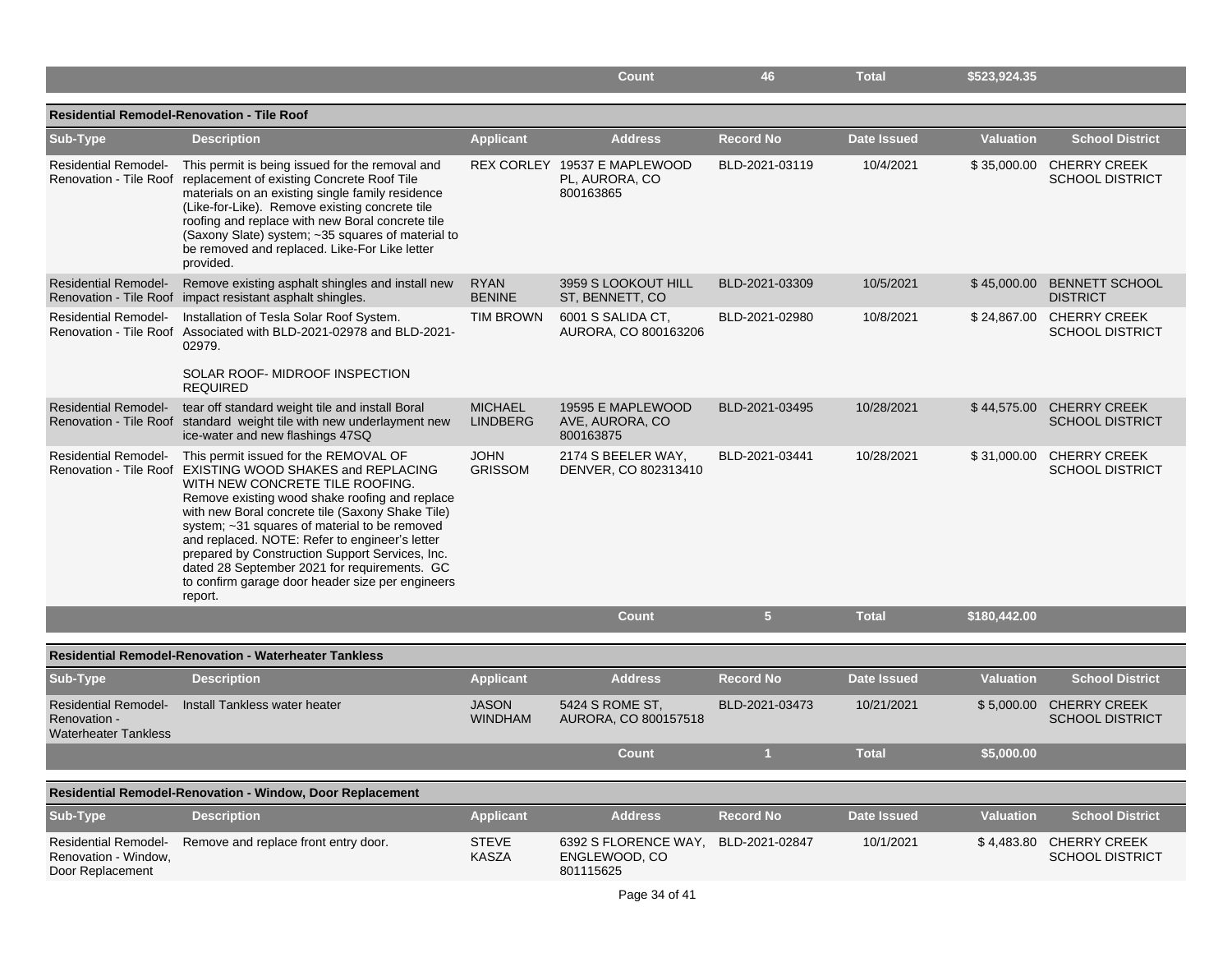| <b>Residential Remodel-</b><br>Renovation - Window,<br>Door Replacement | Replacing 1 door with no change to the structure.                                                                                     | <b>KRISTA</b><br><b>COCHRANE</b>     | 5836 S DANUBE CIR.<br>AURORA, CO 800153100           | BLD-2021-03300 | 10/1/2021  |             | \$1,750.00 CHERRY CREEK<br><b>SCHOOL DISTRICT</b>  |
|-------------------------------------------------------------------------|---------------------------------------------------------------------------------------------------------------------------------------|--------------------------------------|------------------------------------------------------|----------------|------------|-------------|----------------------------------------------------|
| <b>Residential Remodel-</b><br>Renovation - Window,<br>Door Replacement | Replacing 21 windows with no change to the<br>structure.                                                                              | <b>KRISTA</b><br><b>COCHRANE</b>     | 6531 S RIFLE WAY,<br>AURORA, CO 800163231            | BLD-2021-03301 | 10/1/2021  |             | \$11,301.00 CHERRY CREEK<br><b>SCHOOL DISTRICT</b> |
| <b>Residential Remodel-</b><br>Renovation - Window,<br>Door Replacement | Remove and replace 22 windows (same<br>size/location). U-factor 0.27. SHGC 0.25. No<br>structural<br>changes.                         |                                      | SHANE LAIRD 5753 S GENOA CT,<br>AURORA, CO 800155171 | BLD-2021-03284 | 10/6/2021  | \$21,831.60 | <b>CHERRY CREEK</b><br><b>SCHOOL DISTRICT</b>      |
| <b>Residential Remodel-</b><br>Renovation - Window.<br>Door Replacement | Replacing 4 windows with no change to the<br>structure.                                                                               | <b>KRISTA</b><br><b>COCHRANE</b>     | 5364 S TIBET ST,<br>AURORA, CO 800157510             | BLD-2021-03339 | 10/7/2021  |             | \$2,320.00 CHERRY CREEK<br><b>SCHOOL DISTRICT</b>  |
| <b>Residential Remodel-</b><br>Renovation - Window,<br>Door Replacement | Replacement of (3) windows Like-for-Like                                                                                              | <b>SHANTELLE</b><br><b>SCHRAUBEN</b> | 6284 S GALENA WAY,<br>ENGLEWOOD, CO                  | BLD-2021-03197 | 10/7/2021  | \$7,692.00  |                                                    |
| <b>Residential Remodel-</b><br>Renovation - Window,<br>Door Replacement | Replacing 5 windows with no change to the<br>structure.                                                                               | <b>KRISTA</b><br><b>COCHRANE</b>     | 7447 S MEMPHIS ST,<br>AURORA, CO 800161402           | BLD-2021-03373 | 10/11/2021 |             | \$3,579.00 CHERRY CREEK<br><b>SCHOOL DISTRICT</b>  |
| <b>Residential Remodel-</b><br>Renovation - Window,<br>Door Replacement | Install 4 vinyl windows; same size - no structural<br>changes                                                                         | <b>STEVE</b><br><b>HEMANS</b>        | 5463 S ROME ST.<br>AURORA, CO 800157519              | BLD-2021-03401 | 10/11/2021 |             | \$6,875.00 CHERRY CREEK<br><b>SCHOOL DISTRICT</b>  |
| <b>Residential Remodel-</b><br>Renovation - Window,<br>Door Replacement | Install 5 vinyl windows and 4 double hung bay<br>windows in existing openings; same size - no<br>structural changes                   | <b>STEVE</b><br><b>HEMANS</b>        | 5645 S HAVANA CT,<br>ENGLEWOOD, CO<br>801113917      | BLD-2021-03400 | 10/11/2021 | \$24,520.00 | <b>CHERRY CREEK</b><br><b>SCHOOL DISTRICT</b>      |
| <b>Residential Remodel-</b><br>Renovation - Window,<br>Door Replacement | Install 7 vinyl windows; same size - no structural<br>changes                                                                         | <b>STEVE</b><br><b>HEMANS</b>        | 5508 S SICILY WAY,<br>AURORA, CO 800156512           | BLD-2021-03399 | 10/11/2021 | \$10,723.00 | <b>CHERRY CREEK</b><br><b>SCHOOL DISTRICT</b>      |
| <b>Residential Remodel-</b><br>Renovation - Window,<br>Door Replacement | Replace windows like for like with retrofit vinyl<br>windows, U-factor .32 or better, installed per<br>manufacturer's specifications. | <b>JAMIE HOME</b><br>REED            | 5951 S WACO ST,<br>AURORA, CO 800161194              | BLD-2021-03312 | 10/12/2021 |             | \$3,996.00 CHERRY CREEK<br><b>SCHOOL DISTRICT</b>  |
| <b>Residential Remodel-</b><br>Renovation - Window,<br>Door Replacement | Replace windows like for like with retrofit vinyl<br>windows, U-factor .30 or better, installed per<br>manufacturer's specifications. | <b>JAMIE HOME</b><br><b>REED</b>     | 21906 E CRESTLINE PL.<br>AURORA, CO 800157520        | BLD-2021-03430 | 10/13/2021 | \$951.00    | <b>CHERRY CREEK</b><br><b>SCHOOL DISTRICT</b>      |
| <b>Residential Remodel-</b><br>Renovation - Window,<br>Door Replacement | Replace windows like for like with retrofit vinyl<br>windows, U-factor .30 or better, installed per<br>manufacturer's specifications. | <b>JAMIE HOME</b><br><b>REED</b>     | 4222 S IRELAND CT,<br>AURORA, CO 800136072           | BLD-2021-03429 | 10/13/2021 |             | \$4,496.00 CHERRY CREEK<br><b>SCHOOL DISTRICT</b>  |
| <b>Residential Remodel-</b><br>Renovation - Window,<br>Door Replacement | Replace windows like for like with retrofit vinyl<br>windows, U-factor .30 or better, installed per<br>manufacturer's specifications. | <b>JAMIE HOME</b><br><b>REED</b>     | 5404 S ROME ST.<br>AURORA, CO 800157518              | BLD-2021-03426 | 10/13/2021 | \$2,966.00  | <b>CHERRY CREEK</b><br><b>SCHOOL DISTRICT</b>      |
| <b>Residential Remodel-</b><br>Renovation - Window,<br>Door Replacement | Replace windows like for like with retrofit vinyl<br>windows, U-factor .30 or better, installed per<br>manufacturer's specifications. | <b>JAMIE HOME</b><br><b>REED</b>     | 6073 S IRONTON CT,<br>ENGLEWOOD, CO<br>801115710     | BLD-2021-03431 | 10/13/2021 |             | \$3,807.00 CHERRY CREEK<br><b>SCHOOL DISTRICT</b>  |
| <b>Residential Remodel-</b><br>Renovation - Window,<br>Door Replacement | Install 4 Vinyl Windows & 1 Quarter Lite steel edge STEVE<br>entry door; same size - no structural changes                            | <b>HEMANS</b>                        | 5256 S GRANT ST,<br>LITTLETON, CO<br>801211011       | BLD-2021-03432 | 10/13/2021 |             | \$8,528.00 LITTLETON SCHOOL<br><b>DISTRICT</b>     |
| <b>Residential Remodel-</b><br>Renovation - Window,<br>Door Replacement | Replace windows like for like with retrofit vinyl<br>windows, U-factor .32 or better, installed per<br>manufacturer's specifications. | <b>JAMIE HOME</b><br><b>REED</b>     | 20484 E GRAND PL,<br>AURORA, CO 800156618            | BLD-2021-03449 | 10/14/2021 |             | \$1,901.00 CHERRY CREEK<br><b>SCHOOL DISTRICT</b>  |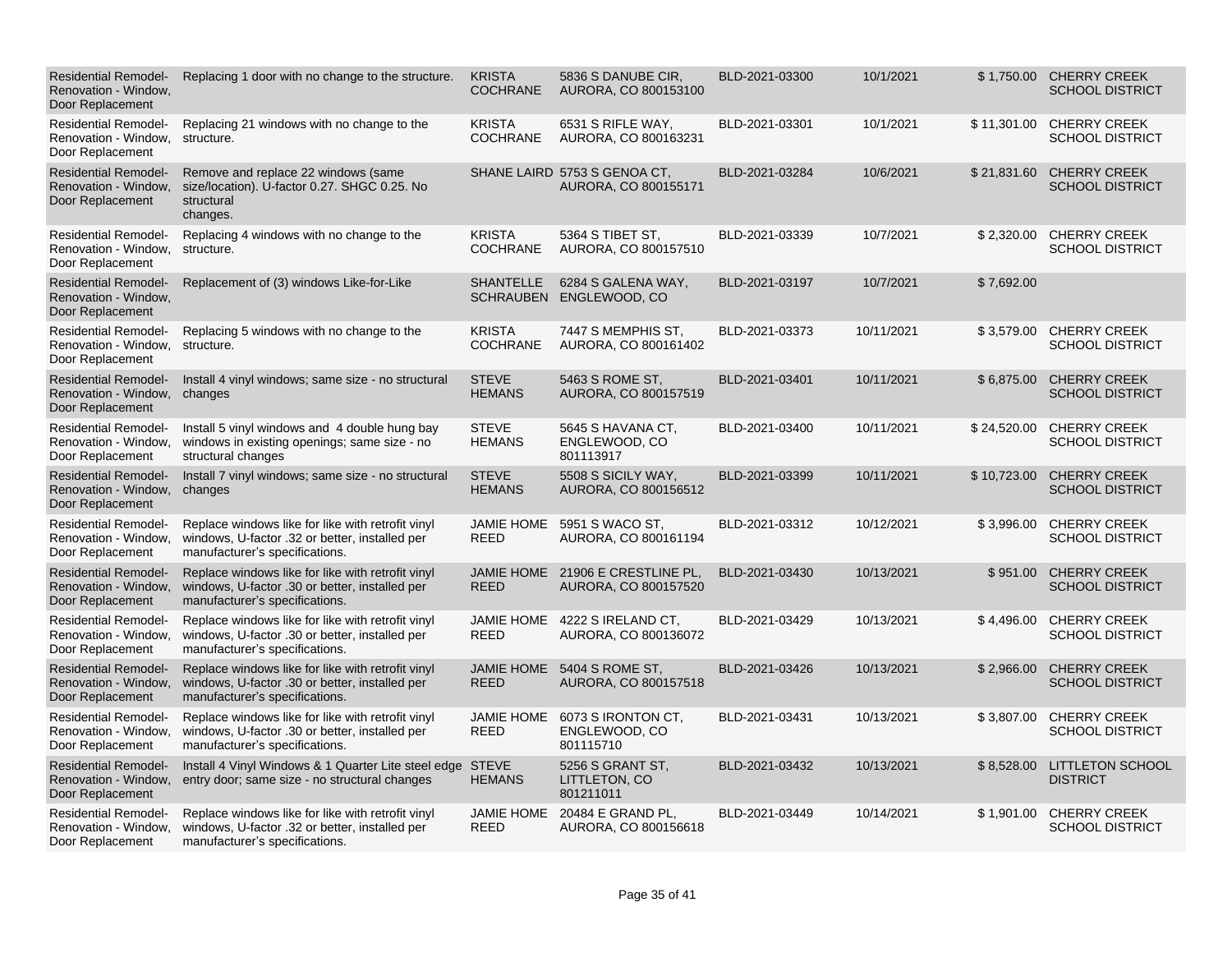| <b>Residential Remodel-</b><br>Renovation - Window<br>Door Replacement  | Replace windows like for like with retrofit vinyl<br>windows, U-factor .32 or better, installed per<br>manufacturer's specifications.          | <b>JAMIE HOME</b><br><b>REED</b>                  | 5158 S SICILY ST.<br>AURORA, CO 800156585         | BLD-2021-03448   | 10/14/2021         |                  | \$1,566.00 CHERRY CREEK<br><b>SCHOOL DISTRICT</b> |
|-------------------------------------------------------------------------|------------------------------------------------------------------------------------------------------------------------------------------------|---------------------------------------------------|---------------------------------------------------|------------------|--------------------|------------------|---------------------------------------------------|
| <b>Residential Remodel-</b><br>Renovation - Window.<br>Door Replacement | Replace windows like for like with retrofit vinyl<br>windows, U-factor .30 or better, installed per<br>manufacturer's specifications.          | <b>JAMIE HOME</b><br><b>REED</b>                  | 5353 S ROME CIR,<br>AURORA, CO 800157515          | BLD-2021-03427   | 10/14/2021         | \$5,953.00       | <b>CHERRY CREEK</b><br><b>SCHOOL DISTRICT</b>     |
| <b>Residential Remodel-</b><br>Renovation - Window.<br>Door Replacement | Replace windows like for like with retrofit vinyl<br>windows, U-factor .30 or better, installed per<br>manufacturer's specifications.          | <b>JAMIE HOME</b><br><b>REED</b>                  | 17751 E MAPLEWOOD<br>CIR, AURORA, CO<br>800163124 | BLD-2021-03445   | 10/14/2021         | \$1,499.00       | <b>CHERRY CREEK</b><br><b>SCHOOL DISTRICT</b>     |
| <b>Residential Remodel-</b><br>Renovation - Window,<br>Door Replacement | Replace windows like for like with retrofit vinyl<br>windows, U-factor .30 or better, installed per<br>manufacturer's specifications.          | <b>JAMIE HOME</b><br><b>REED</b>                  | 20462 E MANSFIELD PL.<br>AURORA, CO 800136044     | BLD-2021-03446   | 10/14/2021         | \$1,284.00       | <b>CHERRY CREEK</b><br><b>SCHOOL DISTRICT</b>     |
| <b>Residential Remodel-</b><br>Renovation - Window.<br>Door Replacement | Replace 6 windows with vinyl provia windows. like<br>for like.                                                                                 | <b>SHAWN</b><br><b>GEORGE</b>                     | 5449 S LIMA ST,<br>ENGLEWOOD, CO<br>801114005     | BLD-2021-03453   | 10/15/2021         | \$3,053.00       | <b>CHERRY CREEK</b><br><b>SCHOOL DISTRICT</b>     |
| <b>Residential Remodel-</b><br>Renovation - Window.<br>Door Replacement | Replace windows like for like with retrofit vinyl<br>windows, U-factor .32 or better U-factor, installed<br>per manufacturer's specifications. | JAMIE HOME<br><b>REED</b>                         | 54465 E 6TH AVE,<br>STRASBURG, CO 80136           | BLD-2021-02574   | 10/20/2021         | \$3,690.00       | STRASBURG SCHOOL<br><b>DISTRICT</b>               |
| <b>Residential Remodel-</b><br>Renovation - Window,<br>Door Replacement | Replacing entry door with no change to the<br>structure.                                                                                       | <b>KRISTA</b><br><b>COCHRANE</b>                  | 5518 S SICILY WAY,<br>AURORA, CO 800156512        | BLD-2021-03578   | 10/26/2021         | \$4,595.00       | <b>CHERRY CREEK</b><br><b>SCHOOL DISTRICT</b>     |
| <b>Residential Remodel-</b><br>Renovation - Window,<br>Door Replacement | Install 7 vinyl windows; same size no structural<br>changes                                                                                    | <b>STEVE</b><br><b>HEMANS</b>                     | 6018 S LIMA WAY,<br>ENGLEWOOD, CO<br>801115813    | BLD-2021-03569   | 10/26/2021         | \$13,784.00      | <b>CHERRY CREEK</b><br><b>SCHOOL DISTRICT</b>     |
| <b>Residential Remodel-</b><br>Renovation - Window.<br>Door Replacement | Replace 1 Patio Door U-factor .28 or better,<br>installed per manufacturer's specifications.                                                   | <b>JAMIE HOME</b><br><b>REED</b>                  | 3818 S KIRK CT,<br>AURORA, CO 800136186           | BLD-2021-03570   | 10/28/2021         | \$3,641.00       | <b>CHERRY CREEK</b><br><b>SCHOOL DISTRICT</b>     |
|                                                                         |                                                                                                                                                |                                                   | <b>Count</b>                                      | 26               | <b>Total</b>       | \$160,785.40     |                                                   |
| <b>Solar Commercial</b>                                                 |                                                                                                                                                |                                                   |                                                   |                  |                    |                  |                                                   |
| Sub-Type                                                                | <b>Description</b>                                                                                                                             | <b>Applicant</b>                                  | <b>Address</b>                                    | <b>Record No</b> | <b>Date Issued</b> | <b>Valuation</b> | <b>School District</b>                            |
| Solar Commercial                                                        | SOLAR PANELS FOR PEDESTRIAN LIGHTING<br>UNDER THE ARCH CULVERT                                                                                 | <b>SEMA</b><br>CONSTRUCTI Aurora, CO<br><b>ON</b> | 23322 E Quincy AVE,                               | BLD-2020-01372   | 10/12/2021         | \$37,870.00      | <b>CHERRY CREEK</b><br><b>SCHOOL DISTRICT</b>     |
|                                                                         |                                                                                                                                                |                                                   | <b>Count</b>                                      | $\blacksquare$   | <b>Total</b>       | \$37,870.00      |                                                   |
| <b>Swamp Cooler</b>                                                     |                                                                                                                                                |                                                   |                                                   |                  |                    |                  |                                                   |
| Sub-Type                                                                | <b>Description</b>                                                                                                                             | <b>Applicant</b>                                  | <b>Address</b>                                    | <b>Record No</b> | <b>Date Issued</b> | <b>Valuation</b> | <b>School District</b>                            |
| Swamp Cooler                                                            | EXVQ275 Intsall                                                                                                                                | <b>DWANE</b><br><b>HASKINS</b>                    | 5747 S KENTON ST.<br>ENGLEWOOD, CO<br>801113940   | BLD-2021-03317   | 10/4/2021          | \$6,700.00       | <b>CHERRY CREEK</b><br><b>SCHOOL DISTRICT</b>     |
|                                                                         |                                                                                                                                                |                                                   | <b>Count</b>                                      | $\blacksquare$   | <b>Total</b>       | \$6,700.00       |                                                   |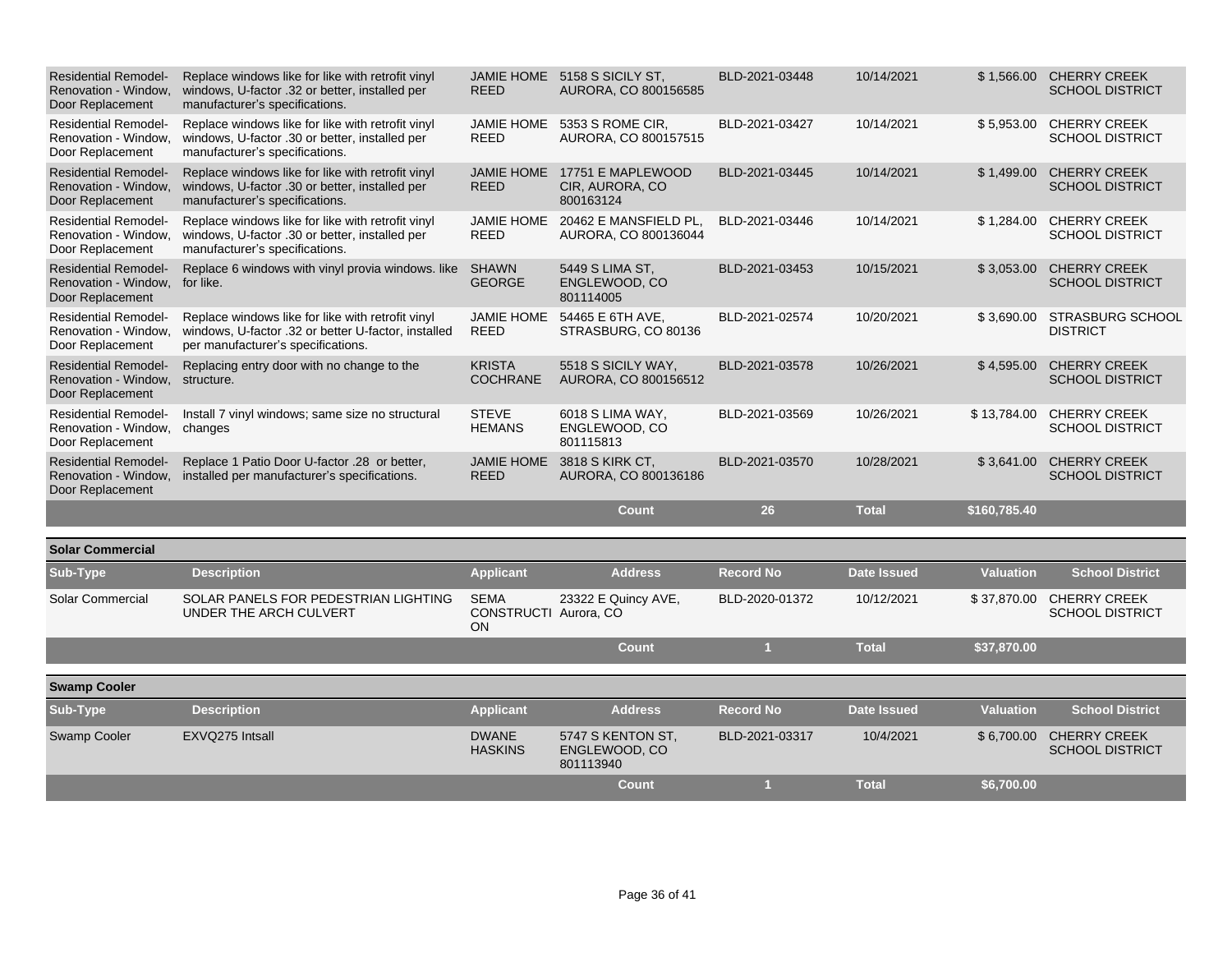| <b>Waterheater Electric</b> |                                                                                              |                                    |                                                     |                  |                    |                  |                                                   |
|-----------------------------|----------------------------------------------------------------------------------------------|------------------------------------|-----------------------------------------------------|------------------|--------------------|------------------|---------------------------------------------------|
| Sub-Type                    | <b>Description</b>                                                                           | <b>Applicant</b>                   | <b>Address</b>                                      | <b>Record No</b> | <b>Date Issued</b> | <b>Valuation</b> | <b>School District</b>                            |
| <b>Waterheater Electric</b> | Install 50 gallon water heater - Electric                                                    | ALEKSANDA<br>R TODOROV             | 6470 S DAYTON ST K07,<br>ENGLEWOOD, CO<br>801115540 | BLD-2021-03394   | 10/11/2021         |                  | \$2,458.00 CHERRY CREEK<br><b>SCHOOL DISTRICT</b> |
|                             |                                                                                              |                                    | <b>Count</b>                                        | $\overline{1}$   | <b>Total</b>       | \$2,458.00       |                                                   |
| <b>Waterheater Gas</b>      |                                                                                              |                                    |                                                     |                  |                    |                  |                                                   |
| Sub-Type                    | <b>Description</b>                                                                           | <b>Applicant</b>                   | <b>Address</b>                                      | <b>Record No</b> | <b>Date Issued</b> | <b>Valuation</b> | <b>School District</b>                            |
| <b>Waterheater Gas</b>      | Remove and replace 75 gallon 75,100 BTU gas-<br>High Recovery Atmospheric Vent-water heater. | <b>APRIL</b><br><b>YAKISH</b>      | 5219 S JOLIET WAY,<br>ENGLEWOOD, CO<br>801113827    | BLD-2021-03299   | 10/1/2021          |                  | \$3,098.00 CHERRY CREEK<br><b>SCHOOL DISTRICT</b> |
| <b>Waterheater Gas</b>      | 40 GAL gas 40K BTU water heater replacement,<br>like for like with venting                   | <b>SHERISA</b><br><b>COLLINS</b>   | 9400 E ILIFF AVE 124,<br>DENVER, CO 802313486       | BLD-2021-03316   | 10/4/2021          |                  | \$2,060.00 CHERRY CREEK<br><b>SCHOOL DISTRICT</b> |
| <b>Waterheater Gas</b>      | 50 GAL gas 38K BTU water heater replacement,<br>like for like with venting                   | <b>SHERISA</b><br><b>COLLINS</b>   | 17386 E FAIR PL,<br>AURORA, CO 800163207            | BLD-2021-03314   | 10/4/2021          | \$2,070.00       | <b>CHERRY CREEK</b><br><b>SCHOOL DISTRICT</b>     |
| <b>Waterheater Gas</b>      | Remove and replace 40 gallon 40K BTU gas water APRIL<br>heater.                              | YAKISH                             | 9400 E ILIFF AVE 263,<br>DENVER, CO 802315737       | BLD-2021-03338   | 10/5/2021          |                  | \$1,250.00 CHERRY CREEK<br><b>SCHOOL DISTRICT</b> |
| <b>Waterheater Gas</b>      | Replaced water heater with 50g 40k btu unit                                                  | <b>TRACEY L.</b><br><b>JOHNSON</b> | 21234 E WHITAKER DR.<br>AURORA, CO 800156464        | BLD-2021-03327   | 10/5/2021          |                  | \$3,900.00 CHERRY CREEK<br><b>SCHOOL DISTRICT</b> |
| <b>Waterheater Gas</b>      | 50 GAL gas 42K BTU water heater replacement,<br>like for like with venting                   | <b>SHERISA</b><br><b>COLLINS</b>   | 16874 E LAKE PL,<br>AURORA, CO 800165009            | BLD-2021-03352   | 10/6/2021          | \$3,400.00       | <b>CHERRY CREEK</b><br><b>SCHOOL DISTRICT</b>     |
| <b>Waterheater Gas</b>      | Replaced water heater with 48g 65k btu unit                                                  | <b>TRACEY L.</b><br><b>JOHNSON</b> | 8024 E HARVARD CIR,<br>DENVER, CO 802317619         | BLD-2021-03371   | 10/7/2021          | \$6,770.00       | <b>CHERRY CREEK</b><br><b>SCHOOL DISTRICT</b>     |
| <b>Waterheater Gas</b>      | Remove and replace 50 gallon 40K BTU gas water APRIL<br>heater                               | <b>YAKISH</b>                      | 11159 E CIMMARRON<br>DR, ENGLEWOOD, CO<br>801114001 | BLD-2021-03385   | 10/8/2021          | \$1,350.00       | <b>CHERRY CREEK</b><br><b>SCHOOL DISTRICT</b>     |
| <b>Waterheater Gas</b>      | 50 GAL gas 40K BTU water heater replacement,<br>like for like                                | <b>SHERISA</b><br><b>COLLINS</b>   | 21454 E NASSAU PL,<br>AURORA, CO 800137487          | BLD-2021-03388   | 10/8/2021          | \$1.840.00       | <b>CHERRY CREEK</b><br><b>SCHOOL DISTRICT</b>     |
| <b>Waterheater Gas</b>      | 50 GAL gas 40K BTU water heater replacement,<br>like for like with venting                   | <b>SHERISA</b><br><b>COLLINS</b>   | 4810 S KIRK WAY,<br>AURORA, CO 800155458            | BLD-2021-03390   | 10/8/2021          | \$2,220.00       | <b>CHERRY CREEK</b><br><b>SCHOOL DISTRICT</b>     |
| <b>Waterheater Gas</b>      | Replaced 2 water heater with 2 new 40gal 40K<br>BTU gas water heaters.                       | <b>LYDIA</b><br><b>HERRIN</b>      | 9798 E FAIR LN.<br>ENGLEWOOD, CO<br>801115626       | BLD-2021-03412   | 10/11/2021         | \$4,490.00       | <b>CHERRY CREEK</b><br><b>SCHOOL DISTRICT</b>     |
| <b>Waterheater Gas</b>      | Removed and Replaced 50 gallon 40K BTU water<br>heater                                       | HOWARD<br>METZ                     | 7351 S MOBILE ST,<br>AURORA, CO 800161461           | BLD-2021-03420   | 10/12/2021         | \$2,500.00       | <b>CHERRY CREEK</b><br><b>SCHOOL DISTRICT</b>     |
| <b>Waterheater Gas</b>      | 40 GAL LP 30K BTU water heater replacement,<br>like for like with venting                    | <b>SHERISA</b><br><b>COLLINS</b>   | 53609 E BISON DR,<br>STRASBURG, CO<br>801369308     | BLD-2021-03457   | 10/15/2021         | \$2,270.00       | <b>STRASBURG SCHOOL</b><br><b>DISTRICT</b>        |
| <b>Waterheater Gas</b>      | 40 GAL gas 40K BTU water heater replacement,<br>like for like with venting                   | <b>SHERISA</b><br><b>COLLINS</b>   | 5955 S WALDEN CT.<br>AURORA, CO 800161187           | BLD-2021-03471   | 10/18/2021         | \$2,030.00       | <b>CHERRY CREEK</b><br><b>SCHOOL DISTRICT</b>     |
| <b>Waterheater Gas</b>      | 50 GAL gas 42K BTU water heater replacement,<br>like for like                                | <b>SHERISA</b><br><b>COLLINS</b>   | 3361 S LOCUST ST.<br>DENVER, CO 802227664           | BLD-2021-03528   | 10/20/2021         | \$3,430.00       | <b>CHERRY CREEK</b><br><b>SCHOOL DISTRICT</b>     |
| <b>Waterheater Gas</b>      | INSTALL REPLACEMENT 40 GALL WATER<br><b>HEATER</b>                                           | CHERYL<br><b>MCLELLAN</b>          | 20617 E KENYON PL,<br>AURORA, CO 800136640          | BLD-2021-03538   | 10/21/2021         | \$2,907.00       | <b>CHERRY CREEK</b><br><b>SCHOOL DISTRICT</b>     |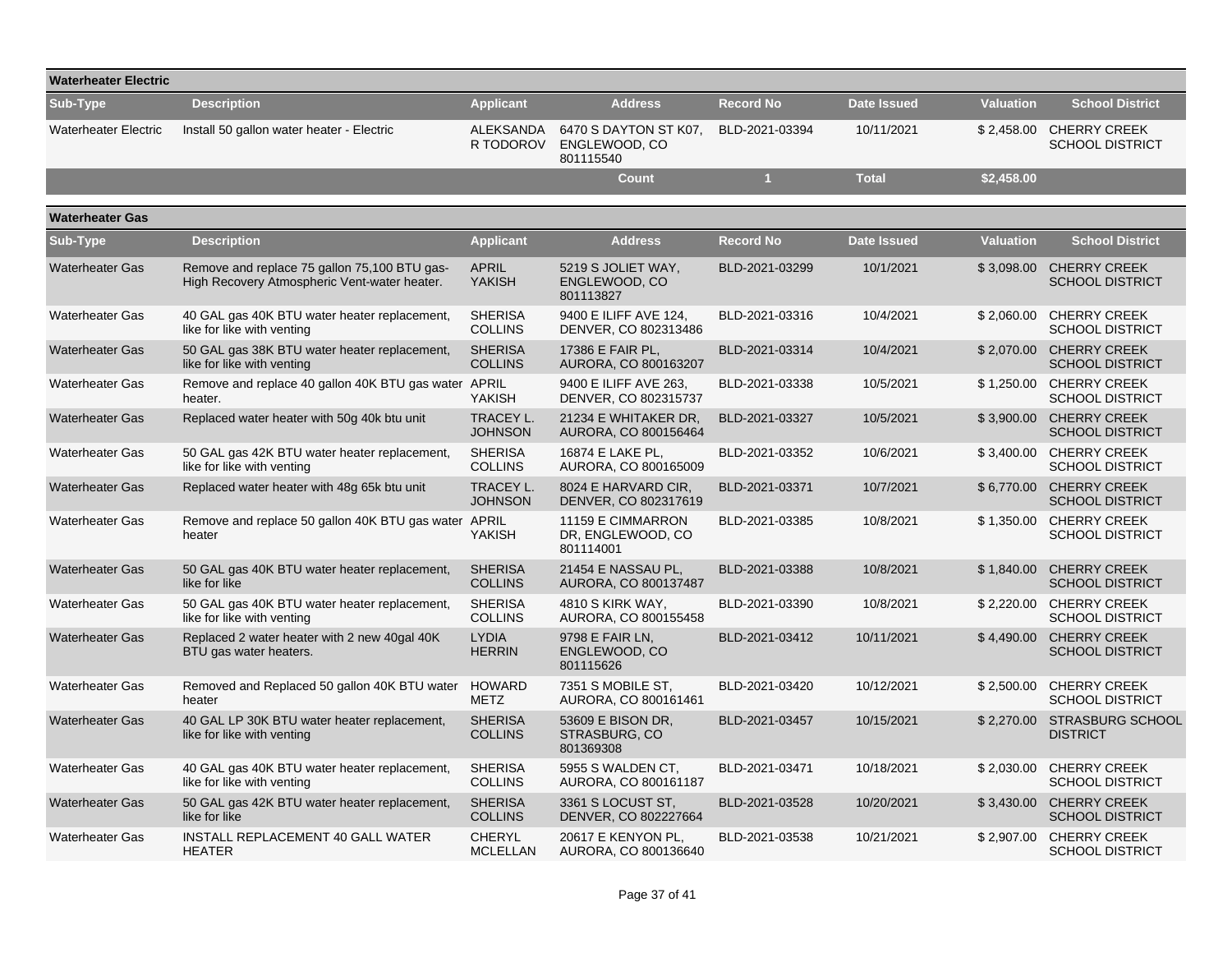|                        |                                                                            |                                      | <b>Report Total Count</b>                             | 336            | <b>Total</b> | \$18,122,277.51 |                                               |
|------------------------|----------------------------------------------------------------------------|--------------------------------------|-------------------------------------------------------|----------------|--------------|-----------------|-----------------------------------------------|
|                        |                                                                            |                                      | <b>Count</b>                                          | 26             | <b>Total</b> | \$82,299.00     |                                               |
| <b>Waterheater Gas</b> | 40 GAL gas 34K BTU water heater replacement,<br>like for like              | <b>SHERISA</b><br><b>COLLINS</b>     | 16035 E GEDDES LN,<br>AURORA, CO 800161496            | BLD-2021-03623 | 10/29/2021   | \$2,130.00      | <b>CHERRY CREEK</b><br><b>SCHOOL DISTRICT</b> |
| <b>Waterheater Gas</b> | 50 GAL gas 40K BTU water heater replacement,<br>like for like              | <b>SHERISA</b><br><b>COLLINS</b>     | 6648 S KILLARNEY CT,<br>AURORA, CO 800161121          | BLD-2021-03633 | 10/29/2021   | \$1,780.00      | <b>CHERRY CREEK</b><br><b>SCHOOL DISTRICT</b> |
| <b>Waterheater Gas</b> | 50 GAL gas 40K BTU water heater replacement,<br>like for like with venting | <b>SHERISA</b><br><b>COLLINS</b>     | 5719 S ANDES ST.<br>AURORA, CO 800155113              | BLD-2021-03625 | 10/29/2021   | \$1,990.00      | <b>CHERRY CREEK</b><br><b>SCHOOL DISTRICT</b> |
| <b>Waterheater Gas</b> | Replace water heater with 50 gallon, 40k BTU unit. TRACEY L.               | <b>JOHNSON</b>                       | 4875 S Riviera WAY,<br>Aurora, CO 800154708           | BLD-2021-03622 | 10/29/2021   | \$8,315.00      | <b>CHERRY CREEK</b><br><b>SCHOOL DISTRICT</b> |
| <b>Waterheater Gas</b> | 50 gallon water heater                                                     | <b>MICHAEL J</b><br><b>MALDONADO</b> | 5456 S PICADILLY CT.<br>AURORA, CO 800155009          | BLD-2021-03589 | 10/27/2021   | \$1,345.00      | <b>CHERRY CREEK</b><br><b>SCHOOL DISTRICT</b> |
| <b>Waterheater Gas</b> | install 50 gallon gas water heater                                         | <b>CARRIE</b><br><b>SMITH</b>        | 7474 E ARKANSAS AVE<br>09-09. DENVER, CO<br>802312511 | BLD-2021-03584 | 10/27/2021   | \$3.036.00      | <b>CHERRY CREEK</b><br><b>SCHOOL DISTRICT</b> |
| <b>Waterheater Gas</b> | 40 GAL gas 40K BTU water heater replacement,<br>like for like              | <b>SHERISA</b><br><b>COLLINS</b>     | 16688 E PHILLIPS LN.<br>ENGLEWOOD, CO<br>801124610    | BLD-2021-03604 | 10/27/2021   | \$1,850.00      | <b>CHERRY CREEK</b><br><b>SCHOOL DISTRICT</b> |
| <b>Waterheater Gas</b> | 50 GAL 40K BTU GAS WATER HEATER<br><b>UPGRADE</b>                          | <b>CAROLYN</b><br><b>LARSON</b>      | 17193 E ABERDEEN DR.<br>AURORA, CO 800163225          | BLD-2021-03575 | 10/26/2021   | \$6,461.00      | <b>CHERRY CREEK</b><br><b>SCHOOL DISTRICT</b> |
| <b>Waterheater Gas</b> | 75 GAL 80K BTU GAS WATER HEATER<br><b>UPGRADE</b>                          | <b>CAROLYN</b><br>LARSON             | 19245 E LAKE DR.<br>AURORA, CO 800163854              | BLD-2021-03577 | 10/26/2021   | \$8,175.00      | <b>CHERRY CREEK</b><br><b>SCHOOL DISTRICT</b> |
| <b>Waterheater Gas</b> | Installation new natural gas standards tank water<br>heater                | <b>DEEPAK</b><br><b>SUNUWAR</b>      | 5946 S QUATAR WAY.<br>AURORA, CO 800155017            | BLD-2021-03554 | 10/24/2021   | \$1,632.00      | <b>CHERRY CREEK</b><br><b>SCHOOL DISTRICT</b> |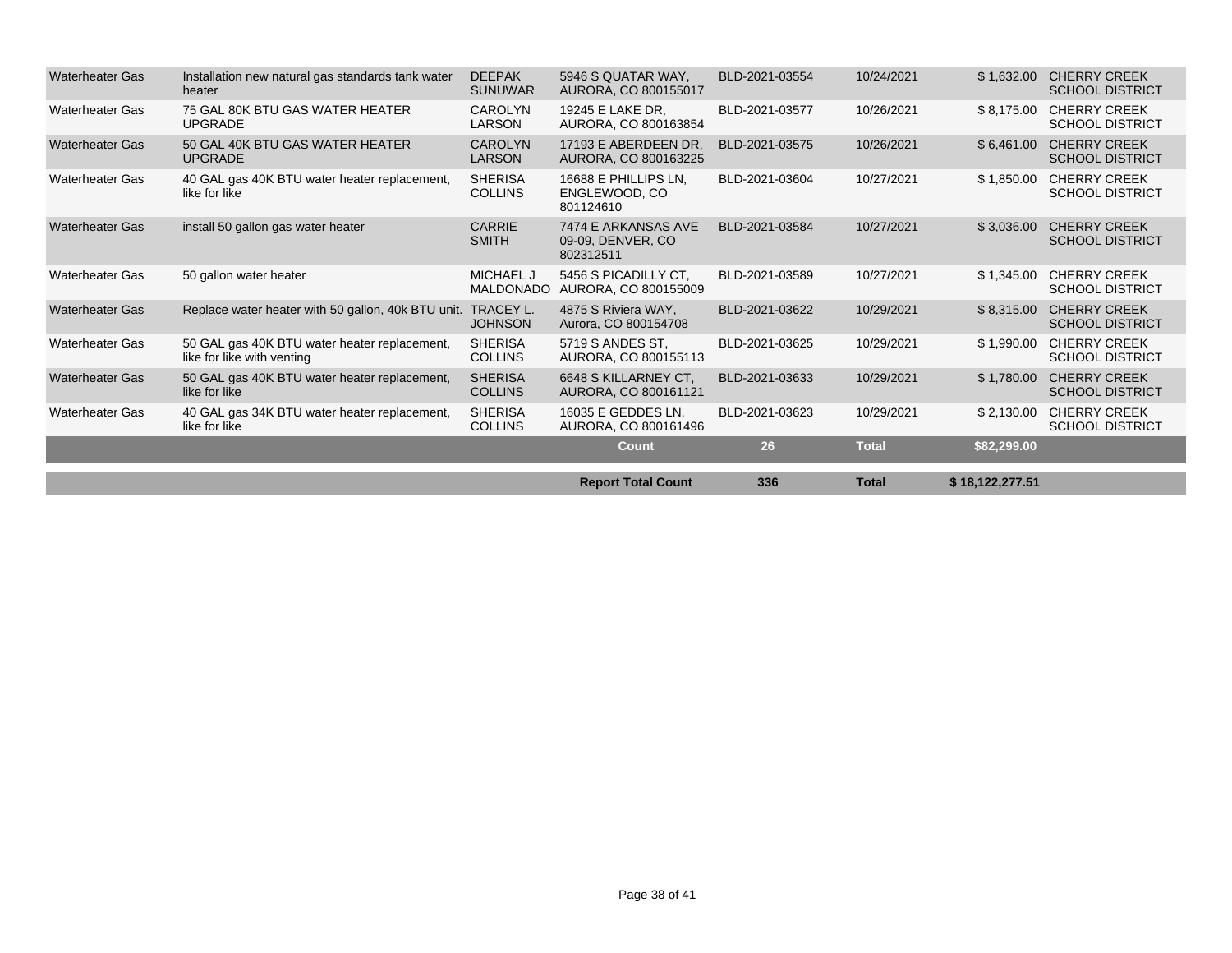| <b>Report Summary</b>                                                            |                      |                  |  |  |  |  |
|----------------------------------------------------------------------------------|----------------------|------------------|--|--|--|--|
| Sub-Type                                                                         | <b>Total Records</b> | <b>Valuation</b> |  |  |  |  |
| АC                                                                               | 9                    | \$88,390.00      |  |  |  |  |
| AC / Furnace                                                                     | 22                   | \$216,239.63     |  |  |  |  |
| AC / Furnace /<br><b>Waterheater Gas</b>                                         | 3                    | \$35,041.00      |  |  |  |  |
| <b>AC / Waterheater Gas</b>                                                      | 1                    | \$2,200.00       |  |  |  |  |
| <b>Commercial New</b><br>Construction - Addition                                 | $\overline{2}$       | \$181,000.00     |  |  |  |  |
| <b>Commercial New</b><br><b>Construction - New</b><br>Structure                  | 4                    | \$3,504,000.00   |  |  |  |  |
| <b>Commercial New</b><br>Construction - Oil and Gas<br>Production                | 1                    | \$96,000.00      |  |  |  |  |
| <b>Commercial Remodel-</b><br>Renovation - Demo Only                             | 3                    | \$73,000.00      |  |  |  |  |
| Commercial Remodel-<br>Renovation - Re-Roof                                      | 2                    | \$24,625.00      |  |  |  |  |
| <b>Commercial Remodel-</b><br><b>Renovation - Tenant</b><br>Improvement          | 10                   | \$1,403,972.00   |  |  |  |  |
| <b>Commercial Systems</b><br>Repair-Replace-Modify -<br><b>Electrical Wiring</b> | 1                    | \$1,000.00       |  |  |  |  |
| <b>Commercial Systems</b><br>Repair-Replace-Modify -<br>RTU                      | $\mathbf{1}$         | \$317,924.00     |  |  |  |  |
| <b>Commercial Temporary</b><br><b>Structure - Construction</b><br>Trailer        | 1                    | \$20,000.00      |  |  |  |  |
| <b>Electrical Service Upgrade</b>                                                | 12                   | \$34,700.00      |  |  |  |  |
| Furnace                                                                          | 12                   | \$66,754.90      |  |  |  |  |
| Furnace / Waterheater Gas                                                        | 1                    | \$5,402.00       |  |  |  |  |
| Reroof                                                                           | 61                   | \$1,067,014.77   |  |  |  |  |
| <b>Residential New</b><br><b>Construction - Accessory</b><br><b>Structure</b>    | 3                    | \$130,500.00     |  |  |  |  |
| <b>Residential New</b><br>Construction - Barn                                    | 1                    | \$49,305.00      |  |  |  |  |
| <b>Residential New</b><br><b>Construction - Basement</b><br>Finish               | 7                    | \$270,198.32     |  |  |  |  |
| <b>Residential New</b><br>Construction - Single<br>Family                        | 22                   | \$7,625,982.38   |  |  |  |  |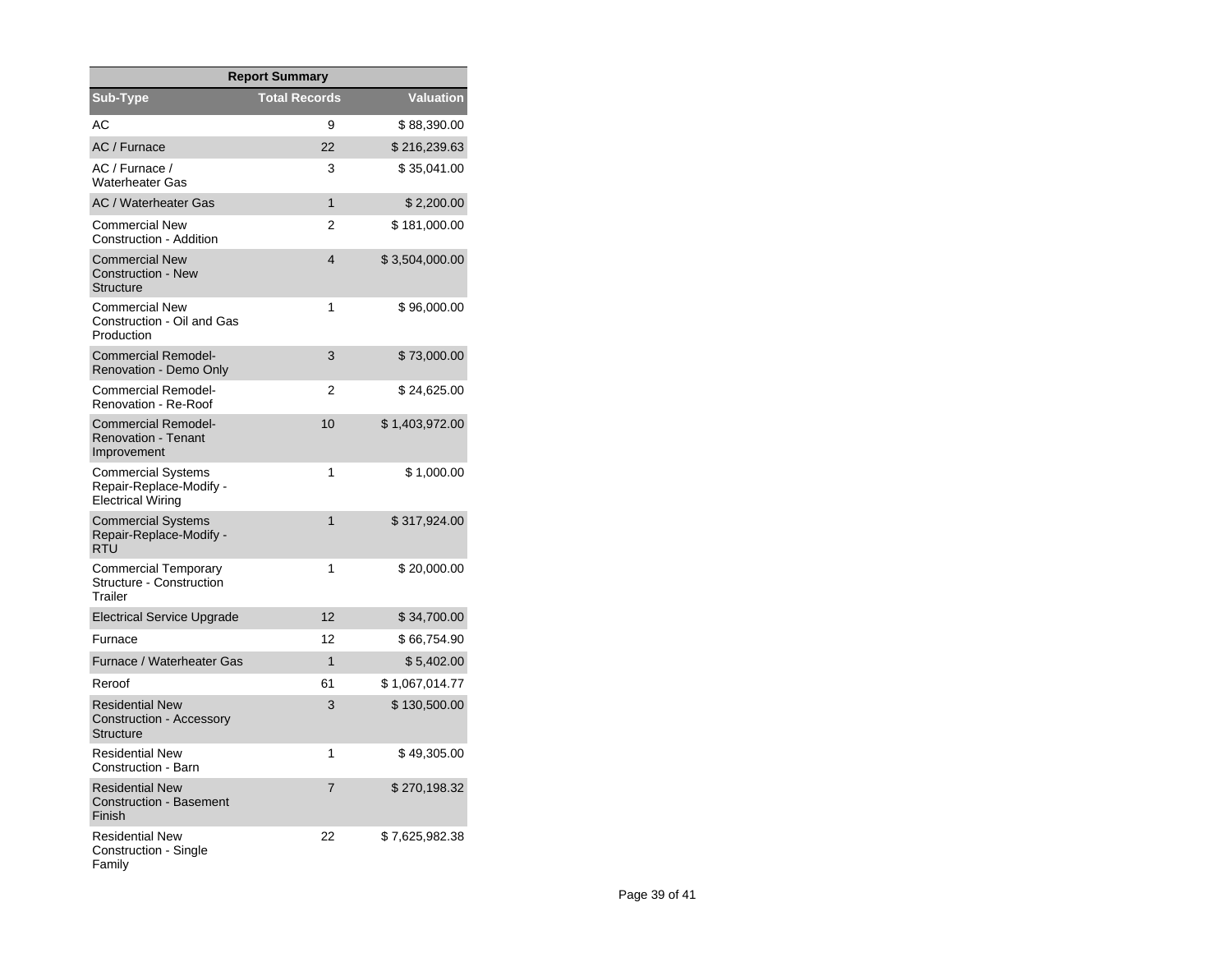| <b>Report Summary</b>                                                         |                      |              |  |  |  |
|-------------------------------------------------------------------------------|----------------------|--------------|--|--|--|
| Sub-Type                                                                      | <b>Total Records</b> | Valuation    |  |  |  |
| <b>Residential New</b><br>Construction - Single<br><b>Family Modular</b>      | 1                    | \$150,000.00 |  |  |  |
| <b>Residential New</b><br><b>Construction - Townhouse</b>                     | 1                    | \$165,000.00 |  |  |  |
| <b>Residential Remodel-</b><br><b>Renovation - Addition</b>                   | 1                    | \$490,000.00 |  |  |  |
| <b>Residential Remodel-</b><br><b>Renovation - Deck</b>                       | 10                   | \$238,162.00 |  |  |  |
| <b>Residential Remodel-</b><br>Renovation - Demo                              | $\overline{2}$       | \$17,065.00  |  |  |  |
| <b>Residential Remodel-</b><br><b>Renovation - Electrical</b><br>Misc         | 5                    | \$41,333.25  |  |  |  |
| <b>Residential Remodel-</b><br><b>Renovation - Gas</b><br>Fireplace, Pit, BBQ | $\overline{4}$       | \$20,535.00  |  |  |  |
| <b>Residential Remodel-</b><br>Renovation - Gas Line                          | 2                    | \$5,000.00   |  |  |  |
| <b>Residential Remodel-</b><br><b>Renovation - Patio Cover</b>                | 1                    | \$15,000.00  |  |  |  |
| <b>Residential Remodel-</b><br>Renovation - Patio<br><b>Fnclosure</b>         | 1                    | \$120,000.00 |  |  |  |
| <b>Residential Remodel-</b><br>Renovation - Pool, Spa,<br>Hot Tub             | 1                    | \$25,000.00  |  |  |  |
| <b>Residential Remodel-</b><br><b>Renovation - Residential</b><br>Remodel     | 19                   | \$582,704.51 |  |  |  |
| <b>Residential Remodel-</b><br>Renovation - Siding                            | $\overline{2}$       | \$39,750.00  |  |  |  |
| <b>Residential Remodel-</b><br>Renovation - Solar                             | 46                   | \$523,924.35 |  |  |  |
| <b>Residential Remodel-</b><br><b>Renovation - Tile Roof</b>                  | 5                    | \$180,442.00 |  |  |  |
| <b>Residential Remodel-</b><br>Renovation - Waterheater<br><b>Tankless</b>    | 1                    | \$5,000.00   |  |  |  |
| <b>Residential Remodel-</b><br>Renovation - Window,<br>Door Replacement       | 26                   | \$160,785.40 |  |  |  |
| Solar Commercial                                                              | 1                    | \$37,870.00  |  |  |  |
| <b>Swamp Cooler</b>                                                           | 1                    | \$6,700.00   |  |  |  |
| <b>Waterheater Electric</b>                                                   | 1                    | \$2,458.00   |  |  |  |